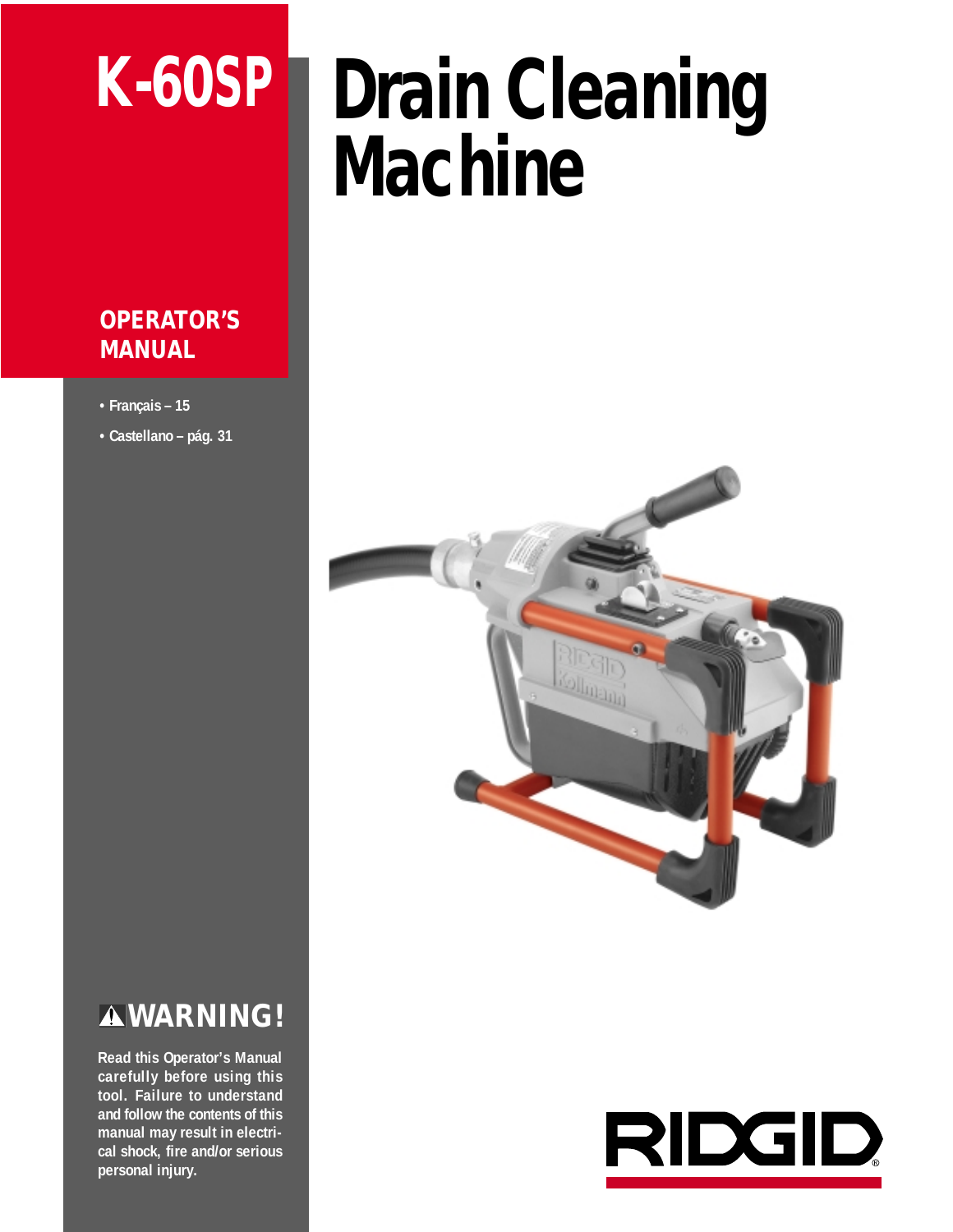# **Table of Contents**

| <b>General Safety Information</b>                         |  |
|-----------------------------------------------------------|--|
|                                                           |  |
|                                                           |  |
|                                                           |  |
|                                                           |  |
|                                                           |  |
| <b>Specific Safety Information</b>                        |  |
|                                                           |  |
| <b>Description, Specifications and Standard Equipment</b> |  |
|                                                           |  |
|                                                           |  |
|                                                           |  |
|                                                           |  |
|                                                           |  |
|                                                           |  |
| <b>Special Procedures</b>                                 |  |
|                                                           |  |
|                                                           |  |
|                                                           |  |
| <b>Maintenance Instructions</b>                           |  |
|                                                           |  |
|                                                           |  |
|                                                           |  |
|                                                           |  |
|                                                           |  |
|                                                           |  |
|                                                           |  |
|                                                           |  |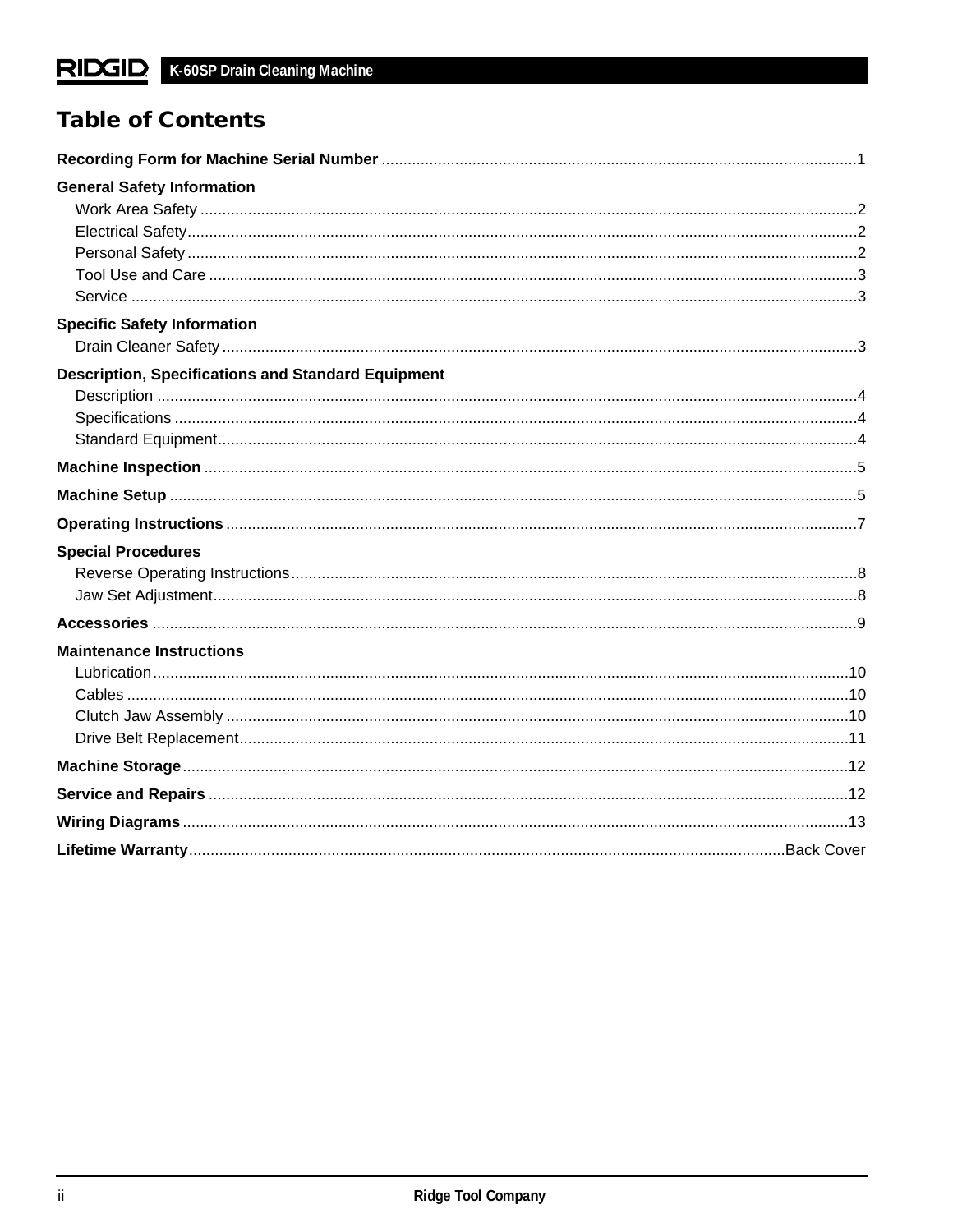

# **K-60SP Drain Cleaning Machine**



### **K-60SP Drain Cleaning Machine**

Record Serial Number below and retain product serial number which is located on nameplate.

Serial No.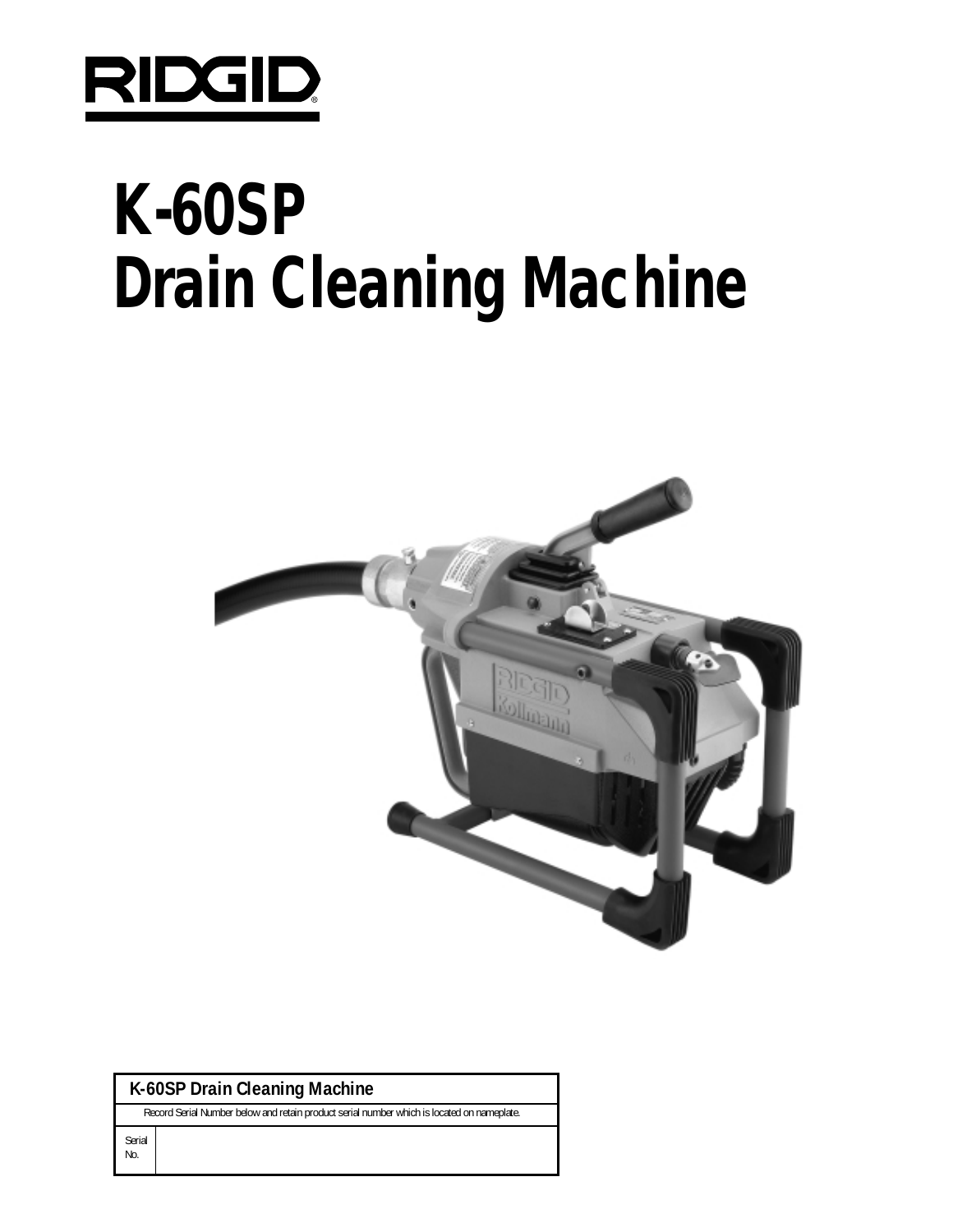# **General Safety Information**

**WARNING! Read and understand all instructions. Failure to follow all instructions listed below may result in electric shock, fire, and/or serious personal injury.**

#### **SAVE THESE INSTRUCTIONS!**

#### **Work Area Safety**

- **Keep your work area clean and well lit.** Cluttered benches and dark areas invite accidents.
- **Do not operate tools in explosive atmospheres, such as in the presence of flammable liquids, gases, or dust.** Tools create sparks which may ignite the dust or fumes.
- **Keep bystanders, children, and visitors away while operating a tool.** Distractions can cause you to lose control.

#### **Electrical Safety**

• **Grounded tools must be plugged into an outlet, properly installed and grounded in accordance with all codes and ordinances. Never remove the grounding prong or modify the plug in any way. Do not use any adapter plugs. Check with a qualified electrician if you are in doubt as to whether the outlet is properly grounded.** If the tool should electrically malfunction or break down, grounding provides a low resistance path to carry electricity away from the user.



- **Avoid body contact with grounded surfaces such as pipes, radiators, ranges and refrigerators.** There is an increased risk of electrical shock if your body is grounded.
- **Do not expose electrical tools to rain or wet conditions.** Water entering a tool will increase the risk of electrical shock.
- **Do not abuse cord. Never use the cord to carry the tools or pull the plug from an outlet. Keep cord away from heat, oil, sharp edges or moving parts. Replace damaged cords immediately.** Damaged cords increase the risk of electrical shock.
- **When operating a tool outside, use an outdoor extension cord marked "W-A" or "W".** These cords

are rated for outdoor use and reduce the risk of electrical shock.

- **Use only three-wire extension cords which have three-prong grounding plugs and three-pole receptacles which accept the tool's plug.** Use of other extension cords will not ground the tool and increase the risk of electrical shock.
- **Use proper extension cords.** (See chart.) Insufficient conductor size will cause excessive voltage drop, loss of power.

| Minimum Wire Gauge for Extension Cord |                               |               |                 |
|---------------------------------------|-------------------------------|---------------|-----------------|
| Nameplate<br><b>Amps</b>              | <b>Total Length (in feet)</b> |               |                 |
| $51 - 100$<br>$26 - 50$<br>$0 - 25$   |                               |               |                 |
| $0 - 6$                               | <b>18 AWG</b>                 | <b>16 AWG</b> | <b>16 AWG</b>   |
| $6 - 10$                              | 18 AWG                        | 16 AWG        | 14 AWG          |
| $10 - 12$                             | <b>16 AWG</b>                 | <b>16 AWG</b> | <b>14 AWG</b>   |
| $12 - 16$                             | 14 AWG                        | 12 AWG        | NOT RECOMMENDED |

- **Before using, test the Ground Fault Circuit Interrupter (GFCI) provided with the power cord to insure it is operating correctly.** GFCI reduces the risk of electrical shock.
- **Extension cords are not recommended unless they are plugged into a Ground Fault Circuit Interrupter (GFCI) found in circuit boxes or outlet receptacles.** The GFCI on the machine power cord will not prevent electrical shock from the extension cords.
- **Keep all electric connections dry and off the ground. Do not touch plug with wet hands.** Reduces the risk of electrical shock.

### **Personal Safety**

- **Stay alert, watch what you are doing and use common sense when operating a power tool. Do not use tool while tired or under the influence of drugs, alcohol, or medications.** A moment of inattention while operating power tools may result in serious personal injury.
- **Dress properly. Do not wear loose clothing or jewelry. Contain long hair. Keep your hair, clothing, and gloves away from moving parts.** Loose clothes, jewelry, or long hair can be caught in moving parts.
- **Avoid accidental starting. Be sure switch is OFF before plugging in.** Carrying tools with your finger on the switch or plugging tools in that have the switch **ON** invites accidents.
- **Remove adjusting keys or wrenches before turning the tool ON.** A wrench or a key that is left attached to a rotating part of the tool may result in personal injury.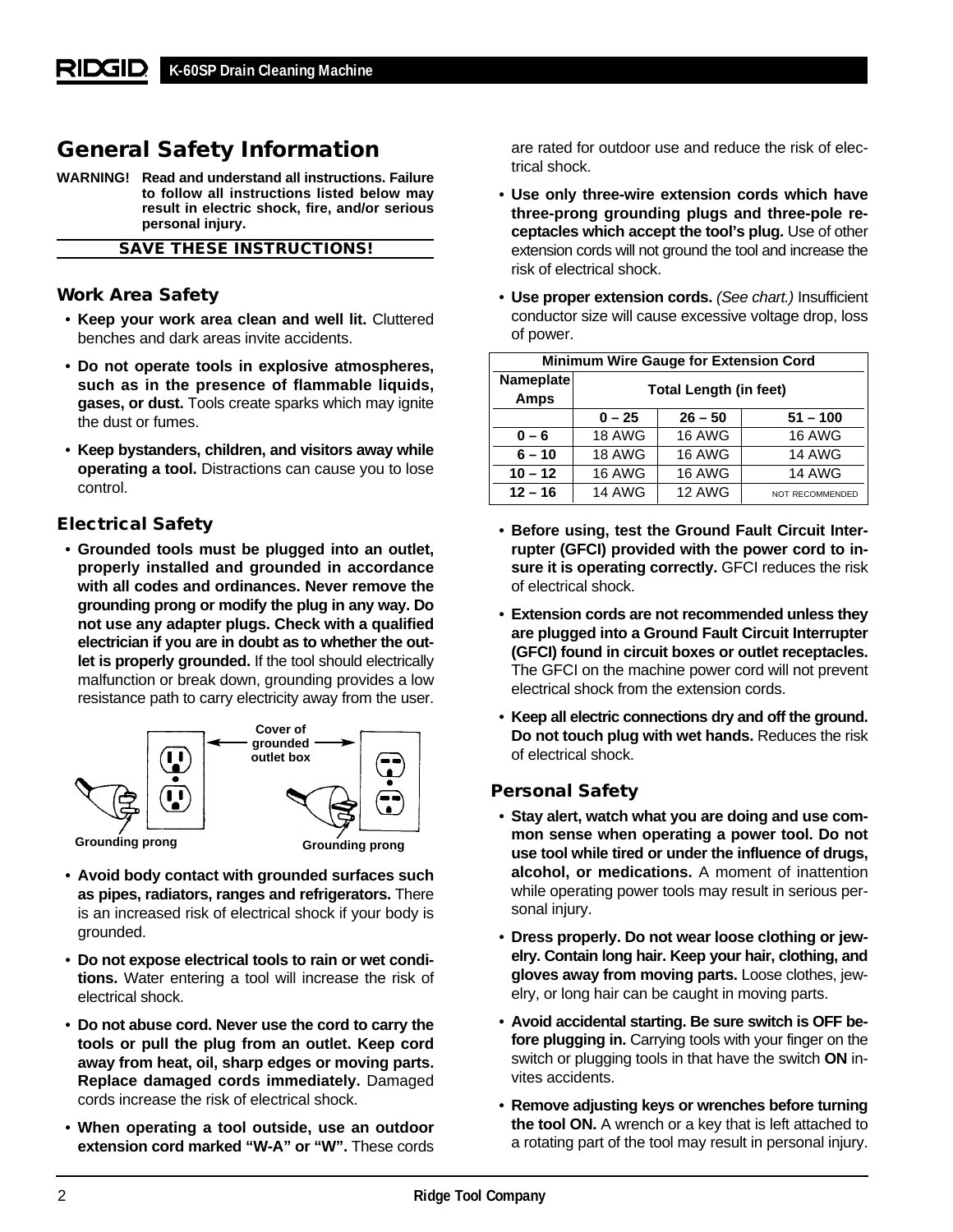- **Do not overreach. Keep proper footing and balance at all times.** Proper footing and balance enables better control of the tool in unexpected situations.
- **Use safety equipment. Always wear eye protection.** Dust mask, non-skid safety shoes, hard hat, or hearing protection must be used for appropriate conditions.

## **Tool Use and Care**

- **Use clamp or other practical way to secure and support the workpiece to a stable platform.** Holding the work by hand or against your body is unstable and may lead to loss of control.
- **Do not force tool. Use the correct tool for your application.** The correct tool will do the job better and safer at the rate for which it is designed.
- **Do not use tool if switch does not turn it ON or OFF.** Any tool that cannot be controlled with the switch is dangerous and must be repaired.
- **Disconnect the plug from the power source before making any adjustments, changing accessories, or storing the tool.** Such preventive safety measures reduce the risk of starting the tool accidentally.
- **Store idle tools out of the reach of children and other untrained persons.** Tools are dangerous in the hands of untrained users.
- **Maintain tools with care. Keep cutting tools sharp and clean.** Properly maintained tools with sharp cutting edges are less likely to bind and are easier to control.
- **Check for misalignment or binding of moving parts, breakage of parts, and any other condition that may affect the tools operation.** If damaged, have the tool serviced before using. Many accidents are caused by poorly maintained tools.
- **Use only accessories that are recommended by the manufacturer for your model.** Accessories that may be suitable for one tool may become hazardous when used on another tool.
- **Keep handles dry and clean; free from oil and grease.** Allows for better control of the tool.

#### **Service**

- **Tool service must be performed only by qualified repair personnel.** Service or maintenance performed by unqualified repair personnel could result in injury.
- **When servicing a tool, use only identical replacement parts. Follow instructions in the Maintenance Section of this manual.** Use of unauthorized parts or failure to follow maintenance instructions may create a risk of electrical shock or injury.

# **Specific Safety Information**

#### **WARNING**

**Read this operator's manual carefully before using the K-60SP Drain Cleaner. Failure to understand and follow the contents of this manual may result in electrical shock, fire and/or serious personal injury.**

Call the Ridge Tool Company, Technical Service Department at (800) 519-3456 if you have any questions.

### **Drain Cleaner Safety**

- **Wear leather mitt provided with the machine. Never grasp a rotating cable with a rag or loose fitting cloth glove.** Could become wrapped around the cable and cause serious injury.
- **Never operate machine with guards or covers removed.** Fingers can be caught in rotating parts.
- **Do not overstress cables. Keep one hand on the cable for control when machine is running.** Overstressing cables because of obstruction may cause twisting, kinking or breaking of the cable and result in serious injury.
- **Position machine within two feet of inlet.** Greater distances can result in cable twisting or kinking.
- **Use Rear Guide Hose.** Prevents cable whipping and possible entanglement.
- **Do not operate machine in (REV) reverse.** Operating machine in reverse can result in cable damage and is used only to back tool out of an obstruction.
- **Do not operate machine with clutch handle locked in place.** Clutch is a safety device designed to stop the rotation of cable.
- **Be careful when cleaning drains where cleaning compounds have been used. Avoid direct contact with skin and eyes.** Serious burns can result from some drain cleaning compounds.
- **Do not operate machine if operator or machine is standing in water.** Will increase the risk of electrical shock.
- **Wear safety glasses and rubber soled, non-slip shoes.** Use of this safety equipment may prevent serious injury.
- **Only use the K-60SP to clean drain lines up to 4**″ **in diameter. Follow instructions on the use of the machine.** Other uses or modifying the drain cleaner for other applications may increase the risk of injury.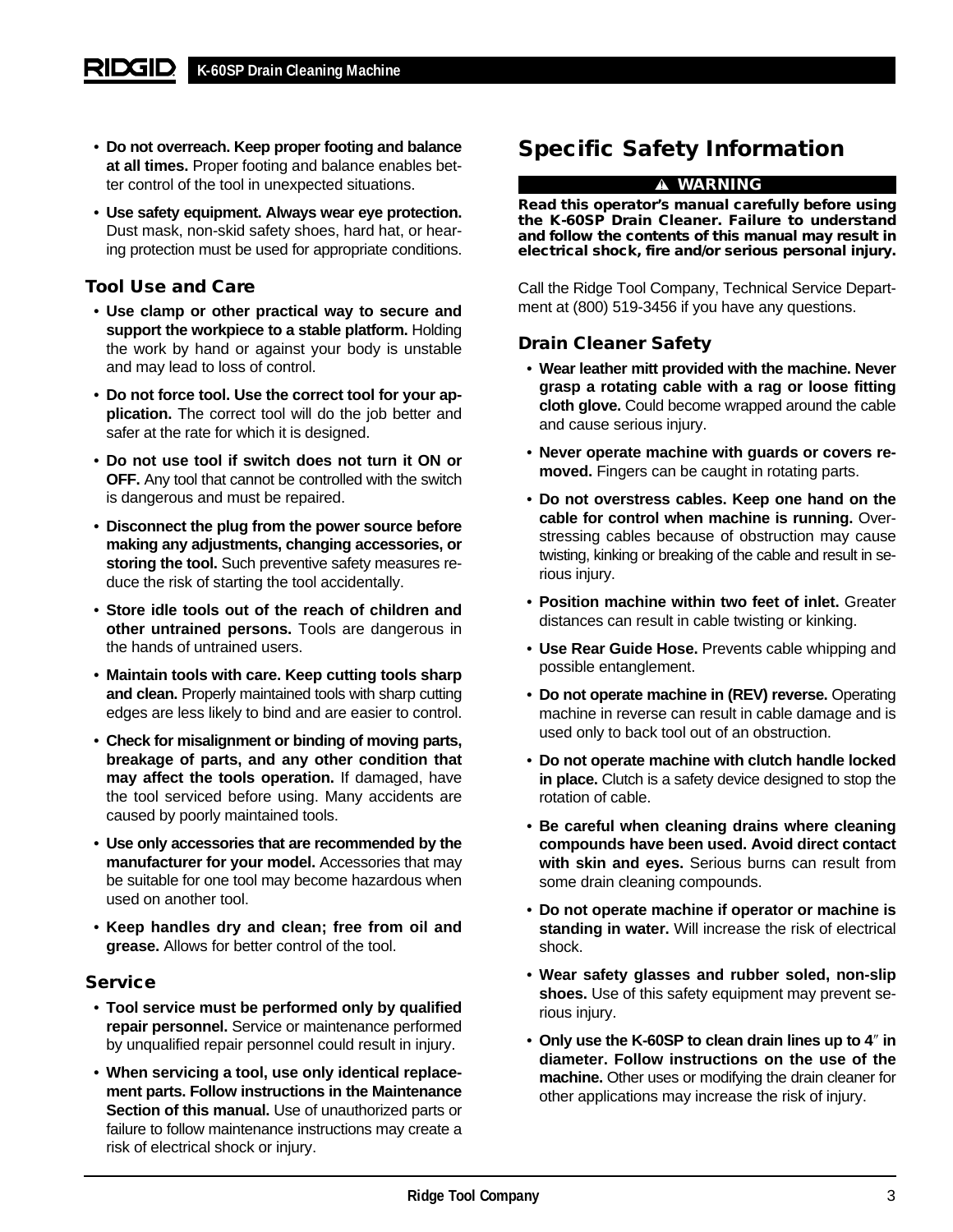## **Description, Specifications and Standard Equipment**

## **Description**

The RIDGID K-60SP is a portable Drain Cleaning Machine designed to clean 11 /4″ to 4″ drain lines. Applications include laundry tubs, floor drains, roof vents and stack lines. Rear handle allows for transporting up ladders and cleaning roof-top vent stacks.

The machine is driven by a 1/2 HP motor that has a grounded electrical system. An integral Ground Fault Interrupter (GFCI) is built into the line cord. A toggle switch provides FOR/OFF/REVERSE control of the motor.

The K-60SP is designed to use sectional-type cable that has a quick change coupling system for disconnecting tools. The cable is manually fed in and out of the drain and rotates at a speed of 600 RPM. The rotation of the cable is controlled by a clutch handle. The cable stops instantly when the clutch handle is released. An adjustment knob allows the K-60SP to use both  $5\frac{1}{8}$ " and  $7\frac{1}{8}$ " sectional cable.

## **Specifications**

**Line Capacity**...............Depends on choice of cable. Refer to the following chart for recommendations.

#### **Recommended Line Size and Reach**

| <b>Cable Size</b>      | Line Size        | Reach |
|------------------------|------------------|-------|
| $5\frac{1}{8}$ " Cable | $1^{1}/_{4}$ - 4 | 125'  |
| $\frac{7}{8}$ " Cable  | 2 - 4            | 150   |

**Cable Sizes** ....................7/<sub>8</sub>" and <sup>5</sup>/8" sectional

**Cable Speed**.................600 rpm

**Motor**

Type ..............................115V/60 Hz, Reversible

Rating...............................<sup>1</sup>/2 HP

Amps .............................7

**Weight** ..........................43 lbs. (19,5 kgs.)

#### **Dimensions:**

| Length 18.0" (450mm) |
|----------------------|
| Width 9.5" (240mm)   |
| Height14.0" (356mm)  |

## **Standard Equipment**

| Model No. | <b>Description</b>        |
|-----------|---------------------------|
|           |                           |
|           | 115 volts/60 Hz includes: |
|           | A-1 Operator's Mitt       |
|           | A-60-12 Rear Guide Hose   |



**Figure 1 – K-60SP Drain Cleaner**

|--|--|--|--|--|

- A-61 Tool Kit:
- T-101 Straight Auger
- T-102 Funnel Auger
- T-107 Spade Cutter
- T-125 Retrieving Auger
- T-150-1 Sharktooth Cutter
- A-3 Tool Box
- A-12 Pin Key

A-62 Cable Kit:

- Five Sections C-10,
- 7 /8″x15′ Cable
- A-8 Cable Carrier



**Figure 2 – K-60SP-SE Drain Cleaner**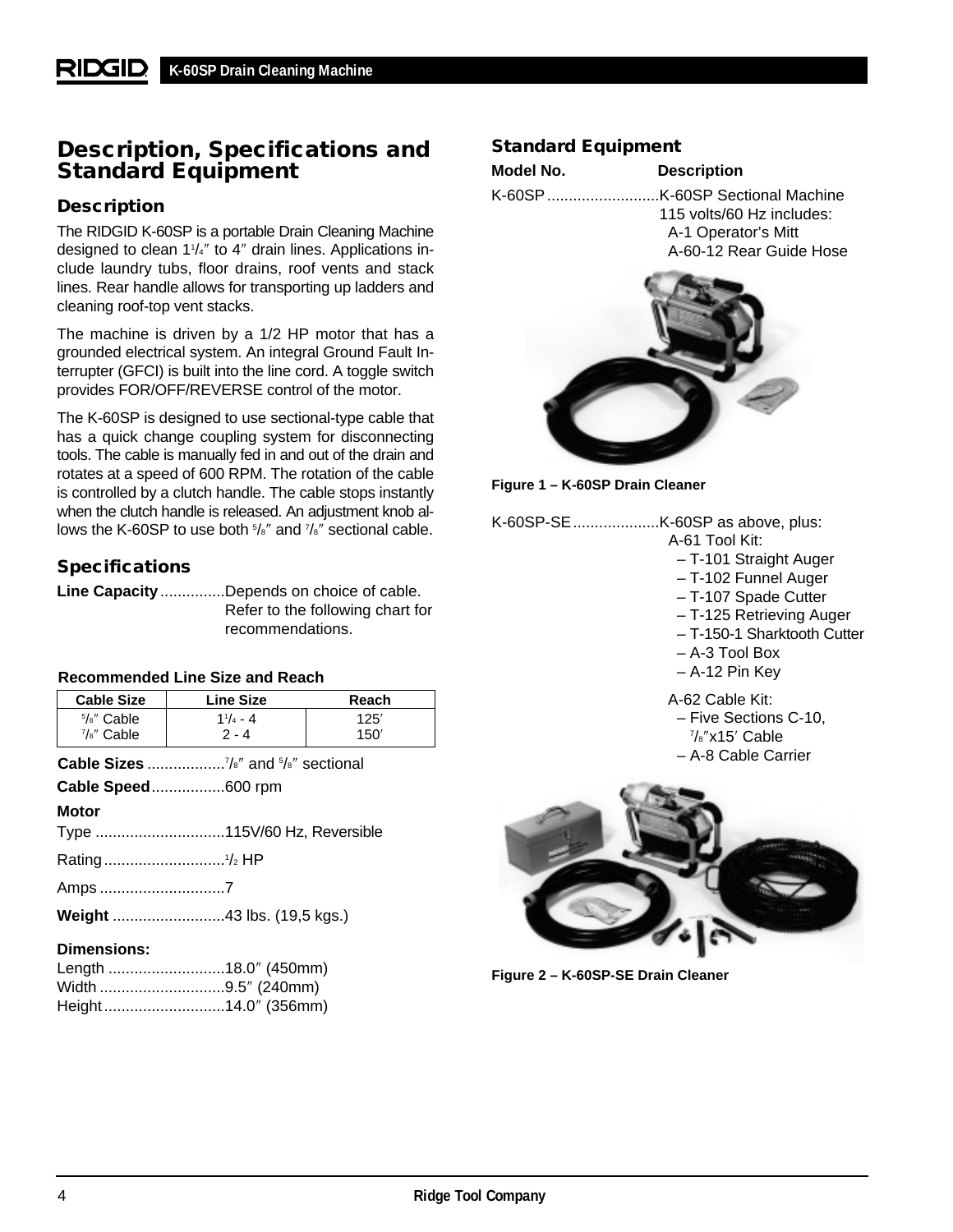# **Machine Inspection**



**To prevent serious injury, inspect your Drain Cleaning Machine. The following inspection procedures should be performed before each use.**

- 1. Make sure the Drain Cleaning Machine is unplugged and the directional switch is set to the **OFF** position (Figure 3).
- 2. Inspect the power cord, Ground Fault Circuit Interrupter (GFCI) and plug for damage. If the plug has been modified, is missing the grounding prong or if the cord is damaged, do not use the Drain Cleaning Machine until the cord has been replaced.



**Figure 3 – K-60SP Drain Cleaner**

3. Check bottom cover to insure it is properly fastened to the frame.

**WARNING** Do not operate this machine without the bottom cover attached. Fingers can be caught in rotating parts.

- 4. Inspect the Drain Cleaning Machine for any broken, missing, misaligned or binding parts as well as any other conditions which may affect the safe and normal operation of the machine. If any of these conditions are present, do not use the Drain Cleaning Machine until any problem has been repaired.
- 5. Lubricate the Drain Cleaning Machine, if necessary, according to the Maintenance Instructions.
- 6. Use tools and accessories that are designed for your drain cleaner and meet the needs of your application. The correct tools and accessories allow you to do the job successfully and safely. Accessories suitable for use with other equipment may be hazardous when used with this drain cleaner.
- 7. Clean any oil, grease or dirt from all equipment handles and controls. This reduces the risk of injury due to a tool or control slipping from your grip.
- 8. Inspect the cutting edges of your tools. If necessary, have them sharpened or replaced prior to using the Drain Cleaning Machine. Dull or damaged cutting tools can lead to binding and cable breakage.
- 9. Inspect cables and couplings for wear and damage. Cables should be replaced when they become severely worn or corroded. A worn cable can be identified when the outside coils become flat.

**WARNING** Worn or damaged cables can break causing serious injury.

# **Machine Set-Up**



**Do not place machine in water. Water entering the motor can result in electrical shock.**

**To prevent serious injury, proper set-up of the machine and work area is required. The following procedures should be followed to set-up the machine:**

- 1. Check work area for:
	- Adequate lighting
	- Grounded electrical outlet
	- Clear path to the electrical outlet that does not contain any sources of heat or oil, sharp edges or moving parts that may damage electrical cord.
	- Dry place for machine and operator. Do not use the machine while standing in water.
	- Flammable liquids, vapors or dust that may ignite.
- 2. Position the Drain Cleaning Machine within 2′ of sewer inlet. Greater distance can result in cable twisting or kinking.
- 3. Remove the pin key from the clutch handle. With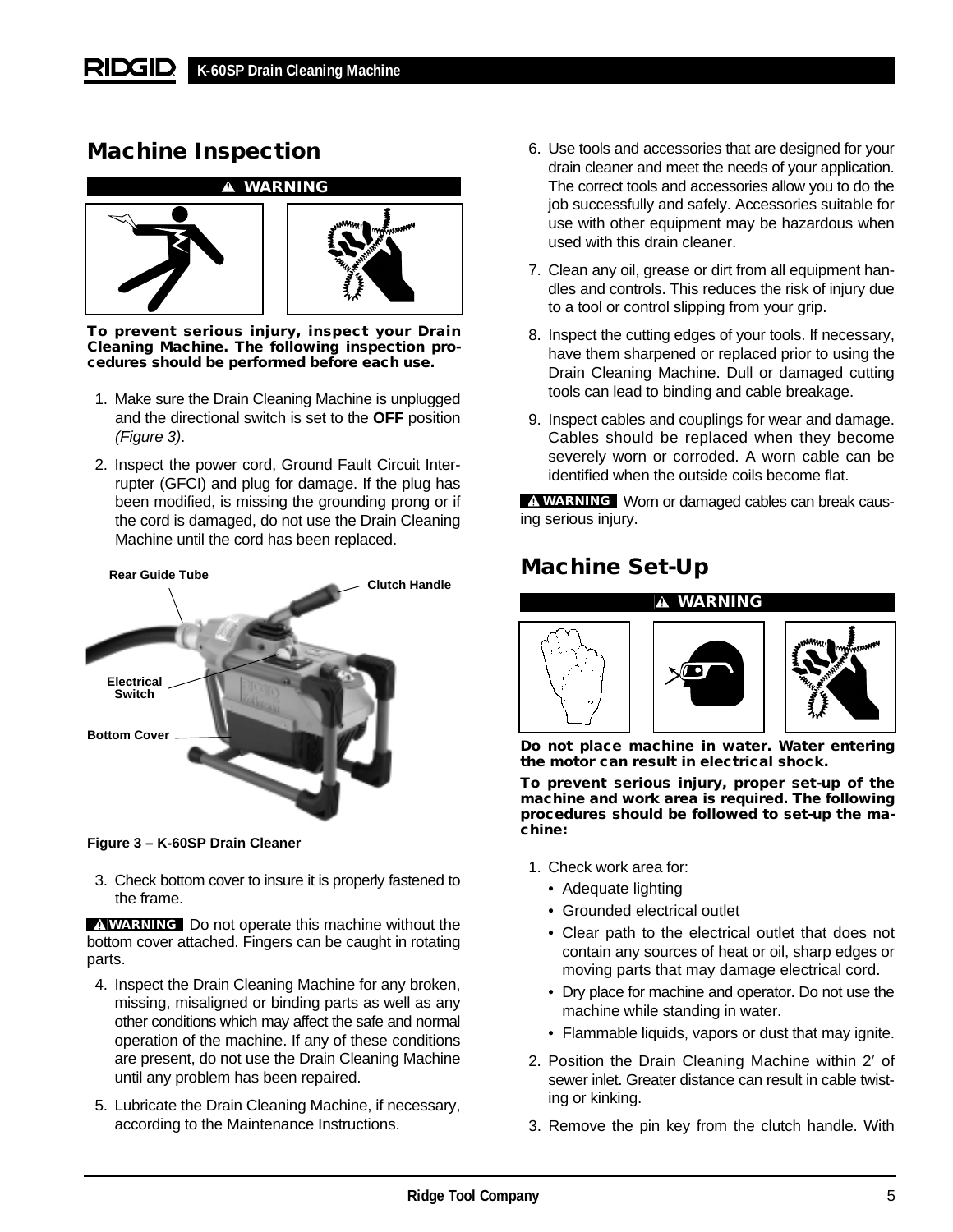pin key removed, handle should be in its upper-most position.

- NOTE! When not in use, the clutch handle should be in its locked (down) position in order to protect the handle and to allow the operator to carry the unit by the clutch handle if desired.
- 4. Make sure FOR/OFF/REV switch is in the **OFF** position.



**Figure 4 – Rear Guide Hose Attachment**

5. Attach the rear guide hose by lifting up the lock pin and sliding guide hose onto the jaw housing adjustment knob (Figure 4).

**WARNING** Do not use machine without rear guide hose attached. Prevents cable whipping and possible entanglement.

6. Insert first cable into front of machine (female end first) and push through guide hose until approximately one foot remains out the front of the machine (Figure 5).



**Figure 5 – Inserting Cable Into Front Of Machine**

**WARNING** Never couple more than one cable at a time. Cable will extend behind rear guide tube.

- NOTE! Adjust the jaw set as required. The K-60SP has a jaw set adjustment which allows the machine to accept  $5/s''$  and  $7/s''$  diameter cable. Refer to "Special Procedures" section.
- 7. Select and install the proper tool to the end of the cable. The T-Slot Coupler allows the tool to be snapped into the cable coupler (Figure 6). To remove tool, use the pin key to depress the plunger and slide the coupling apart.



**Figure 6 – Coupling and Uncoupling Tools**

#### **NOTE! Proper Tool Selection**

A good rule of thumb is to use a tool at least 1″ smaller than the line to be cleaned. The style of the tool is determined by the nature of the job and is left up to the operator.

8. Plug the Drain Cleaning Machine into the electrical outlet, making sure to position the power cord along the clear path selected earlier. If the power cord does not reach the outlet, use an extension cord in good condition.

**WARNING** To avoid electric shock and electrical fires, never use an extension cord that is damaged or does not meet the following requirements:

- The cord has a three-prong plug similar to shown in Electrical Safety section.
- The cord is rated as "W" or "W-A" if being used outdoors.
- The cord has sufficient wire thickness (16 AWG below 50′/14 AWG 50′ - 100′). If the wire thickness is too small, the cord may overheat, melting the cord's insulation or causing nearby objects to ignite.

**WARNING** To reduce risk of electrical shock, keep all electrical connections dry and off the ground. Do not touch plug with wet hands. Test the Ground Fault Circuit Interrupter (GFCI) provided with the electric cord to insure it is operating correctly. When test button is pushed in, the indicator light should go off. Reactivate by pushing the reset button in. If indicator light goes on, the machine is ready to use. If the GFCI does not function correctly, do not use the machine.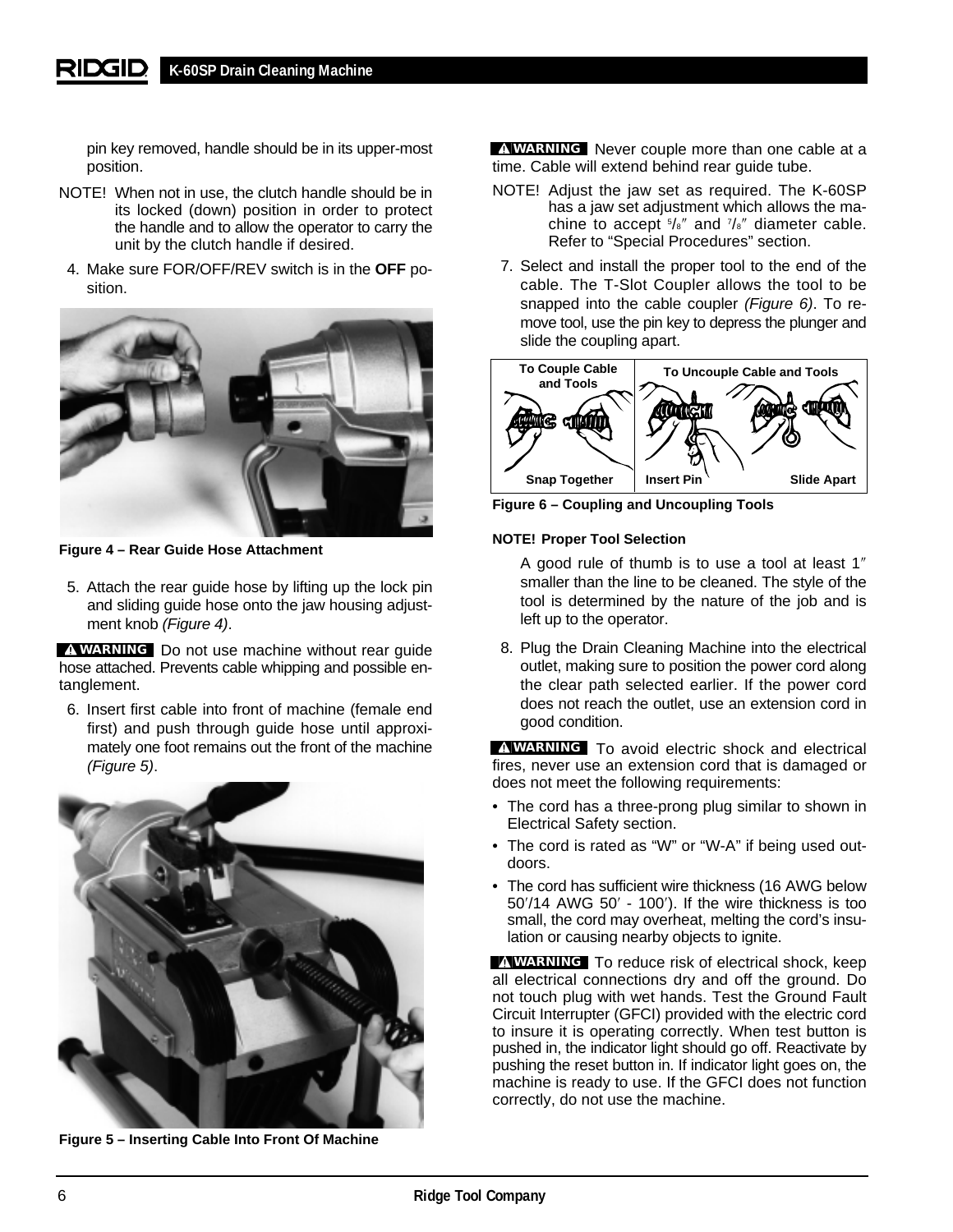# **Operating Instructions**



**Wear mitts with rivets provided with machine. Never grasp a rotating cable with a rag or loose fitting cloth that may become wrapped around the cable causing serious injury.**

**Always wear eye protection to protect your eyes against dirt and other foreign objects. Wear rubber soled, non-slip shoes.**

**Be very careful when cleaning drains where cleaning compounds have been used. Wear gloves when handling cable and avoid direct contact to the skin and especially the eyes and facial area as serious burns can result.**

**Do not operate with clutch handle locked in place. Clutch is a safety feature designed to stop rotation of cable when released.**

**CAUTION** It is very important to know approximate distance from inlet to main sewer or septic tank. Over-running cable too far into main sewer or septic tank can cause cables to knot up and prevent their return through small line.

1. Assume the correct operating posture in order to maintain proper balance (Figure 7).

**WARNING** Should an unexpected situation arise, this posture provides you with the opportunity to safely keep control of the machine and cable.

- Be sure you can quickly release the clutch handle.
- Hand must be on the cable to control its twisting action when it hits an obstruction.
- Must have access to FOR/OFF/REVERSE switch.



**Figure 7 – Proper Operating Position**

- 2. Pull sufficient cable out of the machine to start tool and cable into the sewer inlet. If going through a "P" trap, push cable into inlet as far as it will go.
- 3. Pull enough extra cable through machine to form almost a half circle between machine and line opening.
- 4. Hold cable loosely in mitted hand. Put FOR/OFF/RE-VERSE switch in FOR (forward) position.
- NOTE! The motor will start but cable will not rotate.
- 5. With mitted hand on cable, push down on clutch handle with opposite hand to engage cable. Push down on top of the cable loop with a definite snap to advance the cable.
- NOTE! A slow or gradual engaging of the clutch handle causes excessive wear of the jaw set. The clutch is instant-acting and returning clutch handle to its original position frees cable instantly.
- 6. As soon as excess cable has gone into line, release clutch handle and pull six to ten inches of cable out of machine with mitted hand.
- 7. Continue to feed the cable into the line until resistance or obstruction is encountered. This will become apparent to operator as it will be difficult to feed additional cable into line and/or the cable will have a tendency to twist sideways in operator's hands.
- 8. If cable loads down in the obstruction, relieve load by pulling back on cable with short, quick jerks to free cutter. Slowly advance cable back into the obstruction. Repeat this process until the obstruction is clear. Remember, make sure the cutter is rotating at all times and never force the cable. At this point, progress depends upon the sharpness of the tool and nature of the obstruction.

#### **WARNING**

**Do not allow tension to build up in the cable. This will happen if the cutting tool hits a snag and stops turning, but the motor and cable continue to rotate. Torque builds until the cable suddenly twists, potentially wrapping around your hand or arm. This can happen quickly and without warning, so proceed slowly and carefully as you feed the cable into the drain. Releasing clutch handle will stop the cable rotating and releases the torque. If tool gets hung up in an obstruction, refer to Reverse Operating Instructions in the "Special Procedures" section.**

9. Once obstruction is cleared, it is recommended that operator flush debris from line with running water. Repeat Step 8 several times if necessary for thorough cleaning job and then work cable through additional stoppages as required.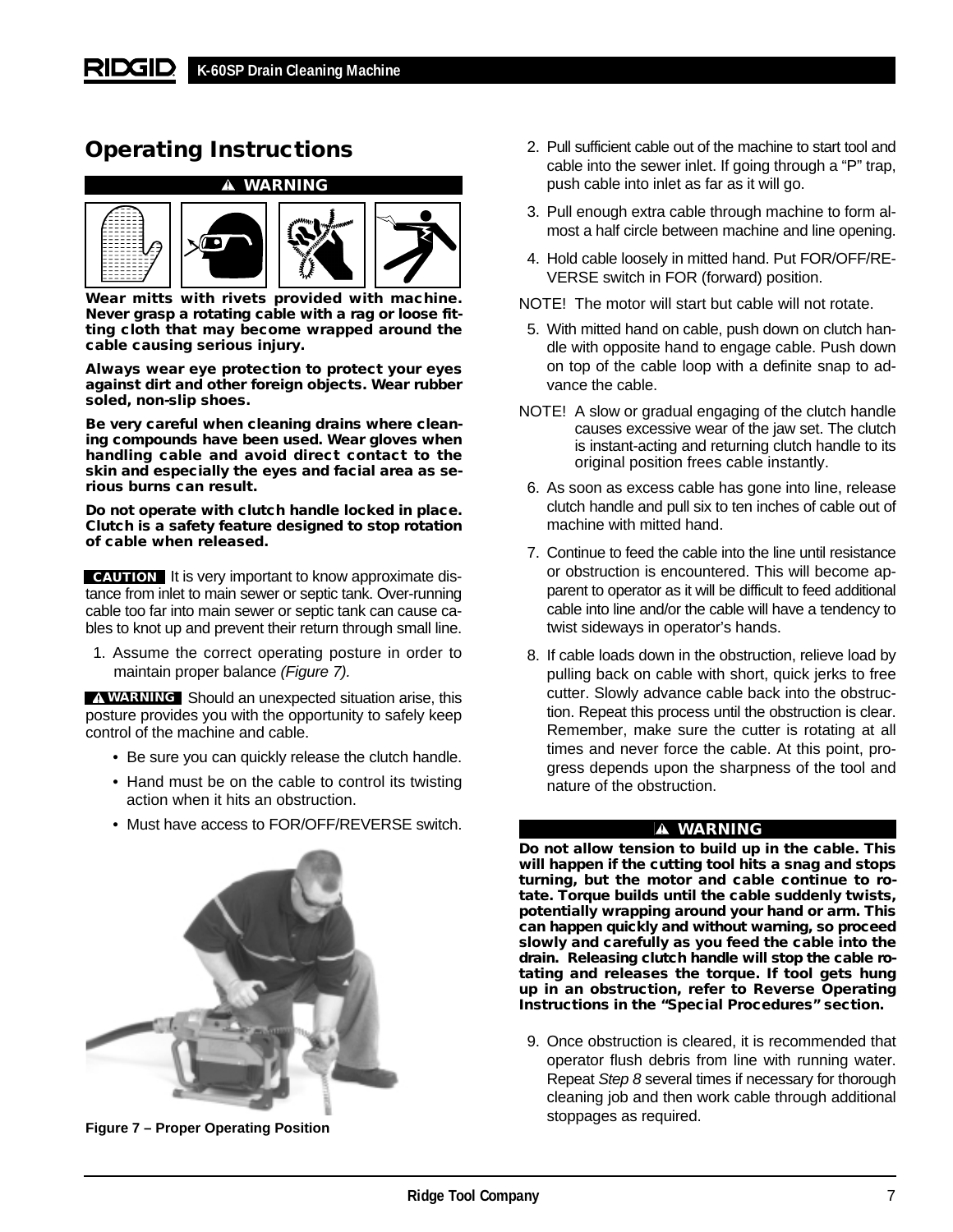- 10. To add cable, the following procedure should be followed:
	- After reaching the end of each cable section, turn the machine OFF.
	- Secure the cable by looping it in the line (Figure 8). This procedure is especially useful when cleaning a line has a large slope.



**Figure 8 – Looping Cable In Line**

- With line secured, insert another section of cable in through the front of the machine (female end first) until approximately one foot remains out the front of the machine.
- Attach cable to cable in line and resume operation.
- 11. To retrieve cable from drain line, the following procedure should be followed:
	- Leave FOR/OFF/REV switch in FOR (forward) position.
	- Push down on clutch handle to engage cable. With mitted hand pull cable out of line (if possible) or hold cable against edge of inlet to thread the cable out until loop forms in front of the machine.
- NOTE! By holding the cable against the edge of the inlet, the rotation will rapidly "thread" the cable out of the line.
	- When loop forms, release clutch handle and push excess cable back through machine. Disconnect one section at a time.

When disconnecting sections, remem-**WARNING** ber to turn unit off and secure cable in line.

• Once section of cable is removed, insert the secured cable in through the front of the machine and continue removing sections until tool on last section of cable is just inside sewer inlet.

**WARNING** Never retract tool from sewer inlet while cable is rotating. Tool can whip causing serious injury.

- 12. Turn FOR/OFF/REV Switch to OFF position and remove cord from power source.
- 13. Pull remaining cable and tool from sewer.

After using, thoroughly flush and drain cables, **CAUTION** couplings and tools with water due to damaging effects of some drain cleaning compounds.

## **Special Procedures**

### **Reverse Operation**

Running machine in reverse will cause premature failure of cable. Use reverse only to free a tool caught in an obstruction. If this should occur, immediately release clutch handle and place FOR/OFF/REV switch to OFF position. After motor comes to a complete stop, place FOR/OFF/REV switch in the REV (reverse) direction. Engage clutch handle only until tool is free of obstruction. Once tool is free, release clutch handle immediately. turn unit OFF. Run unit in FOR (forward) direction and follow normal operating procedure.

**WARNING** Never operate this machine in REV (reverse) for any other purpose. Operating in reverse can damage a cable and cause serious injury.

#### **Jaw Set Adjustment**

#### **7 /8**″ **Diameter Cable**

- If 7 /8″ cable will not slide through the front of the machine, the jaw set is not open wide enough.
- Remove the rear guide hose from the jaw housing adjustment knob.
- Loosen the adjustment knob set screw with  $1/4$ " hex key (Figure 9).
- Turn the Adjustment Knob counter-clockwise when viewed from the rear (approximately 2 turns) until the cable will slide through the machine (Figure 10).
- With cable through the jaw set, press the clutch handle DOWN to make sure the jaw set engages the cable. If not, turn the knob clockwise until there is engagement.
- If necessary, turn the adjustment knob in the direction required so that the clutch handle engages the cable at the position desired by the operator.



**Figure 9 – Loosen the Set Screw**

- Tighten the set screw.
- Reattach the rear guide hose.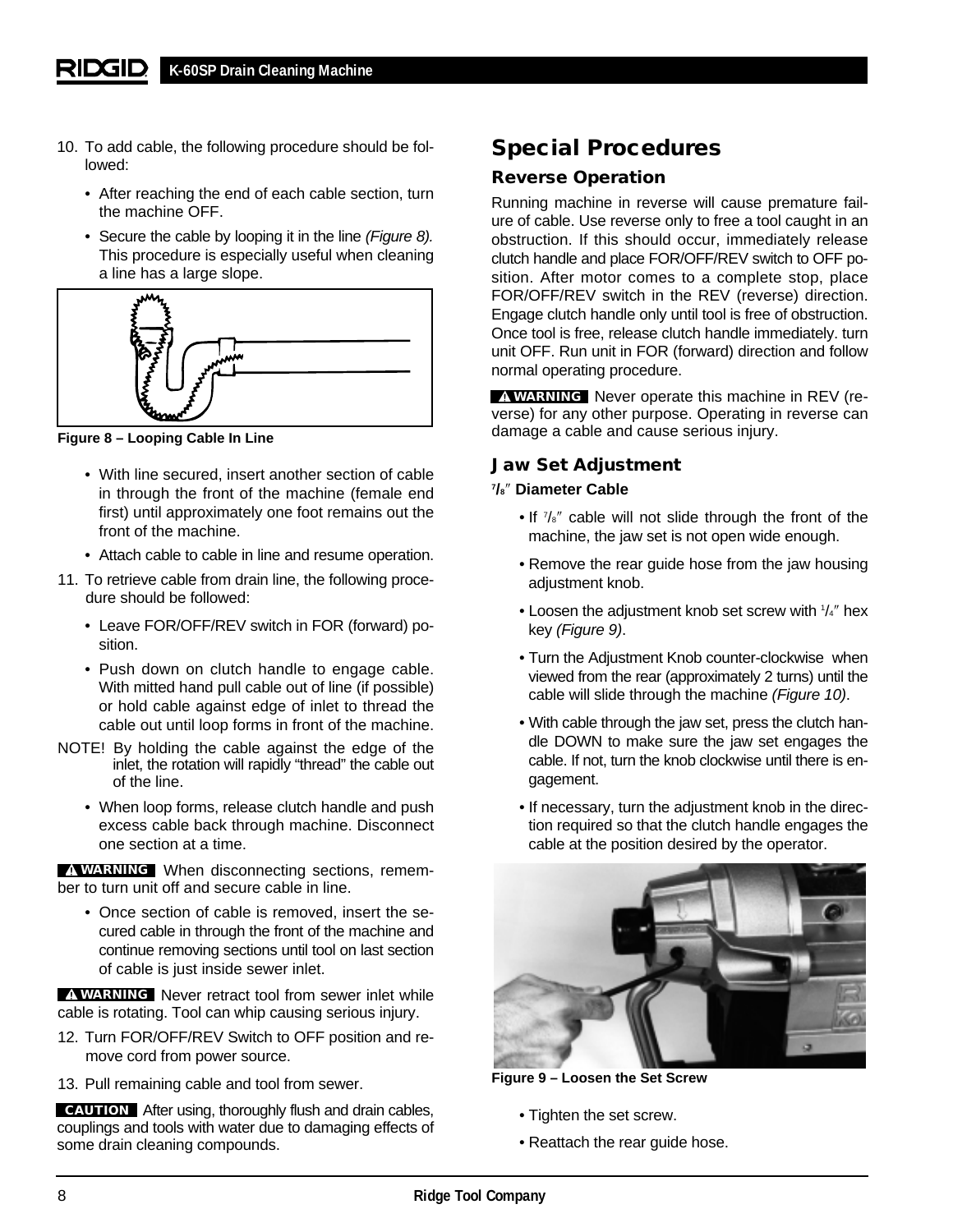

**Figure 10 – Jaw Set Adjustment**

#### **5 /8**″ **Diameter Cable**

- If the jaw set does not engage the cable when the clutch handle is pressed, the jaw set is open too wide.
- Remove the rear guide hose from the jaw housing adjustment knob.
- Loosen the set screw with  $1/4$ " hex key (Figure 9).
- Turn the adjustment knob clockwise until the cable is engaged by the jaw set when the clutch handle is pressed (approximately 2 turns) (Figure 10).
- If necessary, turn the adjustment knob in the direction required so that the clutch handle engages the cable at the position desired by the operator.
- Tighten the set screw.
- Reattach the rear guide hose.

## **Accessories**

**WARNING** Only the following RIDGID products have been designed to function with the K-60SP Drain Cleaning Machine. Other accessories suitable for use with other tools may become hazardous when used on the K-60SP. To prevent serious injury, use only the recommended accessories.

## **7 /8**″ **Cable and Leader**

| Catalog<br>No. | <b>Model</b><br>No. | <b>Description</b>          |
|----------------|---------------------|-----------------------------|
| 62275          | $C-10$              | 15' All-Purpose Wind (4.6m) |
| 30007          | T-127               | 7/8" Trap Leader            |

#### **5 /8**″ **Cables**

| Catalog<br>No. | Model<br>No. | <b>Description</b>                                      |
|----------------|--------------|---------------------------------------------------------|
| 51317          | $C-9$        | 10' Heavy-Duty (3m)                                     |
| 62270          | $C-8$        | 7 <sup>1</sup> / <sub>2</sub> ' All-Purpose Wind (2.3m) |
| 62265          | $C-7$        | $71/2$ ' Tight-Wind (2.3m)                              |

## **Cable Kits and Tool Kit**

| Catalog<br>No. | Model<br>No. | <b>Description</b>                                                                                                                                                                                                                                                             |
|----------------|--------------|--------------------------------------------------------------------------------------------------------------------------------------------------------------------------------------------------------------------------------------------------------------------------------|
| 61630          | $A-62$       | Standard Equipment Cable Kit for<br>K-60SP-SE, includes:<br>$-$ Five Sections C-10, $7/8$ " x 15' Cable (75', 23m)<br>- A-8 Cable Carrier                                                                                                                                      |
| 61625          | $A-61$       | Standard Equipment Tool Kit for K-60SP-SE<br>includes:<br>- T-101 Straight Auger<br>- T-102 Funnel Auger<br>- T-107 Spade Cutter<br>- T-125 Retrieving Auger<br>- T-150-1 Sharktooth Cutter<br>- A-3 Tool Box<br>– A-12 Pin Kev                                                |
| 48472          | A-35         | <sup>5</sup> / <sub>8</sub> " Cable Kit, includes:<br>- Six Sections C-8, $\frac{5}{8}$ " x 7 $\frac{1}{2}$ " Cable (45',14m)<br>- A-10 Cable Carrier<br>- T-201 Straight Auger<br>- T-202 Bulb Auger<br>– T-205 "C" Cutter<br>- T-211 Spade Cutter<br>- A-13 Coupling Pin Key |
| 48477          | A-35TW       | <sup>5</sup> / <sub>8</sub> " Tight-Wind Cable Kit, substitutes C-7<br>for C-8 in above package                                                                                                                                                                                |

### **Cable Selection Chart**

| Model  | Lenath         | Size/Type                             | <b>Typical Application</b>                                                     | Characteristics                                                                                                              |
|--------|----------------|---------------------------------------|--------------------------------------------------------------------------------|------------------------------------------------------------------------------------------------------------------------------|
| $C-7$  | $7^{1}/_{2}$   | $5\frac{\text{S}}{\text{s}}$ " (16mm) | 2" & 3" Floor drains                                                           | Tight wind cable providing good rigidity in a hollow core cable. Not recommended for tree roots.                             |
| $C-8$  | $7^{1}/_{2}$ ' | $5\frac{1}{8}$ " (16mm)               | Drain Lines $1\frac{1}{4}$ " – 2".<br>Ideal for proper cleaning of small lines | Open wind cable that is more flexible than C-7. Open wind acts as an auger to thoroughly remove<br>blockages in small lines. |
| $C-9$  | 10'            | $5\frac{\text{S}}{\text{s}}$ " (16mm) | Drain Lines $2'' - 4''$ .<br>Ideal for drains and stacks                       | Heavy-duty open wind cable ideal for long runs in indoor lines.                                                              |
| $C-10$ | 15'            | $\frac{7}{8}$ " (22mm)                | Drain Lines 2" – 4". Roof-top vent stacks                                      | Standard all-purpose open wind. Excellent flexibility.                                                                       |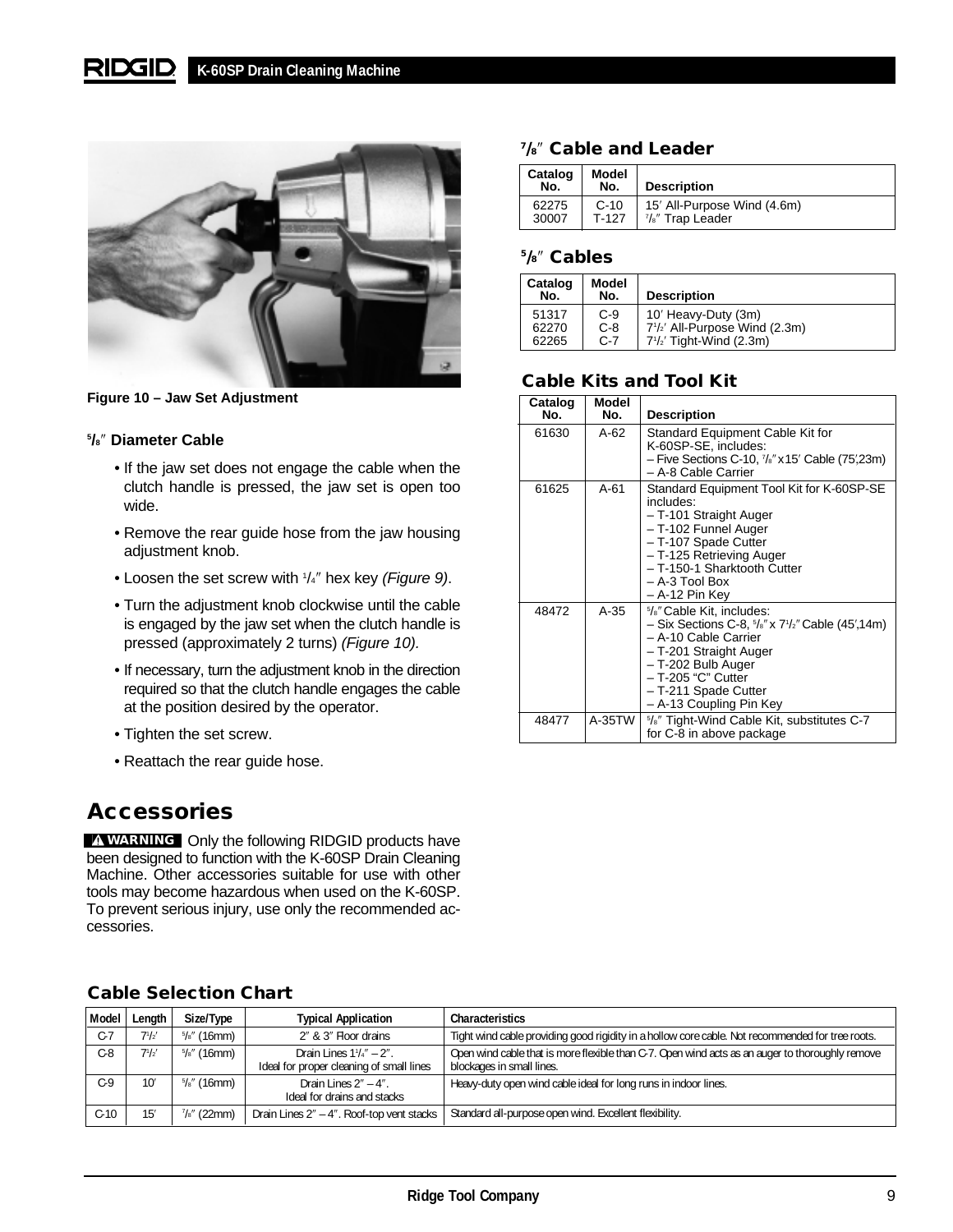### **Tools for C-10 Cable**

| Catalog<br>No. | Model<br>No.     | <b>Description</b>                             |
|----------------|------------------|------------------------------------------------|
| 62850<br>62855 | $T-101$<br>T-102 | Straight Auger<br><b>Funnel Auger</b>          |
| 27642          | T-125            | <b>Retrieving Auger</b>                        |
| 62860          | $T-103$          | Sawtooth Cutter, 2 <sup>1</sup> /2"            |
| 62865          | T-104            | "H" Cutter, 2 <sup>1</sup> /2"                 |
| 62870          | $T-105$          | Grease Cutter, 2 <sup>1</sup> / <sub>2</sub> " |
| 62875          | $T-106$          | Grease Cutter, 3 <sup>1</sup> /2"              |
| 62880          | $T-107$          | Spade Cutter, 13/4"                            |
| 62915          | T-109            | Spiral Sawtooth Cutter, 13/4"                  |
| 62920          | $T-110$          | Spiral Sawtooth Cutter, 21/4"                  |
| 62925          | T-111            | Spiral Sawtooth Cutter, 3"                     |
| 62930          | T-112            | 4-Blade Cutter, 13/4"                          |
| 62935          | T-113            | 4-Blade Cutter, 3"                             |
| 98050          | $T-150$          | Sharktooth Cutter, 3" and 4"                   |
| 98055          | T-150-1          | Sharktooth Cutter, 3" Blade                    |
| 98060          | T-150-2          | Sharktooth Cutter, 4" Blade                    |
| 62940          | T-114            | Chain Knocker                                  |

## **Tools for C-7, C-8, and C-9 Cables**

| Catalog<br>No.          | Model<br>No.                | <b>Description</b>                                                                 |
|-------------------------|-----------------------------|------------------------------------------------------------------------------------|
| 62990<br>62995          | $T-201$<br>$T-202$          | <b>Straight Auger</b><br>Bulb Auger, 1 <sup>1</sup> /s" O.D.                       |
| 63000                   | $T-203$                     | Bulb Auger, 7/8", O.D.                                                             |
| 55457                   | $T-225$                     | Retrieving Auger                                                                   |
| 63065                   | $T-217$                     | Drop Head                                                                          |
| 54837<br>63005          | $T-204$<br>$T-205$          | "C" Cutter, 1"<br>"C" Cutter, 13/8"                                                |
| 63010                   | T-206                       | Funnel Auger                                                                       |
| 63015<br>63020<br>63025 | $T-207$<br>$T-208$<br>T-209 | Spiral Cutter, 11/4"<br>Spiral Cutter, 11/2"<br>Spiral Cutter, 2"                  |
| 63030                   | $T-210$                     | Spade Cutter, 1"                                                                   |
| 63035                   | $T-211$                     | Spade Cutter, 1 <sup>3</sup> /s"                                                   |
| 63040                   | $T-212$                     | Spade Cutter, 13/4"                                                                |
| 63045<br>63050          | $T-213$<br>$T-214$          | 4-Blade Cutter, 1"<br>4-Blade Cutter, 1 <sup>3</sup> / <sub>8</sub> "              |
| 63055                   | $T-215$                     | 4-Blade Cutter, 13/4"                                                              |
| 63060                   | $T-216$                     | Chain Knocker, 2"                                                                  |
| 63280                   | T-218                       | Flue Brush, 3"                                                                     |
| 63070                   | $T-219$                     | Flue Brush, 2 <sup>1</sup> /2"                                                     |
| 63080<br>63220          | $T-220$<br>$T-221$          | Flue Brush, 2"<br>Flue Brush, 11/2"                                                |
| 52812                   | $T-230$                     | H-D "C" Cutter, 2"                                                                 |
| 52817                   | $T-231$                     | H-D "C" Cutter, 2 <sup>1</sup> / <sub>2</sub> "                                    |
| 52822                   | $T-232$                     | H-D "C" Cutter, 3"                                                                 |
| 48482                   | $T-250$                     | Tool Set includes:<br>$- T - 203 - T - 217$<br>$- T - 205 - A - 13$<br>$- T - 210$ |

#### **Miscellaneous**

| Catalog<br>No. | Model<br>No.                  | <b>Description</b>                                                                                                                      |
|----------------|-------------------------------|-----------------------------------------------------------------------------------------------------------------------------------------|
| 59360          | $A - 3$                       | <b>Tool Box</b>                                                                                                                         |
| 59205<br>59295 | $A-1$<br>$A-2$                | I eft-Hand Mitt<br><b>Right-Hand Mitt</b>                                                                                               |
| 59225<br>59230 | A-12<br>A-13                  | Pin Key, 7/s" Cable<br>Pin Key, 5/8" Cable                                                                                              |
| 61615          | $A-60-12$                     | 12' Rear Guide Hose for 7/8" Cable/C-10                                                                                                 |
| 59235<br>84325 | $A - 14 - 6$<br>$A - 14 - 10$ | $6'$ Rear Guide Hose for $\frac{5}{8}$ " Cable/C-7, C-8,<br>C-9<br>10' Rear Guide Hose for <sup>5</sup> / <sub>8</sub> " Cable/C-7.     |
|                |                               | $C-8. C-9$                                                                                                                              |
| 59470<br>59210 | $A - 8$<br>A-10               | Cable Carrier (Holds 75' 7/8" Cable/C-10)<br>Cable Carrier (Holds 45' 7/8" Cable/C-10)<br>Cable Carrier (Holds 90' 5/8" Cable/C-8, C-9) |
| 59425          | A-36                          | Cable Caddy                                                                                                                             |
| 65687          |                               | K-60SP Jaw Set                                                                                                                          |

NOTE! See Ridge Tool Catalog for complete list of tools and accessories.

# **Maintenance Instructions**

#### **WARNING**

**Make sure machine is unplugged from power source before performing maintenance or making any adjustment.**

#### **Lubrication**

Lubricate machine with grease at grease fitting (located on jaw housing) once a week if used every day; once a month if used less.

NOTE! No lubrication of the Motor Shaft is required.

#### **Cables**

Cables should be thoroughly flushed with water to prevent damaging effects of drain cleaning compounds. Periodically lubricate cables and couplings with RIDGID Cable Rust Inhibitor.

When not in use, store cables indoors to prevent deterioration by the elements.

Cables should be replaced when they become severely corroded or worn. A worn cable can be identified when outside of coils become flat.

## **Clutch Jaw Assembly (Jaw Set)**

The clutch jaw assembly should be periodically cleaned.

1. Stand the machine up on the front of the frame. Make sure clutch handle is in its uppermost position. Remove the two (2) socket head cap screws from the jaw housing with a 1/4" hex key (Figure 11).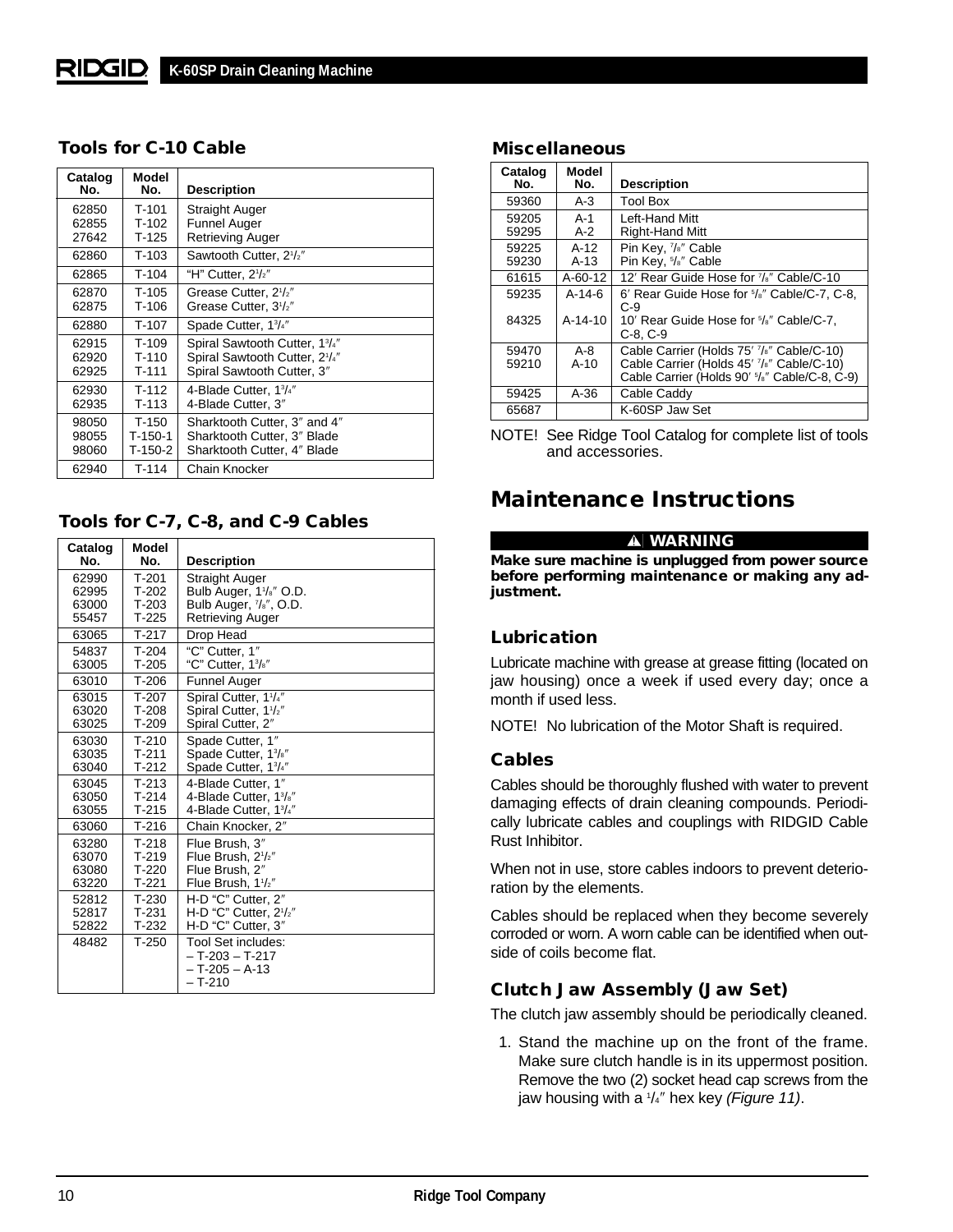#### **RIDGID K-60SP Drain Cleaning Machine**



**Figure 11 – Remove Socket Head Cap Screws**

- 2. Remove the jaw housing. The clutch jaw assembly is contained in the jaw housing.
- 3. Remove the jaw set cover by rotating counter-clockwise (Figure 12).
- 4. Clean the clutch jaw assembly, jaw cover, and the inside of the jaw housing.
- 5. If worn, replace the clutch jaw assembly.
- 6. Reinstall the jaws into the jaw housing and replace the jaw set cover.
- 7. Rotate the adjustment knob clockwise until the jaw set touches the jaw set cover. This will insure that the jaw set is properly aligned.
- 8. Attach jaw housing to machine with socket head cap screws.
- NOTE! Make sure flanges on plastic shroud are contained inside the jaw housing.



**Figure 12 – Remove Jaw Set Cover**

## **Drive Belt Replacement**

- 1. Stand the machine up on the front of the frame. Make sure clutch handle is in its uppermost position. Remove the two (2) socket head cap screws from the jaw housing with a 1/4" hex key. *(Figure 11)*
- 2. Remove the jaw housing.
- 3. Loosen the jam nut on the side of the machine (Figure 13).
- 4. Rotate motor adjustment set screw counter-clockwise with  $\frac{3}{16}$  hex key until belt is loose enough to be removed.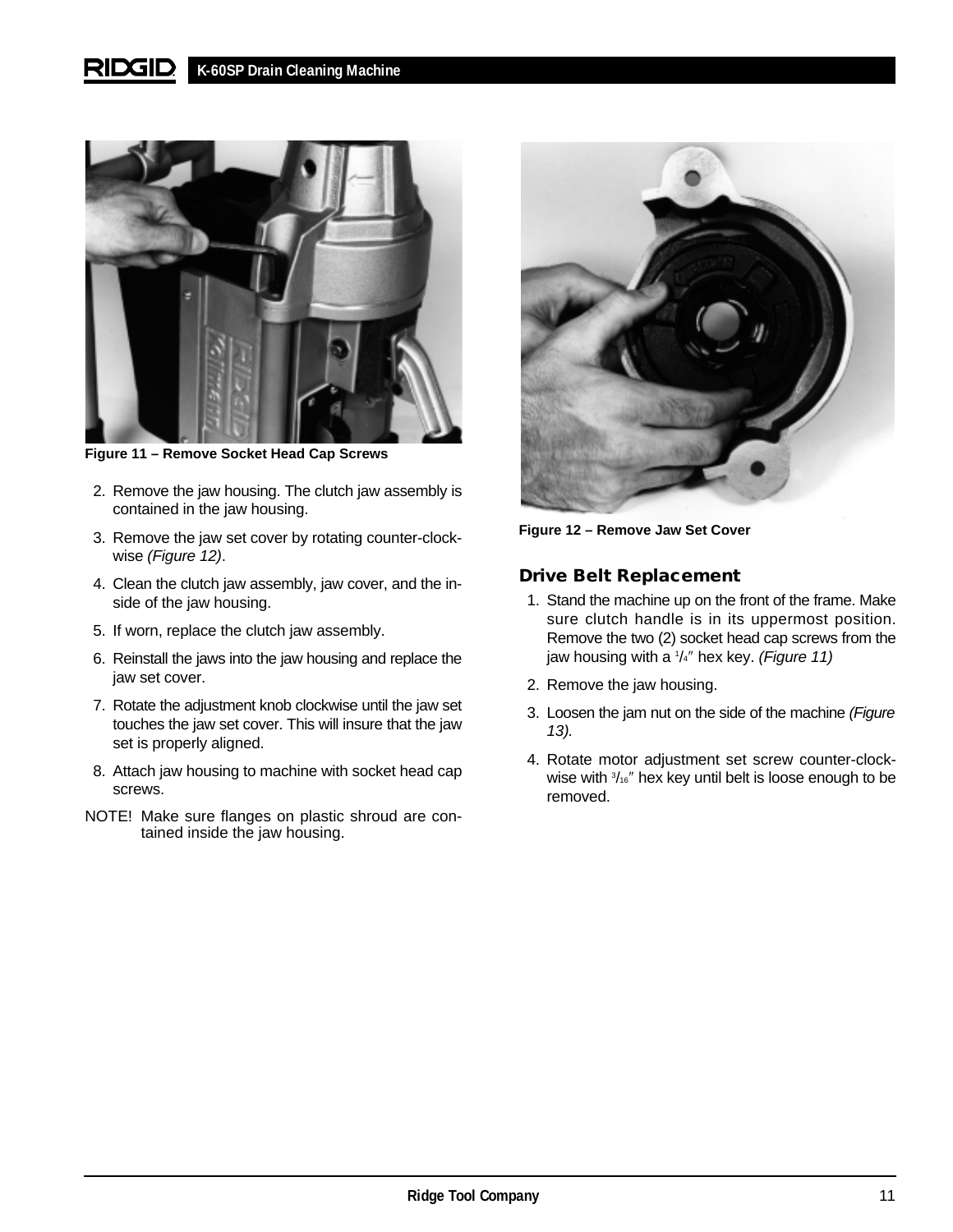

**Figure 13 – Loosen Jam Nut**

- 5. Install new belt and set unit down on bottom of frame (operating position), so belt will become tensioned by the weight of the motor.
- 6. Rotate the motor adjustment set screw until it just touches the motor. Once the set screw touches motor, rotate set screw 1 /2 turn clockwise.
- NOTE! Do not tighten this set screw by driving it into the motor.
- 7. While holding the set screw in place with the  $\frac{3}{16}$ " hex key, tighten the jam nut (Figure 14).



**Figure 14 – Tighten Jam Nut**

8. Attach jaw housing to machine with socket head cap screws.

## **Machine Storage**

**WARNING** Motor-driven equipment must be kept indoors or well covered in rainy weather. Store the machine in a locked area that is out of reach of children and people unfamiliar with drain cleaners. This machine can cause serious injury in the hands of untrained users.

If machine has been exposed to freezing weather, unit must be run for ten (10) to twenty (20) minutes without load to warm up. Failing to do this will result in frozen bearings. If machine is exposed to weather for a period of time, moisture will form across motor windings causing motor to burn out.

## **Service and Repair**

#### **WARNING**



The "Maintenance Instructions" will take care of most of the service needs of this machine. Any problems not addressed by this section should only be handled by an authorized RIDGID service technician.

Tool should be taken to a RIDGID Independent Authorized Service Center or returned to the factory. All repairs made by Ridge service facilities are warranted against defects in material and workmanship.

**WARNING** When servicing this machine, only identical replacement parts should be used. Failure to follow these instructions may create a risk of electrical shock or other serious injury.

If you have any questions regarding the service or repair of this machine, call or write to:

> Ridge Tool Company Technical Service Department 400 Clark Street Elyria, Ohio 44035-6001 Tel: (800) 519-3456 E-mail: TechServices@ridgid.com

For name and address of your nearest Independent Authorized Service Center, contact the Ridge Tool Company at (800) 519-3456 or http://www.ridgid.com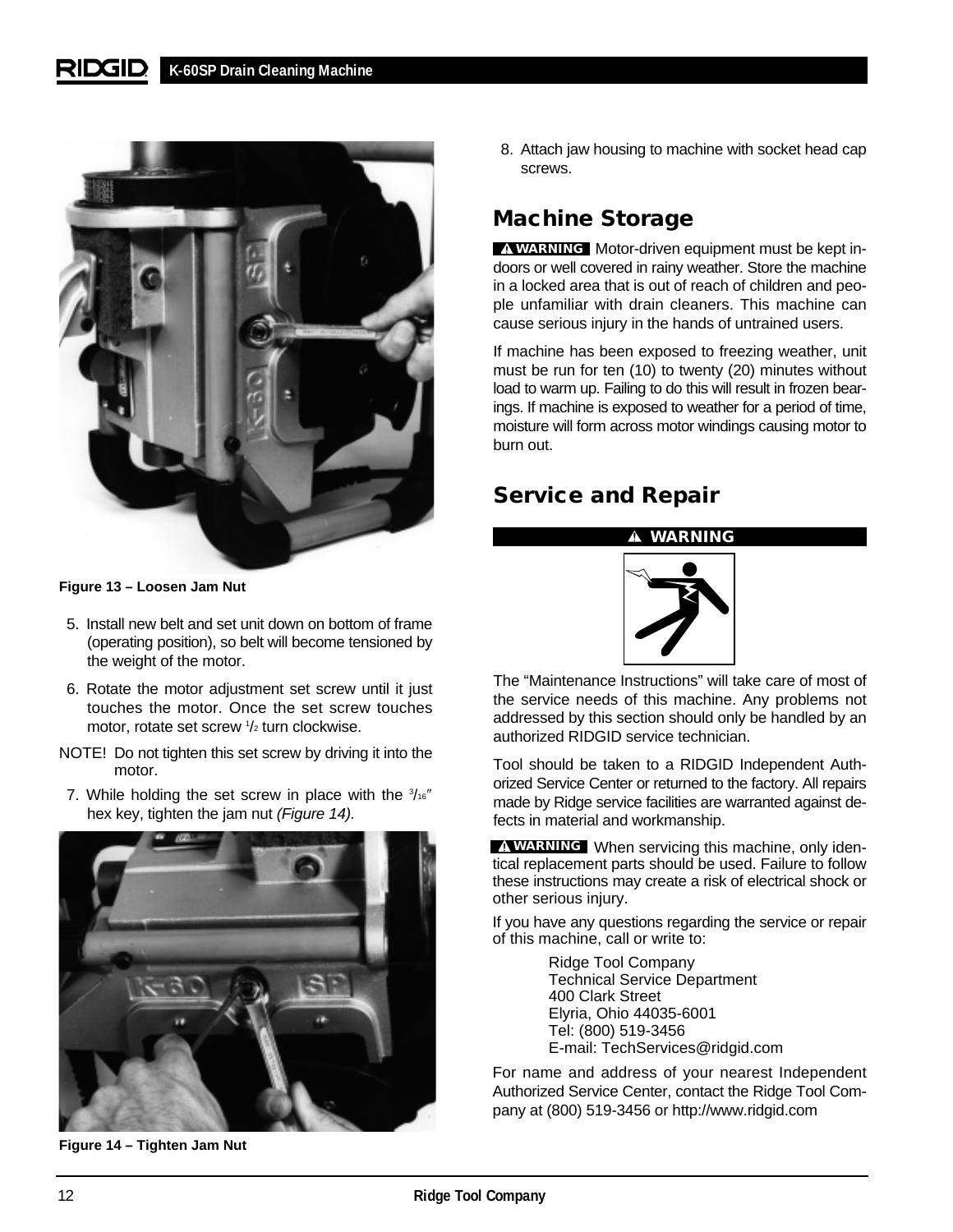# **Wiring Diagram**

## **115V/60 Hz**



### **230V/50 Hz**

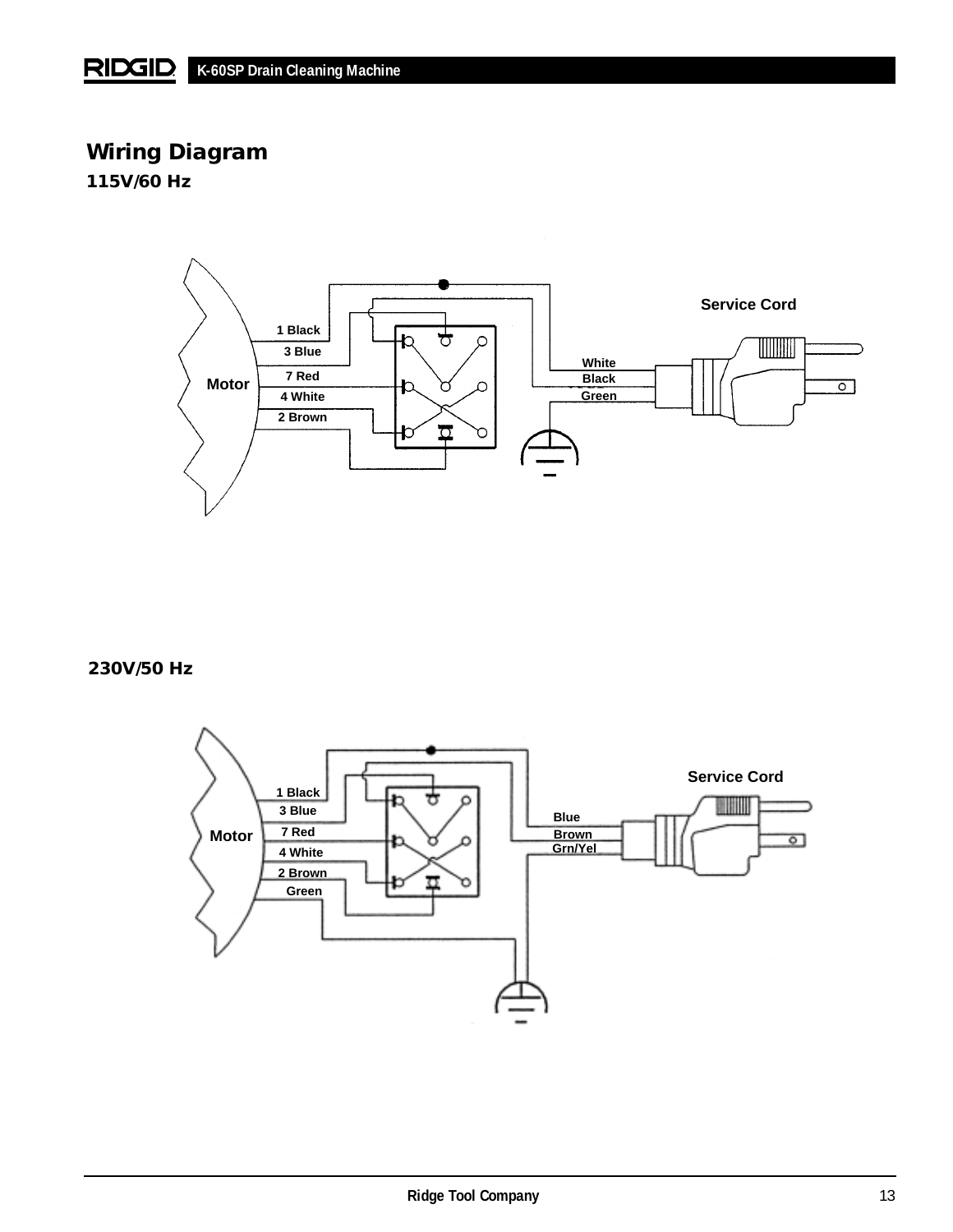# **K-60SP Drain Cleaning Machine**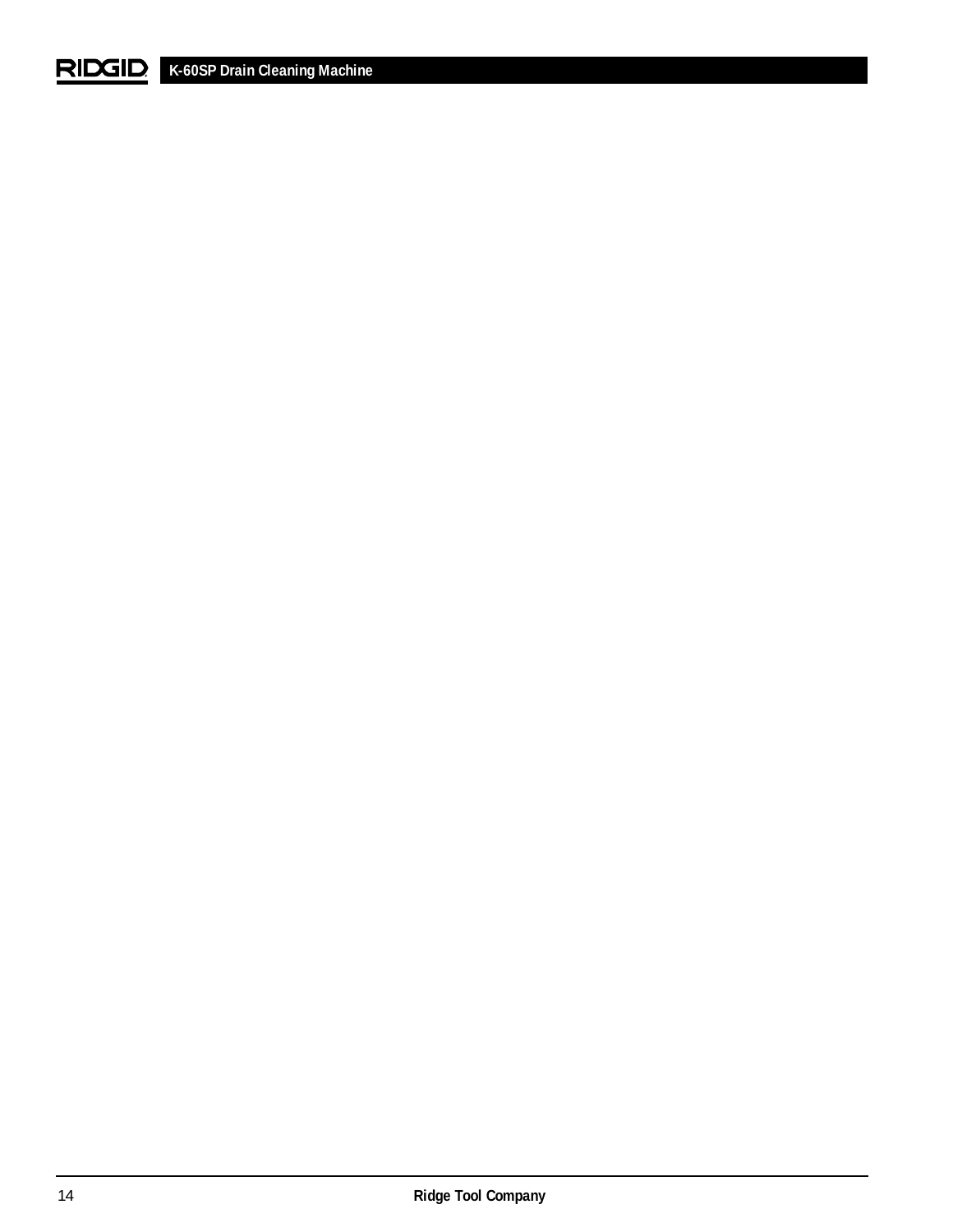

# **Dégorgeoir électrique K-60SP**



|       | Dégorgeoir électrique                                                                               |
|-------|-----------------------------------------------------------------------------------------------------|
|       | Inscrivez ci-dessous le numéro de série de la plaque signalétique l'appareil pour future référence. |
| N° de |                                                                                                     |

série :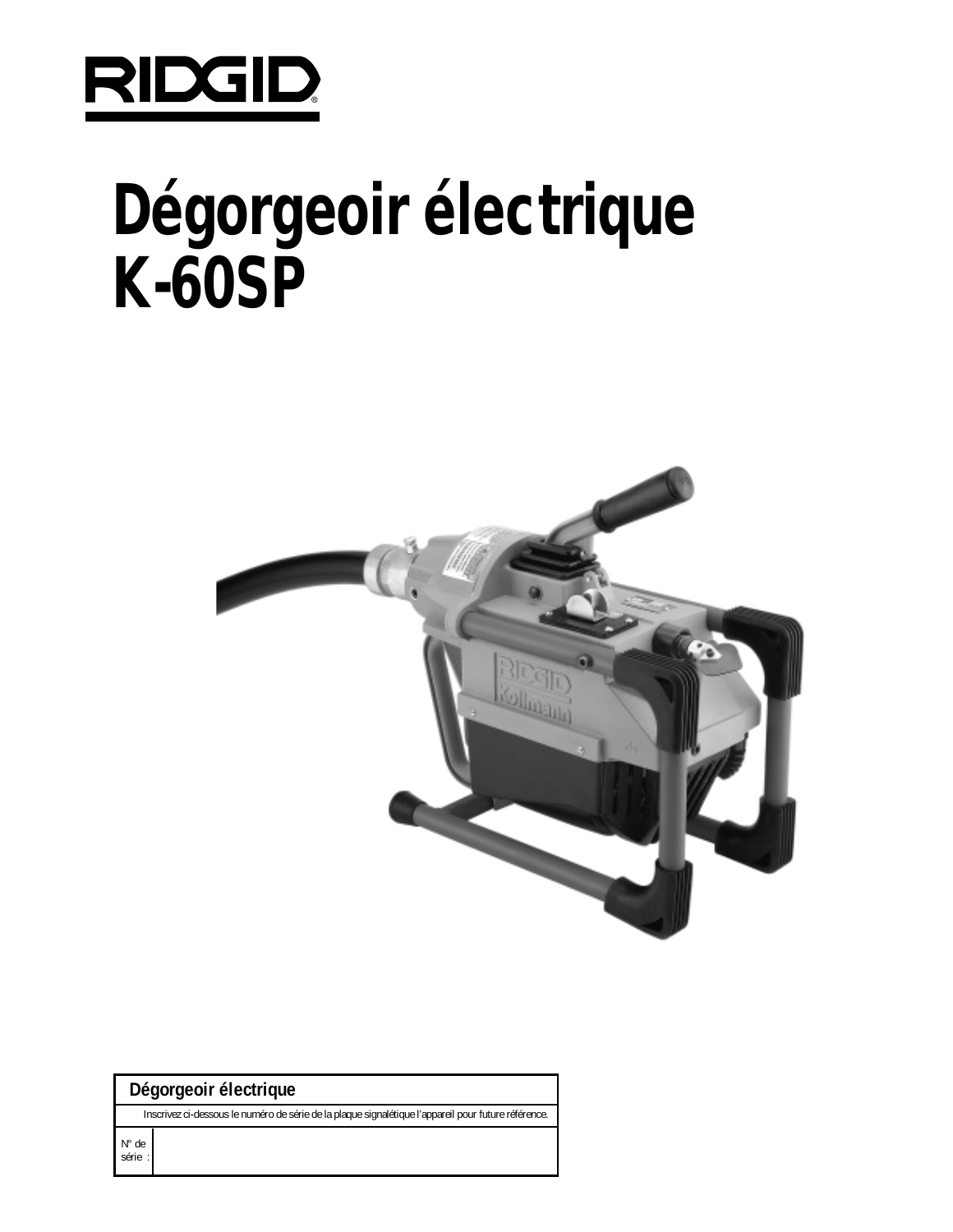# Table des matières

| Consignes générales de sécurité                    |  |
|----------------------------------------------------|--|
|                                                    |  |
|                                                    |  |
|                                                    |  |
|                                                    |  |
|                                                    |  |
| Consignes de sécurité particulières                |  |
|                                                    |  |
| Description, spécifications et équipements de base |  |
|                                                    |  |
|                                                    |  |
|                                                    |  |
|                                                    |  |
|                                                    |  |
|                                                    |  |
| Procédés spéciaux                                  |  |
|                                                    |  |
|                                                    |  |
|                                                    |  |
| <b>Entretien</b>                                   |  |
|                                                    |  |
|                                                    |  |
|                                                    |  |
|                                                    |  |
|                                                    |  |
|                                                    |  |
|                                                    |  |
|                                                    |  |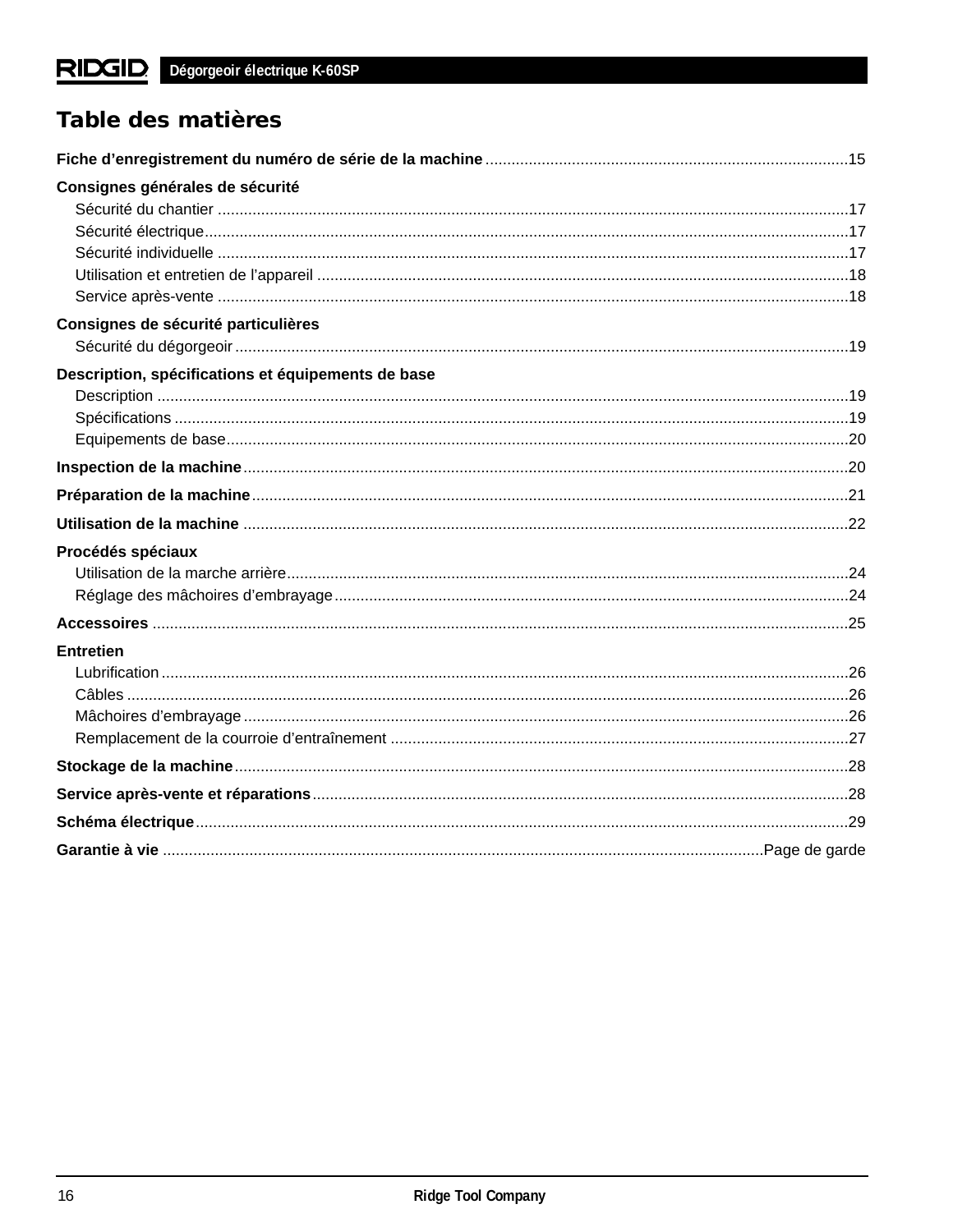# **Consignes générales de sécurité**

**MISE EN GARDE ! Familiarisez-vous complètement avec l'ensemble des instructions. Le non-respect de ces consignes augmenterait les risques de choc électrique, d'incendie et/ou de graves blessures corporelles.**

**CONSERVEZ CES INSTRUCTIONS !**

#### **Sécurité du chantier**

- **Maintenez le chantier propre et bien éclairé.** Les établis encombrés et le manque d'éclairage sont à l'origine de nombreux accidents.
- **N'utilisez pas d'appareils électriques en présence de combustibles tels que les liquides, gaz ou poussières inflammables.** Les appareils électriques produisent des étincelles capables d'enflammer les poussières et les émanations combustibles.
- **Ecartez les curieux, les enfants et les visiteurs lorsque vous utilisez un appareil électrique.** Les distractions éventuelles peuvent vous faire perdre le contrôle de l'appareil.

#### **Sécurité électrique**

• **Les appareils électriques avec terre doivent être branchés sur une prise avec terre appropriée et conforme aux normes en vigueur. Ne jamais enlever la barrette de terre ou tenter de modifier la fiche d'aucune manière. Ne jamais utiliser d'adaptateurs de prise. Consultez un électricien qualifié en cas de doute sur la bonne mise à la terre de la prise.** En cas de panne ou de défaillance électrique de l'appareil, la mise à la terre assure un passage de faible résistance qui éloigne le courant électrique de l'opérateur.



- **Evitez tout contact avec les masses telles que tuyaux, radiateurs, cuisinières ou réfrigérateurs.** Les risques de choc électrique augmentent lorsque votre corps est en contact avec une masse.
- **N'exposez pas les appareils électriques à la pluie ou aux intempéries.** Toute pénétration d'eau à l'intérieur d'un appareil électrique augmente les risques de choc électrique.
- **Ne maltraitez pas le cordon électrique de l'appareil. Ne jamais porter l'appareil par son cordon électrique, ni tirer sur celui-ci pour débrancher l'appareil. Gardez le cordon à l'abri des sources de chaleur, de l'huile, des angles tranchants et des pièces mobiles. Remplacez immédiatement tout cordon endommagé.** Les cordons endommagés augmentent les risques de choc électrique.
- **Lorsque vous utilisez l'appareil à l'extérieur, utilisez une rallonge électrique portant la désignation "W-A" ou "W".** Ce type de rallonge est prévu pour être utilisé à l'extérieur et réduit les risques de choc électrique.
- **Utilisez uniquement des rallonges à trois fils équipées d'une fiche bipolaire plus terre à trois barrettes et d'une prise bipolaire plus terre qui correspond à la fiche de l'appareil.** L'utilisation d'autres types de rallonge électrique n'assurera pas la mise à la terre de l'appareil et augmentera les risques de choc électrique.
- **Utilisez la section de rallonge appropriée** (voir tableau). Une section de conducteurs insuffisante provoquerait une perte de tension excessive, d'où un manque de puissance.

| Section minimale des fils conducteurs des rallonges |                            |               |               |
|-----------------------------------------------------|----------------------------|---------------|---------------|
| Ampères indiqués<br>sur la plaque<br>signalétique   | Lonqueur totale (en pieds) |               |               |
|                                                     | 0 à 25                     | 26 à 50       | 51 à 100      |
| $0$ à $6$                                           | 18 AWG                     | <b>16 AWG</b> | <b>16 AWG</b> |
| 6 à 10                                              | <b>18 AWG</b>              | <b>16 AWG</b> | <b>14 AWG</b> |
| 10 à 12                                             | <b>16 AWG</b>              | <b>16 AWG</b> | <b>14 AWG</b> |
| 12 à 16                                             | 14 AWG                     | 12 AWG        | Déconseillé   |

- **Vérifiez le bon fonctionnement du disjoncteur différentiel du cordon d'alimentation avant d'utiliser l'appareil.** Le disjoncteur différentiel réduit les risques de choc électrique.
- **L'utilisation de rallonges électriques est déconseillée sauf si celles-ci sont branchées sur une boite de dérivation ou une prise équipée d'un disjoncteur différentiel.** Le disjoncteur différentiel du cordon d'alimentation de la machine n'assure aucune protection contre les décharges électriques venant des rallonges.
- **Gardez les connexions électriques au sec et surélevées. Ne touchez pas la fiche avec les mains mouillées.** Cela réduit les risques de choc électrique.

#### **Sécurité individuelle**

• **Soyez attentif, concentrez-vous sur ce que vous faites et faites preuve de bon sens lorsque vous**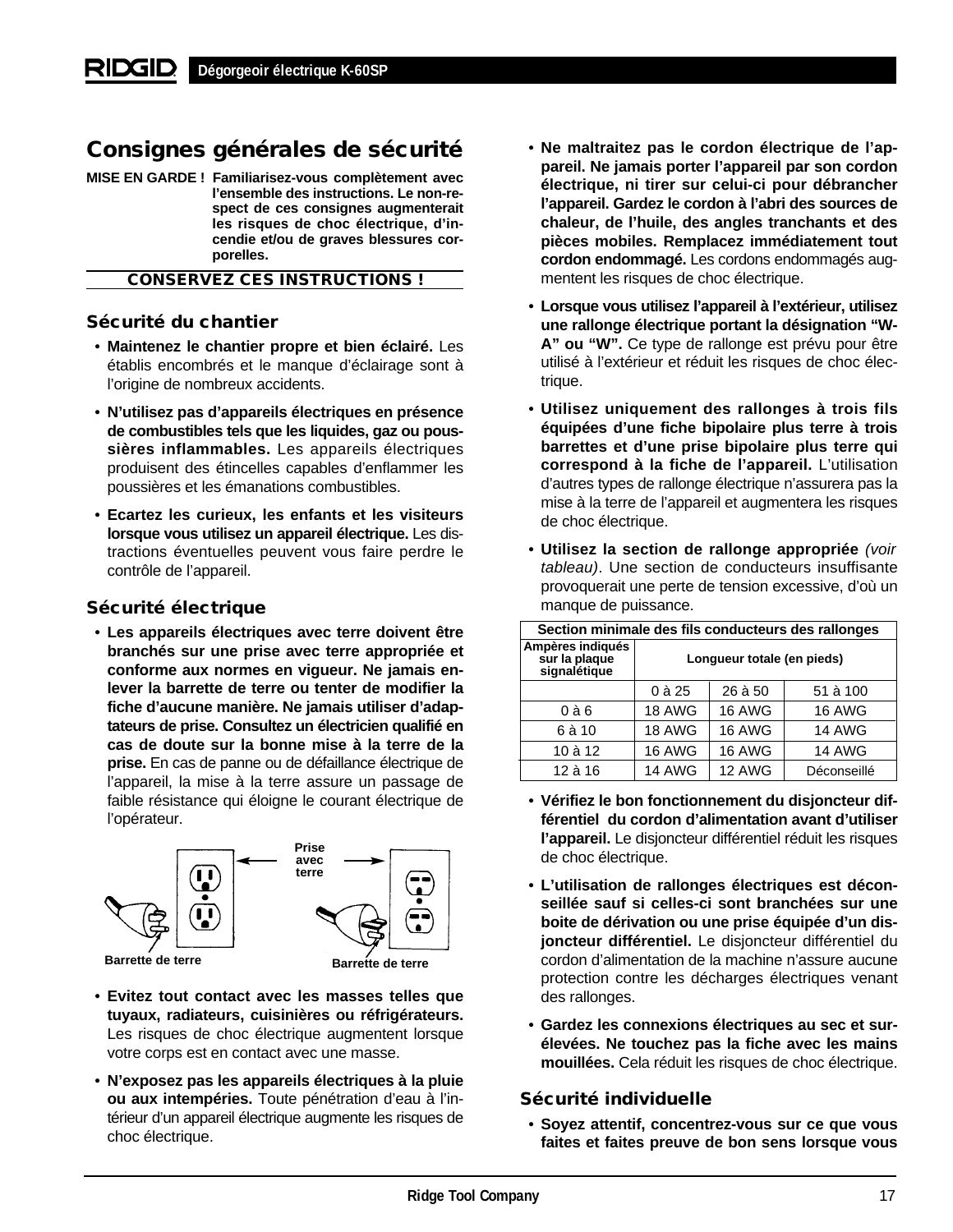**utilisez un appareil électrique. N'utilisez pas ce type d'appareil lorsque vous êtes fatigués ou lorsque vous prenez des médicaments, de l'alcool ou des produits pharmaceutiques.** Un instant d'inattention peut entraîner de graves blessures lorsque l'on utilise un appareil électrique.

- **Habillez-vous de manière appropriée. Ne portez pas de vêtements amples ou de bijoux. Attachez les cheveux longs. Gardez vos cheveux, vos vêtements et vos gants à l'écart du mécanisme.** Les vêtements amples, les bijoux et les cheveux longs peuvent s'entraver dans le mécanisme.
- **Evitez les risques de démarrage accidentel. Assurez-vous que l'interrupteur marche/arrêt est en position OFF avant de brancher l'appareil.** Le fait de porter l'appareil avec un doigt sur la gâchette ou le brancher lorsque son interrupteur est en position de marche **(ON)** est une invitation aux accidents.
- **Enlevez les clés de réglage et autres outils avant de mettre l'appareil en marche.** Une clé laissée sur une partie rotative de l'appareil peut entraîner des blessures corporelles.
- **Ne vous mettez pas en porte-à-faux. Gardez une bonne assise et un bon équilibre à tous moments.** Une bonne assise et un bon équilibre vous permettent de mieux contrôler l'appareil en cas d'imprévu.
- **Utilisez les équipements de sécurité appropriés. Portez systématiquement des lunettes de sécurité.** Un masque à poussière, des chaussures de sécurité, le casque et/ou une protection auditive doivent être portés selon les conditions d'utilisation.

### **Utilisation et entretien de l'appareil**

- **Utilisez un serre-joint ou autre moyen approprié pour arrimer l'ouvrage sur une plate-forme stable.** Tenir l'ouvrage à la main ou contre le corps peut vous mettre en position d'instabilité et vous faire perdre le contrôle de l'appareil.
- **Ne forcez pas l'appareil. Utilisez un appareil qui soit adapté au travail prévu.** L'outil approprié assurera un meilleur travail et une meilleure sécurité s'il est utilisé au régime prévu.
- **N'utilisez pas un appareil si son interrupteur ne permet pas de le mettre en marche ou de l'arrêter.** Tout appareil qui ne peut pas être contrôlé par son interrupteur est dangereux et doit être réparé.
- **Débranchez l'appareil avant tout réglage ou changement d'accessoires, et avant de le ranger.** De telles mesures préventives réduisent le risque de démarrage accidentel de l'appareil.
- **Rangez les appareils non utilisés hors de la portée des enfants et des personnes non initiées.** Ces appareils sont dangereux entre les mains de personnes non initiées.
- **Entretenez les appareils consciencieusement. Maintenez les outils de coupe bien affûtés et en bon état de propreté.** Les outils bien entretenus et affûtés réduisent les risques de grippage et sont plus faciles à contrôler.
- **Assurez-vous qu'il n'y a pas de mauvais alignement ou de grippage au niveau du mécanisme ou d'autres conditions qui pourraient entraver le bon fonctionnement de l'appareil.** Le cas échéant, faire réparer l'appareil avant de vous en servir. De nombreux accidents sont le résultat d'un appareil mal entretenu.
- **Utilisez exclusivement les accessoires recommandés par le fabricant pour votre appareil particulier.** Des accessoires prévus pour un certain type d'appareil peuvent être dangereux lorsqu'ils sont montés sur un autre.
- **Gardez les poignées de la machine propres, sèches et dépourvues d'huile ou de graisse.** Cela vous permettra de mieux contrôler l'appareil.

### **Service après-vente**

- **Toutes réparations de l'appareil doivent être confiées à un réparateur qualifié.** La réparation ou l'entretien de l'appareil par du personnel non qualifié peut entraîner des blessures.
- **Lors de la réparation de l'appareil, utilisez exclusivement des pièces de rechange identiques à celles d'origine. Suivez les instructions de la section "Entretien" du mode d'emploi.** L'utilisation de pièces de rechange non homologuées et le non-respect des consignes d'entretien peut créer un risque de choc électrique ou de blessure corporelle.

## **Consignes de sécurité particulières**

#### **MISE EN GARDE !**

**Lisez soigneusement ce manuel avant d'utiliser le dégorgeoir K-60SP. Le non-respect des consignes ci-devant augmenterait les risques de choc électrique, d'incendie et/ou de graves blessures corporelles.**

Veuillez adresser toutes questions éventuelles aux services techniques de la Ridge Tool Company en composant le (800) 519-3456.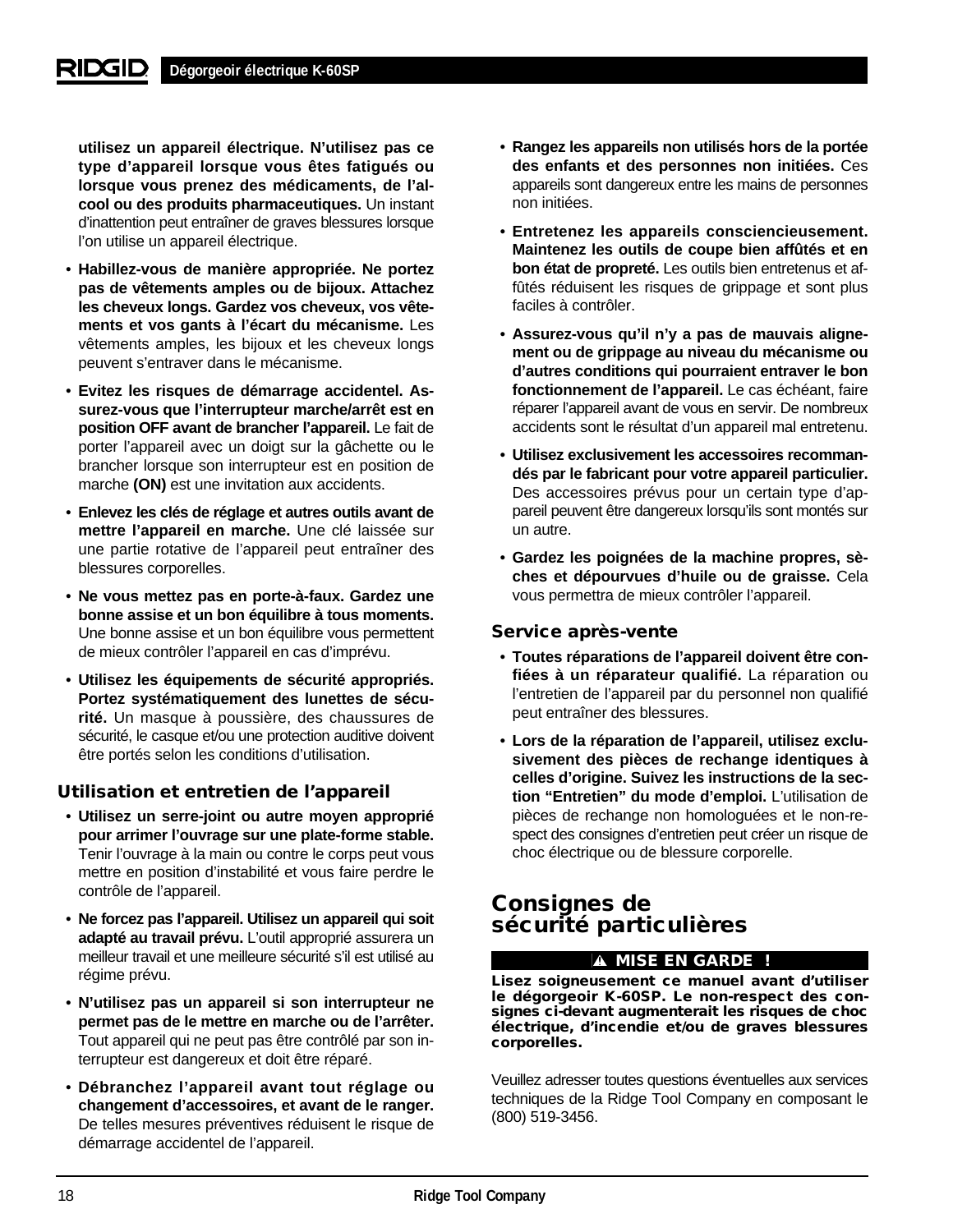#### **Sécurité du dégorgeoir**

- **Portez la mitaine en cuir fournie avec la machine. Ne jamais tenter d'attraper un câble tournant avec un chiffon ou un gant en tissu mal ajusté.** Ceux-ci pourraient s'entortiller autour du câble et provoquer de graves blessures.
- **Ne jamais utiliser cette machine sans ses carters de protection.** Vos doigts risqueraient d'être pris dans le mécanisme.
- **Ne forcez pas les câbles. Gardez votre main sur le câble afin de le contrôler durant sa rotation.** Forcer les câbles à la rencontre d'un obstacle risque de provoquer leur bouclage ou leur pincement et entraîner de graves blessures.
- **Positionnez la machine à moins de deux pieds (50cm) de l'entrée de la canalisation.** Utilisez le guide-câble avant lorsqu'il est nécessaire de l'éloigner du point d'accès. Un écartement supérieur risque de provoquer le bouclage ou le plissage du câble.
- **Utilisez le guide-câbles arrière.** Celui-ci empêche le fouettement du câble et les risques d'enchevêtrement.
- **Ne faites pas tourner la machine en marche arrière (REV).** L'utilisation de la marche arrière risque d'endommager le câble et ne doit servir qu'à retirer l'outil d'un obstacle.
- **Ne faites pas tourner la machine lorsque le levier d'embrayage est verrouillé.** L'embrayage est un dispositif de sécurité prévu pour arrêter la rotation du câble.
- **Faites attention lors du curage des canalisations qui ont été préalablement traitées avec des produits chimiques. Evitez tout contact direct avec la peau et les yeux.** Certains produits de nettoyage peuvent provoquer de graves brûlures.
- **N'utilisez pas cette machine lorsque l'opérateur et/ou la machine ont les pieds dans l'eau.** Cela augmenterait les risques de choc électrique.
- **Portez des lunettes de sécurité et des chaussures antidérapantes à semelle en caoutchouc.** Ces équipements de sécurité peuvent éviter de graves blessures corporelles.
- **Utilisez le K-60SP exclusivement pour le curage des canalisations d'évacuation d'un diamètre maximal de 4 po. Respectez les consignes d'utilisation de l'appareil.** Toute autre utilisation, ainsi que la modification du dégorgeoir pour d'autres applications augmente les risques d'accident.

## **Description, spécifications et équipements de base**

#### **Description**

Le dégorgeoir RIDGID K-60SP est un appareil portatif prévu pour le curage des canalisations allant de 11 /4 à 4 po de diamètre. Ses possibilités d'application comprennent le curage des bacs de buanderie, siphons de sol, évents en toiture et chutes d'évacuation. Sa poignée arrière lui permet d'être porté en montant les échelles pour les curages effectués à partir des évents en toiture.

Cette machine utilise un moteur électrique de 1 /2 CV avec terre. Un disjoncteur différentiel est incorporé à son cordon d'alimentation. Un commutateur à bascule commande les fonctions marche avant, arrêt et marche arrière du moteur.

Le K-60SP utilise des câbles et outils à raccord rapide de diverses dimensions. L'avancement et le retrait des câbles se font manuellement tandis qu'ils tournent à 600 t/min. La rotation des câbles est commandée par un levier d'embrayage. Cette rotation cesse instantanément, dès que le levier d'embrayage est lâché. Une molette de réglage permet au K-60SP d'utiliser à la fois des câbles Ø <sup>5</sup> /8 et Ø  $\frac{7}{8}$  po.

#### **Spécifications**

**Capacité de curage** .....Selon le choix de câble. Se reporter au tableau suivant pour les sections recommandées

#### **Diamètre et longueur des canalisations prévues**

| $1\frac{1}{4}$ à 4 po<br>$2$ à 4 po      | 125 pieds<br>150 pieds                                                                                   |  |  |  |
|------------------------------------------|----------------------------------------------------------------------------------------------------------|--|--|--|
|                                          |                                                                                                          |  |  |  |
|                                          |                                                                                                          |  |  |  |
|                                          |                                                                                                          |  |  |  |
|                                          |                                                                                                          |  |  |  |
|                                          |                                                                                                          |  |  |  |
|                                          |                                                                                                          |  |  |  |
| Type Réversible, 115V/60Hz               |                                                                                                          |  |  |  |
| Puissance <sup>1</sup> / <sub>2</sub> CV |                                                                                                          |  |  |  |
| Intensité7A                              |                                                                                                          |  |  |  |
|                                          |                                                                                                          |  |  |  |
|                                          |                                                                                                          |  |  |  |
|                                          |                                                                                                          |  |  |  |
| Largeur24 cm (9,5 po)                    |                                                                                                          |  |  |  |
|                                          |                                                                                                          |  |  |  |
|                                          |                                                                                                          |  |  |  |
|                                          |                                                                                                          |  |  |  |
|                                          | et Ø $\frac{5}{8}$ po<br>Vitesse de rotation 600 t/min<br>Longueur 45 cm (18 po)<br>Hauteur36 cm (14 po) |  |  |  |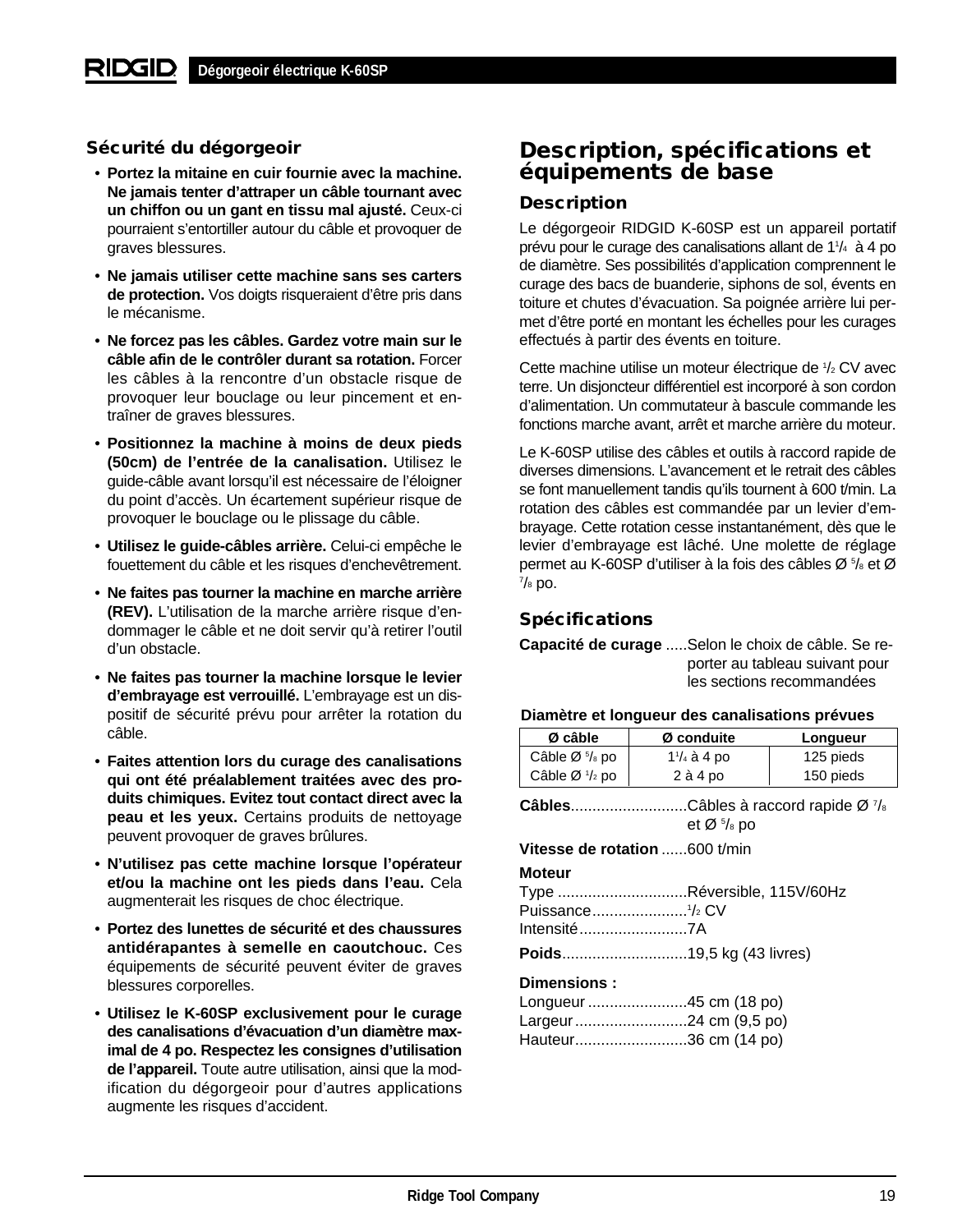#### **Equipements de base**

**Modèle Désignation**

K-60SP..........................Machine K-60SP à câbles démontables en 115V/60 Hz comprenant : Mitaine d'opérateur A-1

Guide-câbles arrière A-60-12



**Figure 1 – Dégorgeoir K-60SP**

K-60SP-SE....................K-60SP ci-dessus, plus : Jeu d'outils A-61 comprenant:

- Tarière droite T-101
- Tarière conique T-102
- Tarière tête d'aspic T-107
- Mèche de récupération T-125
- Couteau dentelé T-150-1
- Boîte à outils A-3
- Clé à broche A-12

Jeu de câbles A-62 :

- Cinq longueurs de 15
	- pieds de câble C-10 Ø <sup>7</sup> /8
- Porte-câbles A-8



**Figure 2 – Dégorgeoir K-60SP-SE**

# **Inspection de la machine**

#### **MISE EN GARDE !**



**L'inspection du dégorgeoir vous permettra de limiter les risques d'accident. Le processus d'inspection suivant devrait précéder chaque utilisation de la machine.**

- 1. Assurez-vous que le dégorgeoir est débranché et que son commutateur directionnel se trouve en position **OFF** (arrêt) (Figure 3)
- 2. Examinez le cordon d'alimentation, le disjoncteur différentiel et la fiche du cordon pour signes de détérioration. Si la fiche a été modifiée, qui lui manque sa barrette de terre ou que le cordon d'alimentation est endommagé, n'utilisez pas le dégorgeoir avant que le cordon ait été remplacé.



**Figure 3 – Dégorgeoir K-60SP**

3. Assurez-vous que le carter inférieur est correctement fixé au cadre.

**MISE EN GARDE** Ne pas utiliser cette machine sans son carter inférieur. Vos doigts risqueraient d'être pris dans le mécanisme.

- 4. Examinez le dégorgeoir pour signes de pièces endommagées, manquantes, désalignées ou grippées, ainsi que pour toute autre anomalie qui pourrait nuire au bon fonctionnement et à la sécurité de la machine. Le cas échéant, n'utilisez pas le dégorgeoir avant que toute anomalie ait été réparée.
- 5. Si nécessaire, lubrifiez la machine selon les consignes de la section Entretien.
- 6. Utilisez les outils et accessoires prévus pour cet ap-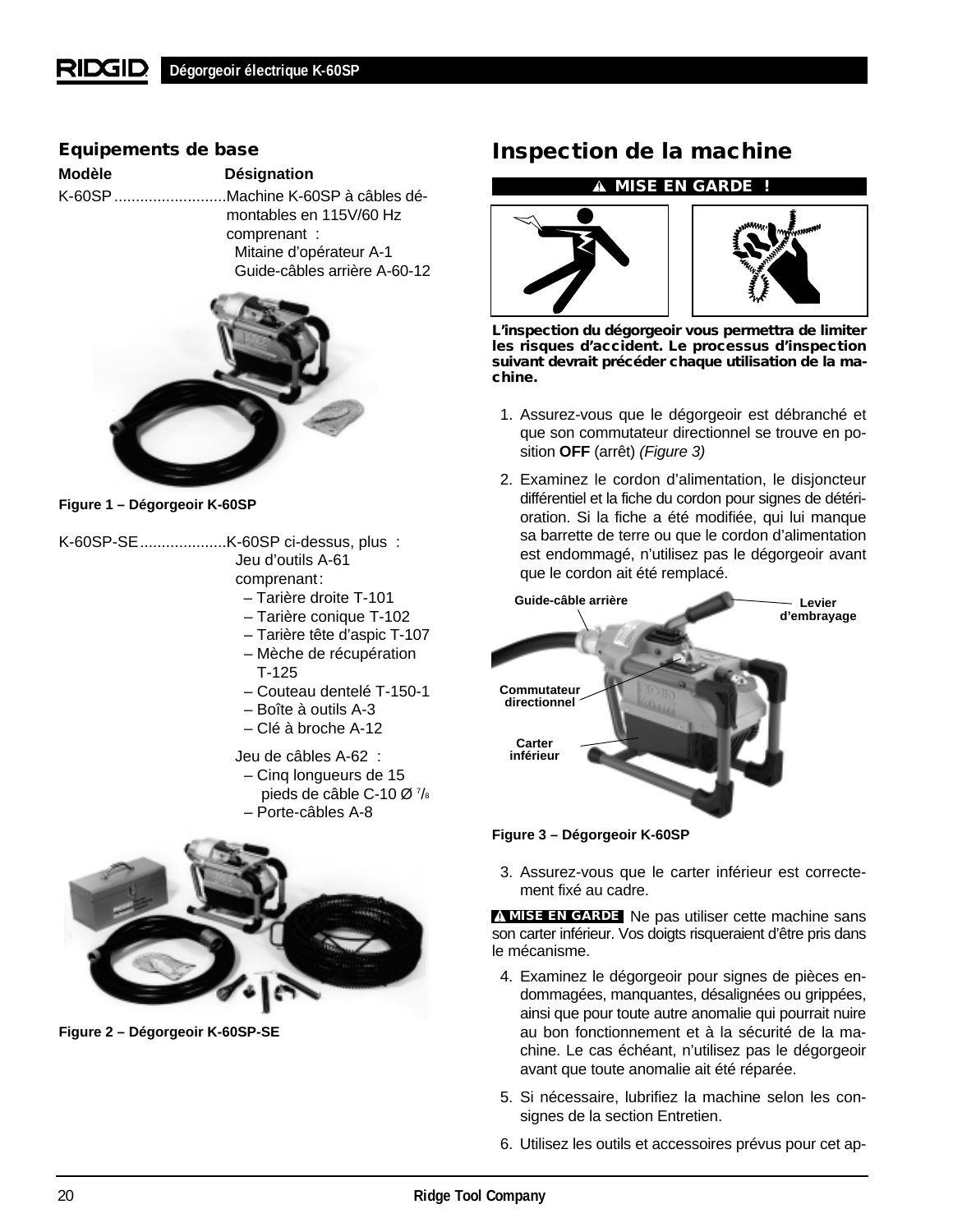pareil et adaptés au chantier en question. Les outils et accessoires appropriés vous permettront de faire le travail correctement et en toute sécurité. Les accessoires prévus pour d'autres types d'appareil peuvent être dangereux lorsqu'ils sont utilisés avec ce type de dégorgeoir.

- 7. Eliminez toutes traces d'huile de graisse ou de crasse des commandes et poignées du matériel. Cela réduira les risques de blessure lorsqu'un outil ou une commande s'échappe de votre main.
- 8. Examinez le tranchant des outils utilisés. Si nécessaire, faites-les affûter ou remplacer avant d'utiliser le dégorgeoir. Des outils émoussés ou endommagés peuvent éventuellement provoquer le grippage et le bris des câbles.
- 9. Examinez les câbles et les raccords pour signes d'usure et de détérioration. Les câbles doivent être remplacés dès qu'ils deviennent excessivement usés ou corrodés. Un câble est considéré usé lorsque les brins extérieurs s'aplatissent.

**MISE EN GARDE** Les câbles usés ou endommagés risquent de rompre et de provoquer de graves blessures corporelles.

# **Préparation de la machine**

## **MISE EN GARDE !**







**N'installez pas la machine dans l'eau. Toute pénétration d'eau à l'intérieur du moteur risque de provoquer des chocs électriques.**

**Une bonne préparation de la machine et du chantier permettra de limiter les risques d'accident. Le processus de préparation suivant doit être respecté lors de l'installation de la machine :**

- 1. Examinez le chantier pour :
	- Un éclairage suffisant.
	- Une prise de courant avec terre.
	- Un passage dégagé jusqu'à la prise de courant, dépourvu de sources de chaleur, d'huile, d'arêtes vives et de mécanismes qui risquent d'endommager le cordon électrique.
	- Un endroit au sec pour la machine et son utilisateur. N'utilisez pas la machine lorsque vous avez les pieds dans l'eau.
- La présence de liquides, de gaz ou de poussières inflammables qui risquent de s'enflammer.
- 2. Positionnez le dégorgeoir à moins de 2 pieds du point d'entrée. Une distance supérieure risque de provoquer le bouclage ou le pincement du câble.
- 3. Retirez la clé à broche du levier d'embrayage. Une fois la broche retirée, le levier devrait se trouver à la verticale.
- NOTA ! Lorsque l'appareil n'est pas en mode opérationnel, le levier d'embrayage doit être rabattu et verrouillé afin de le protéger et de permettre à l'opérateur de s'en servir de poignée de transport s'il le désire.
- 4. Assurez-vous que l'interrupteur/commutateur directionnel se trouve en position **OFF** (arrêt).



**Figure 4 – Montage du guide-câble arrière**

5. Montez le guide-câble arrière en enfilant l'adaptateur du guide-câble sur les broches prévues (Figure 4).

**MISE EN GARDE** N'utilisez pas la machine sans son guide-câble arrière. Celui-ci empêche le câble de fouetter, éventuellement s'emmêler, et salir les lieux.

6. Introduisez la première longueur de câble par l'avant de la machine (raccord femelle en premier) et à travers le guide-câble jusqu'à ce qu'il ne reste qu'environ 1 pied de câble à l'avant de la machine (Figure 5).



**Figure 5 – Introduction du câble par l'avant de la machine**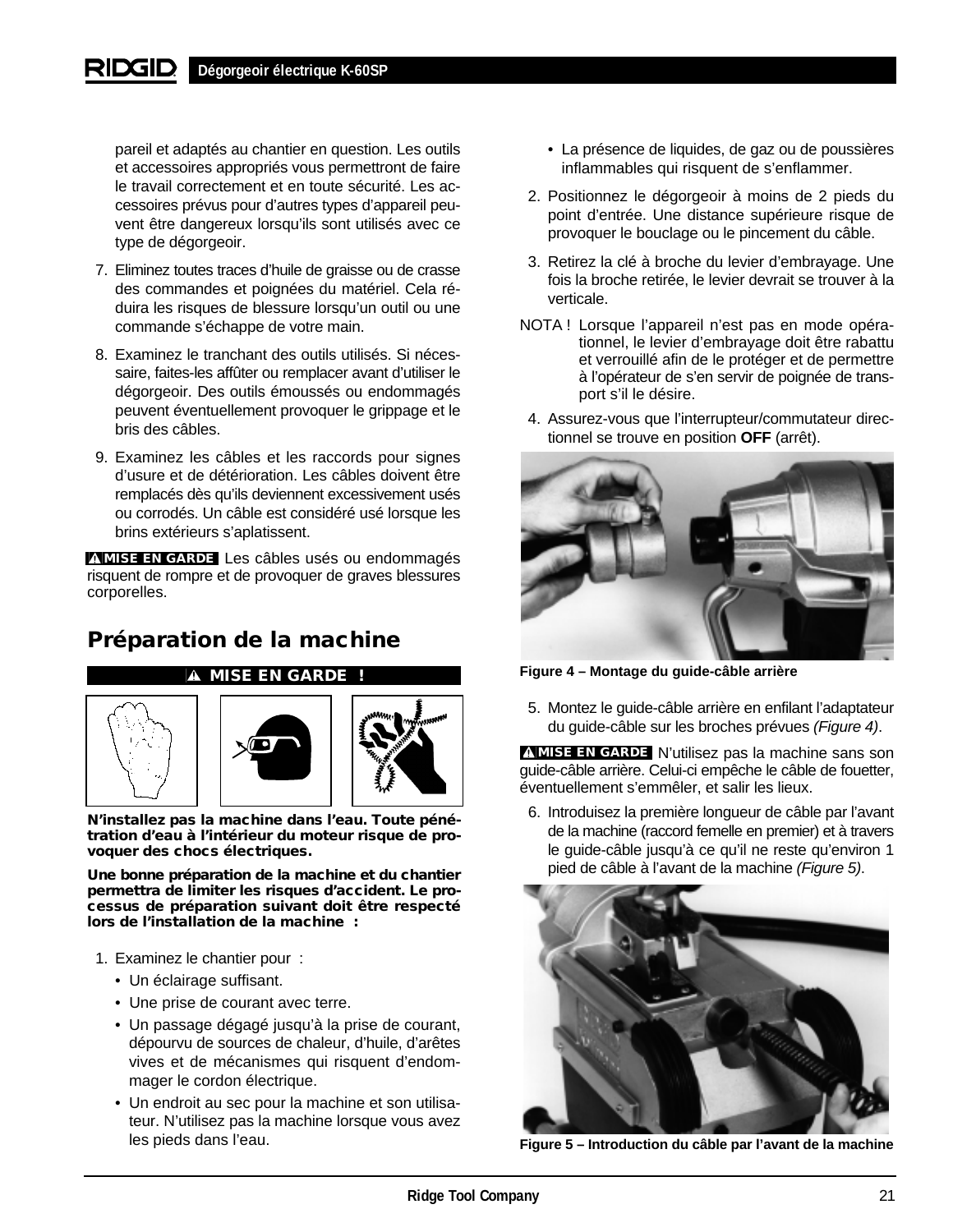**MISE EN GARDE** Ne jamais raccorder plus d'un câble à la fois. Le câble s'étendrait au-delà du guide-câble arrière.

- NOTA ! N'oubliez pas de régler le jeu de mâchoires selon le câble utilisé. Le K-60SP est équipé d'un réglage lui permettant d'employer des câbles de <sup>5</sup>/8 ou 7 /8 po de section. Reportez-vous à la section ''Procédés spéciaux''.
- 7. Sélectionnez et montez l'outil approprié en bout du câble. Son raccord rapide s'emboîte directement sur celui du câble (Figure 6) Pour démonter l'outil du bout du câble, enfoncez le piston de verrouillage du raccord à l'aide de la broche fournie, puis séparez les raccords.



**Figure 6 – Montage et démontage des outils**

#### **NOTA ! Sélection de l'outil approprié**

De manière générale, il est préférable d'utiliser un outil dont le diamètre est d'au moins 1 pouce inférieur à celui de la canalisation à curer. Dans la mesure où le type d'outil utilisé dépend de la nature du curage, son choix est laissé à la discrétion de l'utilisateur.

8. Après vous être assuré qu'il suit le passage dégagé prévu, branchez le cordon d'alimentation du dégorgeoir. Si le cordon d'alimentation n'arrive pas jusqu'à la prise de courant, utilisez une rallonge électrique en bon état.

**MISE EN GARDE** Afin d'éviter les risques de choc et d'incendie électrique, ne jamais utiliser une rallonge électrique endommagée ou qui ne répond pas aux critères suivants :

- Toute rallonge électrique doit être équipée d'une fiche à trois barrettes, semblable à celle indiquée à la section ''Sécurité électrique''.
- Toute rallonge électrique utilisée à l'extérieur doit être du type "W" ou "W-A".
- La rallonge électrique utilisée doit avoir des conducteurs de section suffisante (16 AWG pour une longueur inférieure à 50 pieds, et 14 AWG de 50 à 100 pieds de longueur). Une section de conducteurs insuffisante risque de provoquer la surchauffe de la rallonge au point de fondre son isolation et enflammer les objets à proximité.

**MISE EN GARDE** Afin de limiter les risques de choc électrique, gardez toutes connexions électriques au sec

et surélevées. Ne touchez pas les fiches avec les mains mouillées. Testez le disjoncteur différentiel fourni avec le cordon d'alimentation afin de vous assurer de son bon fonctionnement. Lorsque la touche d'essai est enfoncée, le témoin lumineux doit s'éteindre. Réactivez-le en appuyant sur la touche de réarmement. Si le témoin lumineux s'allume, c'est que la machine est prête à fonctionner. Si le disjoncteur différentiel ne fonctionne pas correctement, n'utilisez pas la machine.

# **Utilisation de la machine**

#### **MISE EN GARDE !**



**Portez les mitaines à rivets fournies avec la machine. Ne jamais tenter d'attraper un câble en rotation avec un chiffon ou des gants en tissu mal ajustés qui risqueraient de s'entortiller autour du câble et provoquer de graves blessures.**

**Portez systématiquement des lunettes de sécurité afin de protéger vos yeux contre la projection de débris ou autres objets divers. Portez des chaussures antidérapantes avec semelles en caoutchouc.**

**Faites particulièrement attention lors du curage de canalisations qui ont été préalablement traités aux produits chimiques. Portez des gants lors de la manipulation des câbles, et évitez tout contact direct avec la peau et surtout avec les yeux et le visage, car de graves brûlures pourraient en résulter.**

**Ne pas utiliser l'appareil si le levier d'embrayage est endommagé ou ne fonctionne pas correctement. Le levier d'embrayage est un dispositif de sécurité qui arrête la rotation du câble dès qu'il est lâché.**

**AVERTISSEMENT** Il est important de connaître la distance approximative entre le point d'entrée et l'égout ou la fosse septique à l'autre bout. Un débordement excessif du câble dans l'égout ou la fosse en question risque de le laisser s'entortiller au point d'empêcher son retrait via une canalisation de diamètre inférieur. Lors de l'utilisation d'un câble de 11 /4 po en présence d'un égout de 12 po ou plus, ne laissez pas le câble déborder de plus de 10 ou 15 pieds. Lorsqu'il s'agit d'une fosse septique, limitez ce débordement à 3 ou 5 pieds au maximum.

1. Mettez-vous en position appropriée afin de maintenir votre équilibre (Figure 7).

**MISE EN GARDE** En cas d'imprévu, cette position vous permettra de garder le contrôle de la machine et du câble en toute sécurité.

• Assurez-vous de pouvoir lâcher le levier d'embrayage instantanément.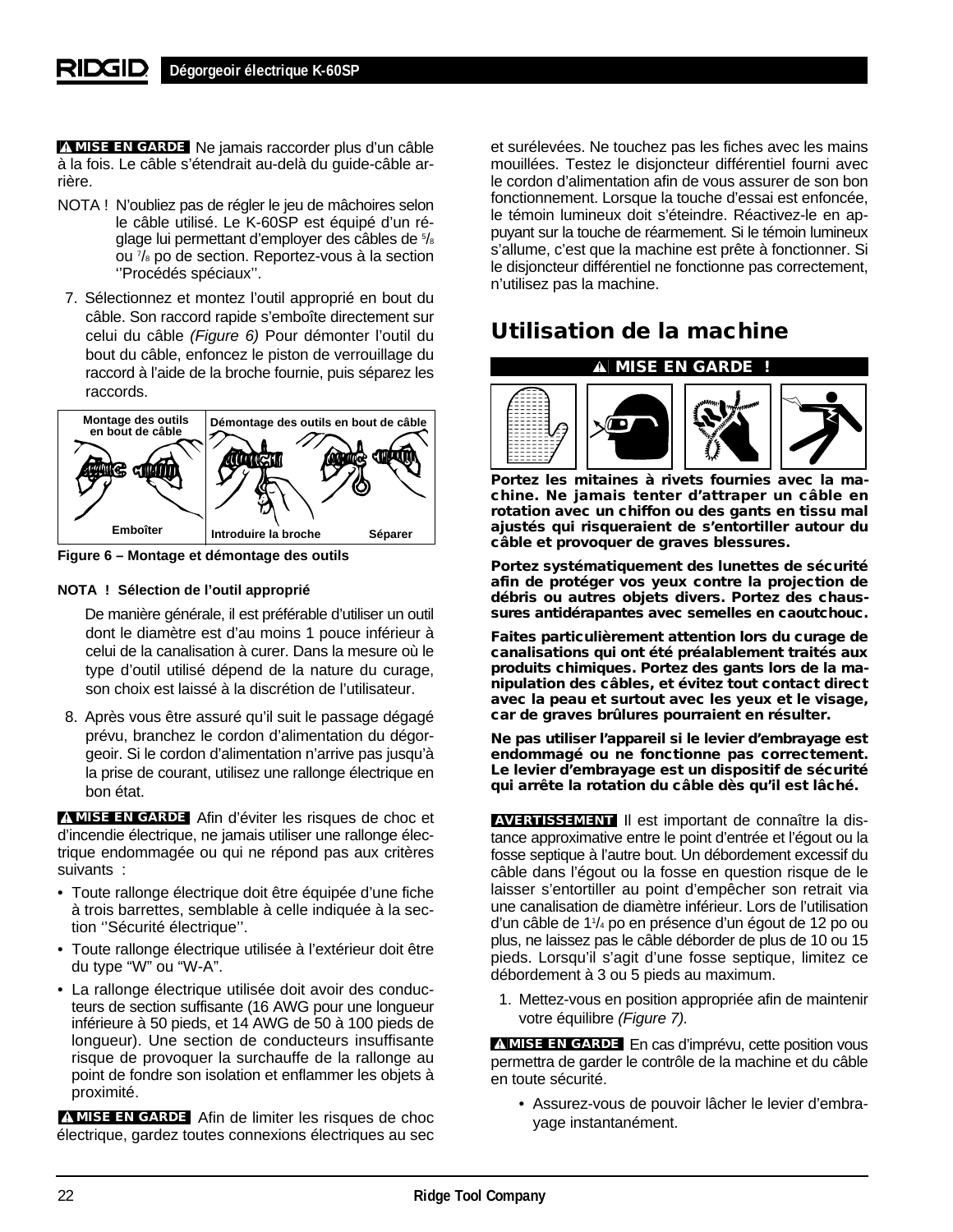- Vous devez garder une main sur le câble pour l'empêcher de fouetter lorsqu'il rencontre un obstacle.
- Vous devez pouvoir accéder au commutateur FOR/- OFF/REV.



**Figure 7 – Position de travail appropriée**

- 2. Tirez une longueur suffisante de câble de la machine pour introduire l'outil et le câble dans la canalisation. Enfoncez le câble dans la canalisation aussi loin que possible.
- 3. Retirez une longueur supplémentaire de câble suffisante pour pouvoir presque former un demi-cercle entre la machine et le point d'entrée.
- 4. Tenez le câble librement dans votre main gantée. Mettez le commutateur FOR/OFF/REV en position FOR (marche avant).
- NOTA ! Le moteur se mettra alors en marche, mais sans entraîner le câble.
- 5. Avec votre main gantée sur le câble, ramenez le levier d'embrayage avec l'autre main afin d'engager le câble. Appuyez sèchement sur le sommet de la boucle du câble pour le faire avancer.
- NOTA ! L'engagement trop lent ou progressif du levier d'embrayage provoquera l'usure prématurée des mâchoires du système d'engagement. Il s'agit d'un système d'engagement direct, et le retour du levier d'embrayage à sa position d'origine assure la libération instantanée du câble.
- 6. Dès que le câble supplémentaire s'est engagé dans la canalisation, lâchez le levier d'embrayage et retirez une longueur de six à dix pouces de câble de la machine avec votre main gantée.
- 7. Continuez à faire avancer le câble dans la canalisation jusqu'à ce que vous rencontrez une résistance ou un obstacle. Une telle rencontre se traduira par la résistance à l'avancement du câble et/ou sa tendance à se tortiller latéralement dans la main de l'utilisateur.

8. Si le câble se met en charge à la rencontre d'un obstacle, soulagez-le en y tirant dessus sèchement à plusieurs reprises afin de dégager le couteau. Faites à nouveau avancer le câble lentement vers l'obstacle. Répétez ce processus jusqu'à l'élimination de l'obstacle. N'oubliez pas qu'il faut que le couteau tourne sans interruption et qu'il ne faut jamais forcer le câble. A ce point, le progrès effectué dépendra de l'affûtage de l'outil et la nature de l'obstacle.

#### **MISE EN GARDE !**

**Ne jamais permettre au câble de se mettre en charge. Cela arrivera lorsque l'outil de coupe s'accroche et s'immobilise, tandis que le moteur et le câble continuent à tourner. La torsion du câble augmente jusqu'à ce que le câble se boucle, éventuellement autours de votre bras ou de votre main. Cela peut arriver soudainement et sans préavis, d'où l'importance de procéder lentement et précautionneusement lorsque vous faites avancer le câble dans la canalisation. Le fait de lâcher le levier d'embrayage arrêtera la rotation du câble et le soulagera. Lorsqu'un outil s'entrave dans un obstacle, reportez-vous au chapitre ''Utilisation de la marche arrière'' de la section ''Procédés spéciaux''.**

- 9. Une fois l'obstacle dégagé, il est conseillé de rincer la canalisation à grande eau pou en dégager les débris. Si nécessaire, répétez *l'étape n° 8* à plusieurs reprises afin d'assurer le nettoyage complet de cette section de la canalisation avant de procéder au dégagement des obstacles suivants.
- 10. Procédez comme suit pour ajouter des sections de câble supplémentaires :
	- Arrêtez la machine (position OFF) dès que vous arrivez à la fin de la section de câble en cours.
	- Arrimez le câble en le bouclant dans le point d'entrée (Figure 8). Cela peut s'avérer particulièrement utile lorsqu'il s'agit d'une canalisation à forte pente.



**Figure 8 – Bouclage du câble au point d'entrée**

- Une fois le câble arrimé, introduisez une nouvelle section de câble (raccord femelle en premier) via l'avant de la machine jusqu'à ce qu'il n'en dépasse qu'environ 1 pied à l'avant de la machine.
- Raccordez ce câble à celui resté en attente dans la canalisation, puis reprenez l'opération.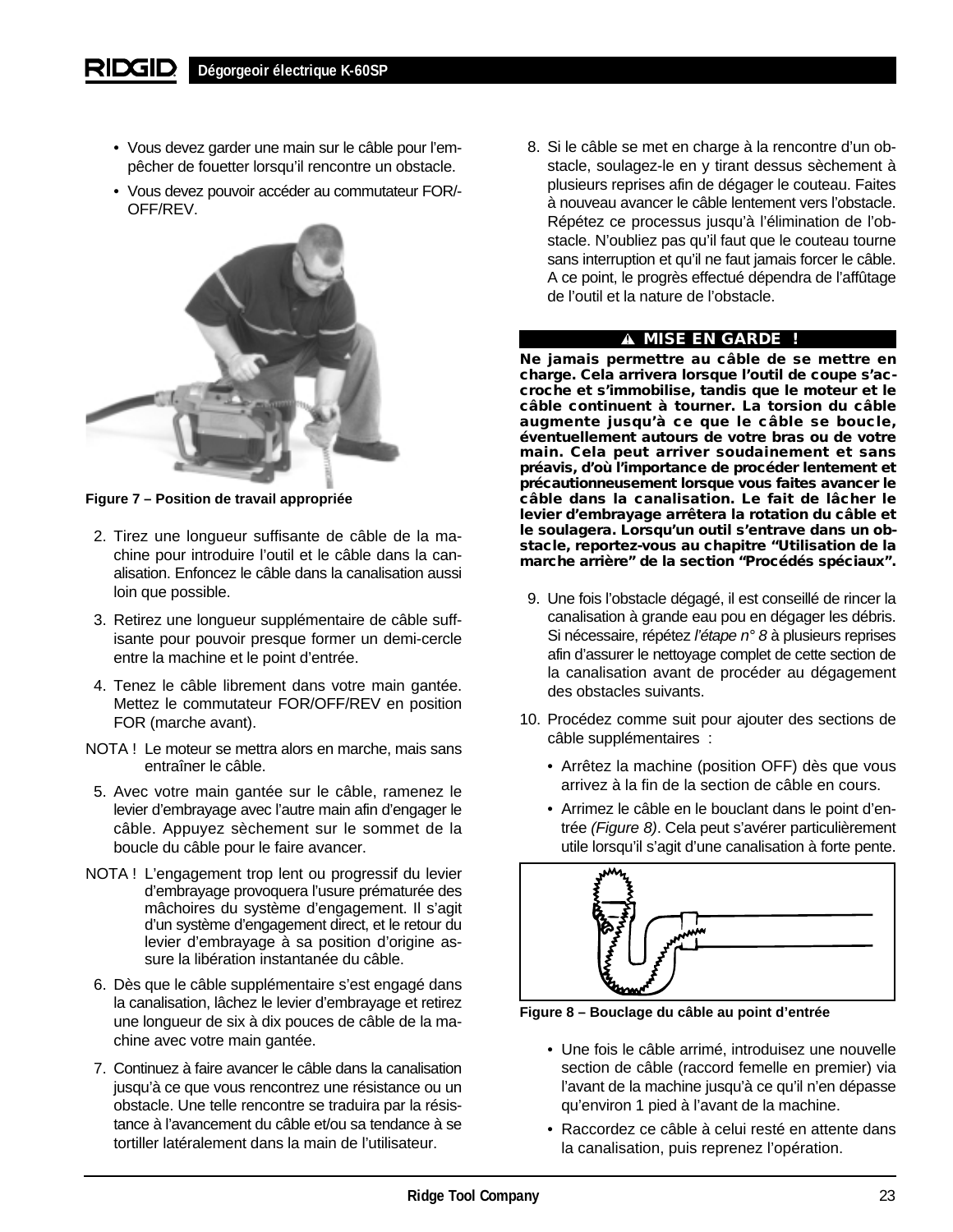- 11. Utilisez la méthode suivante pour retirer le câble de la canalisation d'évacuation :
	- Laissez le commutateur FOR/OFF/REV en position FOR (marche avant).
	- Engagez le câble en rabattant le levier d'embrayage. Si possible, retirez le câble de la canalisation avec votre main gantée, sinon, appuyez-le contre le rebord du point d'entrée pour le 'dévisser' jusqu'à ce qu'une boucle se forme devant la machine.
- NOTA ! En appuyant le câble contre le rebord du point d'entrée, sa rotation le 'dévissera' rapidement de la canalisation.
	- Une fois la boucle formée, lâchez le levier d'embrayage et repoussez le câble excédentaire vers l'arrière de la machine. Déconnectez une seule section de câble à la fois.

**MISE EN GARDE** N'oubliez pas d'arrêter la machine et arrimer le câble suivant avant de déconnecter cette longueur de câble.

• Après avoir retiré la longueur de câble déconnectée, introduisez les sections de câble suivantes via l'avant de la machine et continuez à les retirer jusqu'à ce que l'outil en tête de la dernière longueur de câble se trouve à proximité du point d'entrée.

**MISE EN GARDE** Ne jamais tenter de retirer l'outil de la canalisation pendant que le câble tourne. L'outil risque de fouetter et provoquer de graves blessures corporelles.

- 12. Mettez le commutateur FOR/OFF/REV en position OFF.
- 13. Retirez le restant du câble et l'outil de la canalisation.

**AVERTISSEMENT** En fin de chantier, rincez soigneusement les câbles, raccords et outils à l'eau avant de les essorer, afin de les protéger contre les effets nocifs des produits chimiques.

# **Procédés spéciaux**

### **Utilisation de la marche arrière**

L'utilisation de la marche arrière entraînera la défaillance prématurée du câble. N'utilisez la marche arrière que pour déloger un outil entravé dans un obstacle. Le cas échéant, retirez immédiatement votre pied de la pédale de commande pneumatique et laisser la machine s'arrêter complètement. Mettez le commutateur FOR/OFF/REV en position REV (marche arrière). Desserrez la molette d'embrayage. Prenez le câble dans vos mains gantées et tirez-le, tout en tapotant sur la pédale de commande. Une fois que l'outil a été délogé et que le tambour a cessé de tourner, mettez le commutateur FOR/OFF/REV

en position FOR (marche avant), puis reprenez le processus opérationnel normal.

**MISE EN GARDE** Ne jamais utiliser la position REV (marche arrière) pour d'autres raisons quelconques. L'utilisation de la marche arrière risque d'endommager le câble et provoquer de graves blessures.

#### **Réglage des mâchoires**

#### **Câble Ø 7 /8 po**

- Lorsque le câble de 7 /8 po n'arrive pas à s'enfiler dans l'avant de la machine, c'est que les mâchoires ne sont pas suffisamment ouvertes.
- Retirez le guide-câble arrière de la molette de réglage attachée au bâti.
- Desserrez la vis de blocage de la molette de réglage à l'aide d'une clé Allen de 1/<sub>4</sub> po *(Figure 9)*.
- Tournez la molette de réglage à gauche d'environ deux tours, jusqu'à ce que le câble puisse être enfilé dans la machine (Figure 10).
- Une fois le câble passé les mâchoires, rabattez le levier d'embrayage pour vous assurer que les mâchoires s'engagent sur le câble. A défaut, tournez la molette à droite jusqu'à ce que les mâchoires l'engagent.
- Vous pouvez éventuellement tourner la molette de réglage dans la direction nécessaire pour que le levier d'embrayage se trouve à la position voulue par l'opérateur lorsque les mâchoires s'engagent sur le câble.



**Figure 9 – Desserrer la vis de blocage**

- Serrez la vis de blocage.
- Remontez le guide-câble arrière.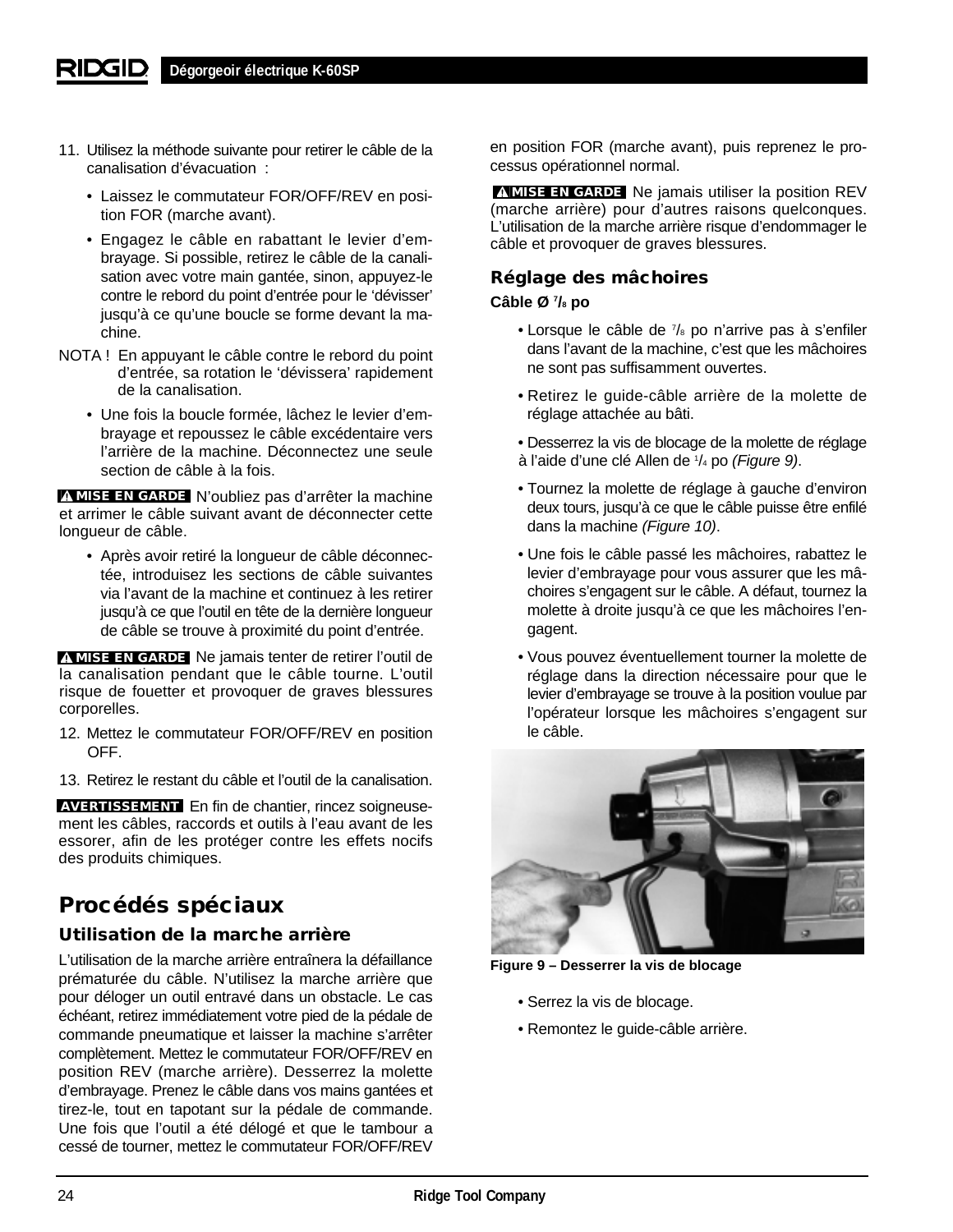

**Figure 10 – Réglage des mâchoires**

#### **Câble Ø 5 /8 po**

- Si la mâchoire n'entraîne pas le câble en appuyant sur le levier d'embrayage, c'est que la mâchoire est trop ouverte.
- Retirez le guide-câble arrière de la molette de réglage attachée au bâti.
- Desserrez la vis de blocage de la molette de réglage à l'aide d'une clé Allen de <sup>1</sup>/<sub>4</sub> po *(Figure 9)*.
- Tournez la molette de réglage à droite jusqu'à ce que les mâchoires l'engagent lorsque le levier d'embrayage est rabattu (deux tours environ) (Figure 10).
- Vous pouvez éventuellement tourner la molette de réglage dans la direction nécessaire pour que le levier d'embrayage se trouve à la position voulue par l'opérateur lorsque les mâchoires s'engagent sur le câble.
- Serrez la vis de blocage.
- Remontez le guide-câble arrière.

## **Accessories**

**MISE EN GARDE** Seuls les produits RIDGID suivants sont adaptés aux dégorgeoirs à câble à raccord rapide. Toute tentative d'adaptation d'accessoires prévus pour d'autres types d'appareils peut s'avérer dangereuse. Afin d'éviter les risques de blessure grave, n'utilisez que les accessoires recommandés.

### **Tableau de sélection des câbles**

#### **Câble et amorce Ø 7 /8 po Réf.** ┱

| 1161. |         | Cataloque   Modèle   Désignation                |
|-------|---------|-------------------------------------------------|
| 62275 | $C-10$  | Câble de 4,57 m (15 pieds) à bobinage universel |
| 30007 | $T-127$ | Amorce à siphons $\varnothing$ $\frac{7}{8}$ po |

## **Câbles Ø 5 /8 po**

| Réf.  |       | Cataloque Modèle Désignation                                               |
|-------|-------|----------------------------------------------------------------------------|
| 51317 | $C-9$ | Câble industriel de 3 m (10 pieds)                                         |
| 62270 | $C-8$ | Câble de 2,30 m (7 <sup>1</sup> / <sub>2</sub> pieds) à bobinage universel |
| 62265 | $C-7$ | Câble de 2,30 m (71/2 pieds) à bobinage serré                              |

## **Jeux de câbles et boîte à outils**

| Réf.<br>Catalogue | Modèle | Désignation                                                                                                                                                                                                                                                               |
|-------------------|--------|---------------------------------------------------------------------------------------------------------------------------------------------------------------------------------------------------------------------------------------------------------------------------|
| 61630             | $A-62$ | Jeu de câbles standard pour K-60SP-SE comprenant :<br>- Cing longueurs de 15 pieds (4,57 m) de câble<br>$C-100$ // <sub>8</sub> po<br>- Porte-câbles A-8                                                                                                                  |
| 61625             | $A-61$ | Jeu d'outils standard pour K-60SP-SE comprenant :<br>- Tarière droite T-101<br>- Tarière conique T-102<br>- Tête d'aspic T-107<br>- Tarière de récupération T-125<br>- Couteau denté T-150-1<br>- Boîte à outils A-3<br>– Clé à broche A-12                               |
| 48472             | $A-35$ | Jeu de câbles Ø 5/8 comprenant :<br>- Six longueurs de 7 <sup>1</sup> /2 pieds (2,29 m) de câble<br>$C-8$ Ø $\sqrt[5]{8}$ po<br>- Porte-câbles A-10<br>- Tarière droite T-201<br>- Tulipe T-202<br>- Couteau 'C' T-205<br>- Tête d'aspic T-211<br>$-$ Clé à raccords A-13 |
| 48477             | A-35TW | Jeu de câbles C-7 de Ø <sup>5</sup> /8 po à bobinage serré<br>en remplacement des câbles C-8 de l'ensemble<br>précédent                                                                                                                                                   |

|        | Modèle Longueur      | Ø/Type                    | Application                                                                           | Caractéristiques                                                                                                            |
|--------|----------------------|---------------------------|---------------------------------------------------------------------------------------|-----------------------------------------------------------------------------------------------------------------------------|
| $C-7$  | $7\frac{1}{2}$ pieds | $5\frac{1}{8}$ po (16 mm) | Siphons de sol Ø 2 et 3 po                                                            | Câble à âme creuse dont le bobinage serré assure une bonne rigidité. Déconseillé pour les racines d'arbre.                  |
| $C-8$  | $7\frac{1}{2}$ pieds | $5\frac{1}{8}$ po (16 mm) | Evacuations Ø 11/4 à 2 po. Idéal pour<br>le curage intégral des petites canalisations | Câble à bobinage ouvert, plus souple que le C-7. Le bobinage ouvert aide au curage des parois des petites<br>canalisations. |
| $C-9$  | 10 pieds             | $5\frac{1}{8}$ po (16 mm) | Evacuations Ø 2 à 4 po.<br>Idéal pour les évacuations et chutes                       | Câble industriel à bobinage ouvert prévu pour les évacuations intérieures de grande longueur.                               |
| $C-10$ | 15 pieds             | $\frac{7}{8}$ po (22 mm)  | Evacuations Ø 2 à 4 po. Events de chute<br>en toiture                                 | Bobinage ouvert standard universel. Excellente flexibilité.                                                                 |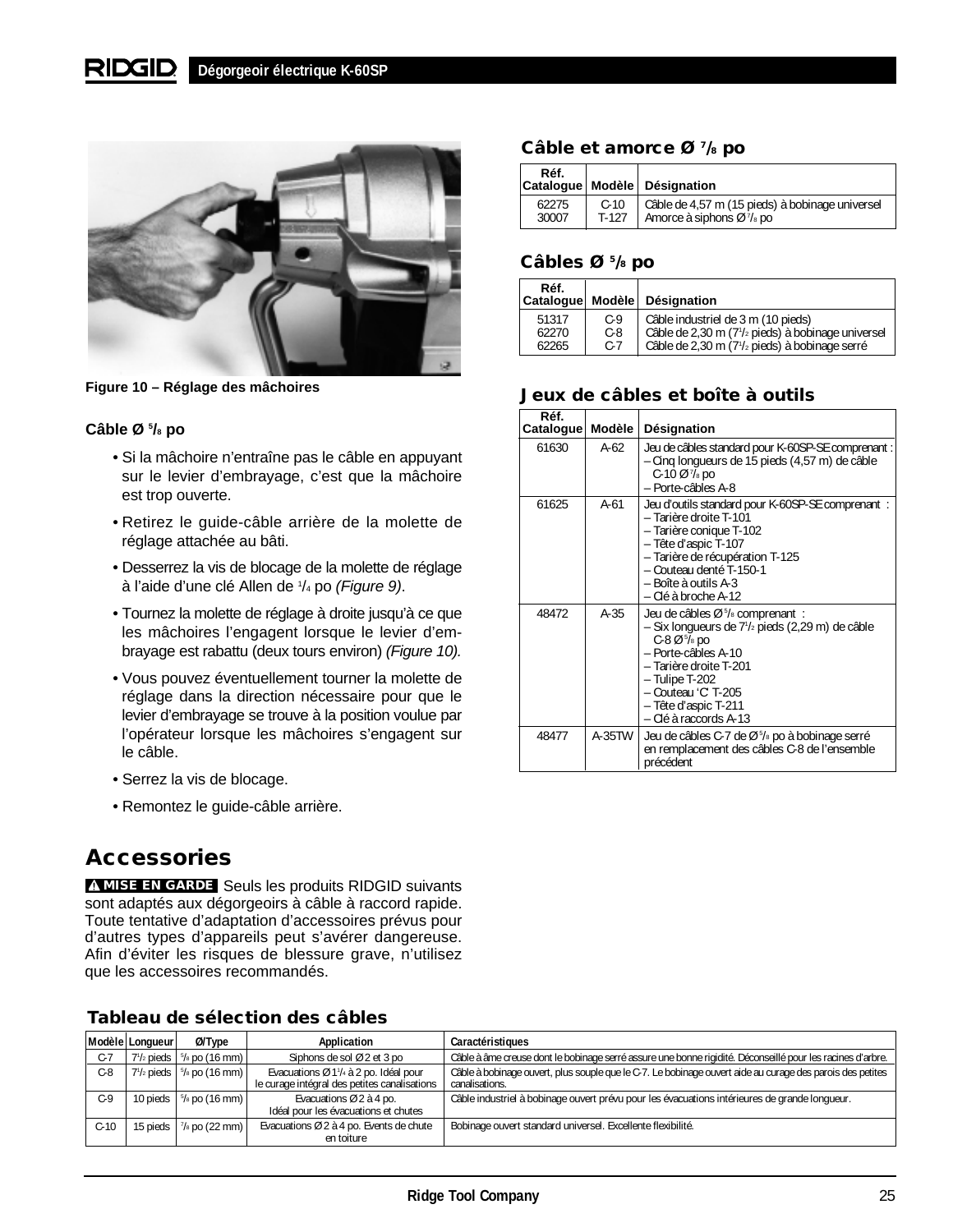#### **Outils pour câble C-10**

| Réf.<br>Catalogue | Modèle    | Désignation                                                    |
|-------------------|-----------|----------------------------------------------------------------|
| 62850             | $T-101$   | Tarière droite                                                 |
| 62855             | T-102     | Tarière conique                                                |
| 27642             | T-125     | Tarière de récupération                                        |
| 62860             | T-103     | Couteau denté Ø 2 <sup>1</sup> /2 po                           |
| 62865             | T-104     | Couteau 'H' $\varnothing$ 2 <sup>1</sup> / <sub>2</sub> po     |
| 62870             | T-105     | Couteau à graisse Ø 21/2 po                                    |
| 62875             | T-106     | Couteau à graisse Ø 3 <sup>1</sup> /2 po                       |
| 62880             | T-107     | Tête d'aspic Ø 1 $\frac{3}{4}$ po                              |
| 62915             | T-109     | Couteau denté hélicoïdal Ø 1 <sup>3</sup> /4 po                |
| 62920             | T-110     | Couteau denté hélicoïdal Ø 2 <sup>1</sup> /4 po                |
| 62925             | T-111     | Couteau denté hélicoïdal Ø 3 po                                |
| 62930             | $T-112$   | Couteau 4-lames $\varnothing$ 1 <sup>3</sup> / <sub>4</sub> po |
| 62935             | T-113     | Couteau 4-lames Ø 3 po                                         |
| 98050             | T-150     | Couteau denté à lames de 3 et 4 po                             |
| 98055             | $T-150-1$ | Couteau denté à lame de 3 po                                   |
| 98060             | T-150-2   | Couteau denté à lame de 4 po                                   |
| 62940             | $T-114$   | Chaîne de curage                                               |

## **Outils pour câbles C-7, C-8 et C-9**

| Réf.<br>Catalogue | Modèle  | Désignation                                                                                 |
|-------------------|---------|---------------------------------------------------------------------------------------------|
| 62990             | T-201   | Tarière droite                                                                              |
| 62995             | $T-202$ | Tulipe $\varnothing$ 1 <sup>1</sup> / <sub>8</sub> po                                       |
| 63000             | T-203   | Tulipe Ø 7/8 po                                                                             |
| 55457             | T-225   | Tarière de récupération                                                                     |
| 63065             | T-217   | Tarière orientable                                                                          |
| 54837             | $T-204$ | Couteau 'C' Ø 1 po                                                                          |
| 63005             | $T-205$ | Couteau 'C' Ø 1 <sup>3</sup> /8 po                                                          |
| 63010             | $T-206$ | Tarière conique                                                                             |
| 63015             | $T-207$ | Couteau hélicoïdal Ø 1 <sup>1</sup> /4 po                                                   |
| 63020             | $T-208$ | Couteau hélicoïdal Ø 11/2 po                                                                |
| 63025             | $T-209$ | Couteau hélicoïdal Ø 2 po                                                                   |
| 63030             | $T-210$ | Tête d'aspic Ø 1 po                                                                         |
| 63035             | $T-211$ | Tête d'aspic Ø 1 <sup>3</sup> /8 po                                                         |
| 63040             | T-212   | Tête d'aspic Ø 1 <sup>3</sup> / <sub>4</sub> po                                             |
| 63045             | $T-213$ | Couteau 4-lames Ø 1 po                                                                      |
| 63050             | $T-214$ | Couteau 4-lames $\varnothing$ 1 <sup>3</sup> /8 po                                          |
| 63055             | $T-215$ | Couteau 4-lames $\varnothing$ 1 $\frac{3}{4}$ po                                            |
| 63060             | $T-216$ | Chaîne de curage de 2 po                                                                    |
| 63280             | $T-218$ | Brosse à évents Ø 3 po                                                                      |
| 63070             | $T-219$ | Brosse à évents Ø 21/2 po                                                                   |
| 63080             | T-220   | Brosse à évents Ø 2 po                                                                      |
| 63220             | $T-221$ | Brosse à évents Ø 11/2 po                                                                   |
| 52812             | T-230   | Couteau 'C' industriel Ø 2 po                                                               |
| 52817             | T-231   | Couteau 'C' industriel Ø 2 <sup>1</sup> /2 po                                               |
| 52822             | T-232   | Couteau 'C' industriel Ø 3 po                                                               |
| 48482             | $T-250$ | Jeu d'outils comprenant :<br>$- T - 217$<br>$- T - 203$<br>$- T - 205$<br>– A-13<br>– T-210 |

#### **Divers**

| Réf.<br>Catalogue | Modèle              | <b>Désignation</b>                                                                                                                                                                                                                                                   |
|-------------------|---------------------|----------------------------------------------------------------------------------------------------------------------------------------------------------------------------------------------------------------------------------------------------------------------|
| 59360             | $A-3$               | Boîte à outils                                                                                                                                                                                                                                                       |
| 59205<br>59295    | $A-1$<br>A-2        | Mitaine main gauche<br>Mitaine main droite                                                                                                                                                                                                                           |
| 59225<br>59230    | A-12<br>A-13        | Clé à broche pour câble $\varnothing$ $\frac{7}{8}$ po<br>Clé à broche pour câble $\varnothing$ 5/8 po                                                                                                                                                               |
| 61615             | $A-60-12$           | Guide-câble arrière de 12 pieds pour câble<br>$C-10 \not\!\!\!\!\!\!\!O 7/_8$ po                                                                                                                                                                                     |
| 59235<br>84325    | A-14-6<br>$A-14-10$ | Guide-câble arrière de 6 pieds pour câbles<br>C-7, C-8, C-9 $\varnothing$ $\frac{5}{8}$ po<br>Guide-câble arrière de 10 pieds pour câbles<br>C-7, C-8, C-9 $\varnothing$ $\frac{5}{8}$ po                                                                            |
| 59470<br>59210    | $A - 8$<br>A-10     | Porte-câbles (capacité : 75 pieds de câble<br>$C-10 \varnothing$ // <sub>8</sub> po)<br>Porte-câbles (capacité : 45 pieds de câble<br>$C-10 \varnothing$ $\frac{7}{8}$ po)<br>Porte-câbles (capacité : 90 pieds de câble<br>C-8, C-9 $\varnothing$ $\frac{5}{8}$ po) |
| 59425             | A-36                | Chariot à câbles                                                                                                                                                                                                                                                     |
| 65687             |                     | Jeu de mâchoires pour K-60SP                                                                                                                                                                                                                                         |

NOTA ! Consultez le catalogue Ridge Tool pour une liste complète des outils et accessoires disponibles.

## **Entretien**

#### **MISE EN GARDE !**

**S'assurer que la machine est débranchée avant tout entretien ou réglage.**

#### **Lubrification**

Graissez la machine via le graisseur situé sur le carter des mâchoires une fois par semaine si la machine sert quotidiennement, une fois par mois si elle sert moins souvent.

NOTA ! L'arbre du moteur ne nécessite aucune lubrification.

#### **Câbles**

Les câbles doivent être soigneusement rincés à l'eau afin d'empêcher leur détérioration en présence de produits de nettoyage. Lubrifiez les câbles et raccords régulièrement avec du RIDGID Cable Rust Inhibitor.

Protégez les câbles non utilisés contre les intempéries en les rangeant à l'intérieur.

Les câbles doivent être remplacés dès qu'ils deviennent excessivement usés ou corrodés. Un câble est considéré usé lorsque les brins extérieurs s'aplatissent ou qu'ils perdent leur rigidité.

### **Mâchoires d'embrayage**

Les mâchoires d'embrayage doivent être nettoyées régulièrement.

1. Mettez la machine debout sur la partie frontale du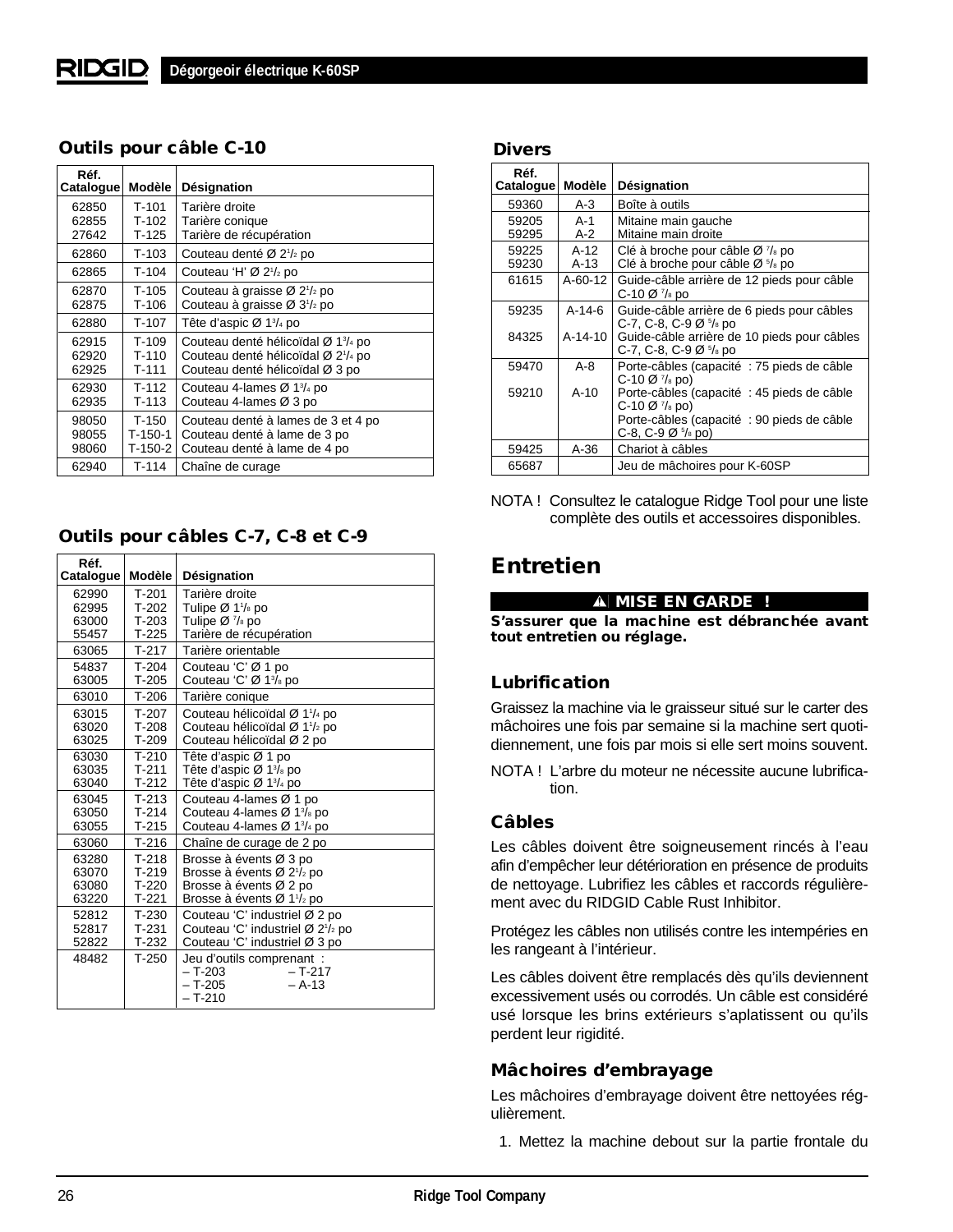#### RIDGID **Dégorgeoir électrique K-60SP**

cadre. Assurez-vous que le levier d'embrayage se trouve à la verticale. Utilisez une clé Allen de 1 /4 po pour enlever les deux (2) vis du carter d'embrayage (Figure 11).



**Figure 11 – Enlevez les vis Allen**

- 2. Retirez le carter d'embrayage. Les mâchoires d'embrayage se trouvent à l'intérieure du carter.
- 3. Retirez le couvercle des mâchoires en le tournant à gauche (Figure 12).
- 4. Nettoyez les mâchoires d'embrayage, leur couvercle et l'intérieur du carter d'embrayage.
- 5. Remplacez le jeu de mâchoires si les mâchoires sont usées.
- 6. Réinstallez les mâchoires dans le carter, puis réinstallez leur couvercle.
- 7. Tournez la molette de réglage à droite jusqu'à ce que les mâchoires touchent le couvercle. Cela assurera le bon alignement des mâchoires.
- 8. Remontez le carter d'embrayage sur la machine à l'aide des vis Allen.
- NOTA ! Assurez-vous que le rebord du carénage en plastique ne sort pas du carter d'embrayage.



**Figure 12 – Retrait du couvercle des mâchoires**

#### **Remplacement de la courroie d'entraînement**

- 1. Mettez la machine debout sur la partie frontale du cadre. Assurez-vous que le levier d'embrayage se trouve à la verticale. Utilisez une clé Allen de 1 /4 po pour enlever les deux (2) vis du carter d'embrayage (Figure 11).
- 2. Retirez le carter d'embrayage.
- 3. Desserrez l'écrou de blocage qui se trouve sur le côté de la machine (Figure 13).
- 4. Utilisez une clé Allen de 3/16 po pour tourner la vis de calage du moteur à gauche jusqu'à ce que la courroie soit suffisamment desserrée pour être enlevée.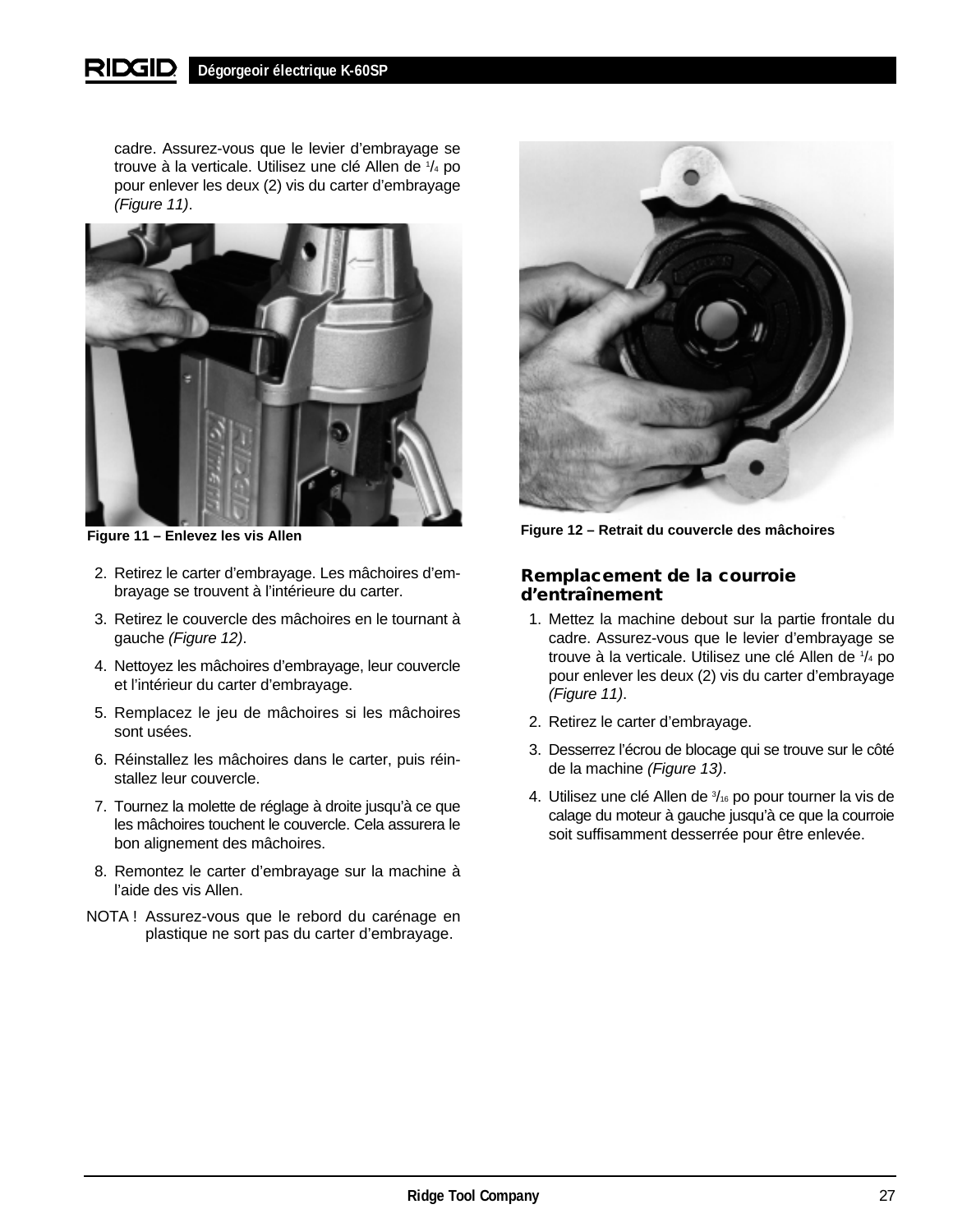

**Figure 13 – Desserrer l'écrou de blocage**

- 5. Installez une nouvelle courroie, puis remettez la machine en position normale pour que le poids du moteur tende la courroie.
- 6. Tournez la vis de calage du moteur jusqu'à ce qu'elle touche le moteur. Lorsque la vis de calage touche le moteur, tournez-la un demi-tour à droite.
- NOTA ! Ne serrez pas cette vis de calage en l'enfonçant dans le moteur.
- 7. Immobilisez la vis de calage avec la clé Allen de  $\frac{3}{16}$ po, puis serrez l'écrou de blocage (Figure 14).



**Figure 14 – Serrez l'écrou de blocage**

8. Montez le carter d'embrayage sur la machine à l'aide des vis Allen.

# **Stockage de la machine**

**MISE EN GARDE** Tout matériel électrique doit être stocké à l'intérieur ou convenablement protégé contre la pluie. Stockez la machine dans un endroit clos, hors de la portée des enfants et des personnes non familiarisés avec les dégorgeoirs. Cette machine peut être très dangereuse entre les mains d'un novice.

Lorsque la machine a été exposée au gel, elle doit tourner à vide pendant dix (10) ou vingt (20) minutes afin de se réchauffer. Ne pas le faire aurait pour résultat le grippage des paliers. Si la machine est exposée aux intempéries pendant un certain temps, le moteur grillera en raison de l'humidité restée autour de son bobinage.

# **Entretien et réparations**

#### **MISE EN GARDE !**



Les consignes d'entretien couvrent la majorité des besoins d'entretien de la machine. Tous problèmes qui ne sont pas couverts dans cette section doivent être adressés à un réparateur RIDGID autorisé.

L'appareil doit être alors confié à un réparateur RIDGID autorisé ou renvoyé à l'usine. Toutes réparations effectuées par l'usine Ridge sont garanties contre les vices de matériel ou de main d'œuvre éventuels.

**MISE EN GARDE** Utilisez exclusivement des pièces de rechange d'origine lors de la réparation de cette machine. Des chocs électriques ou de graves blessures corporelles peuvent résulter du non-respect de cette consigne.

Veuillez adresser toutes questions éventuelles concernant l'entretien ou la réparation de cette machine aux cordonnées suivantes :

> Ridge Tool Company Technical Service Department 400 Clark Street Elyria, Ohio 44035-6001 Tel: (800) 519-3456 E-mail: TechServices@ridgid.com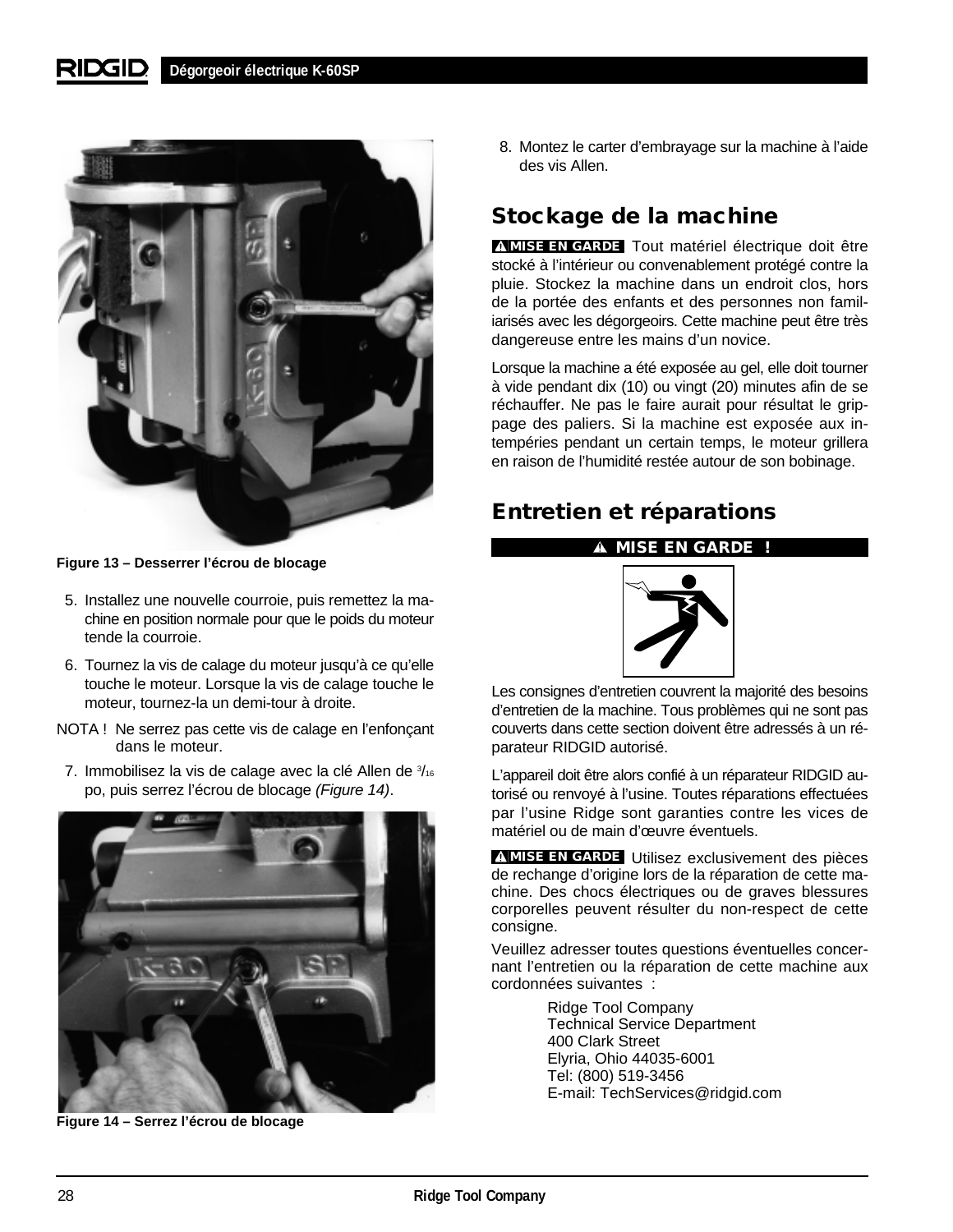# **Dégorgeoir électrique K-60SP**

Pour obtenir les coordonnées du concessionnaire le plus proche, consultez-nous : (800) 519-3456 ou http://www.ridgid.com.

## **Schéma électrique 115V/60 Hz**



## **230V/50 Hz**

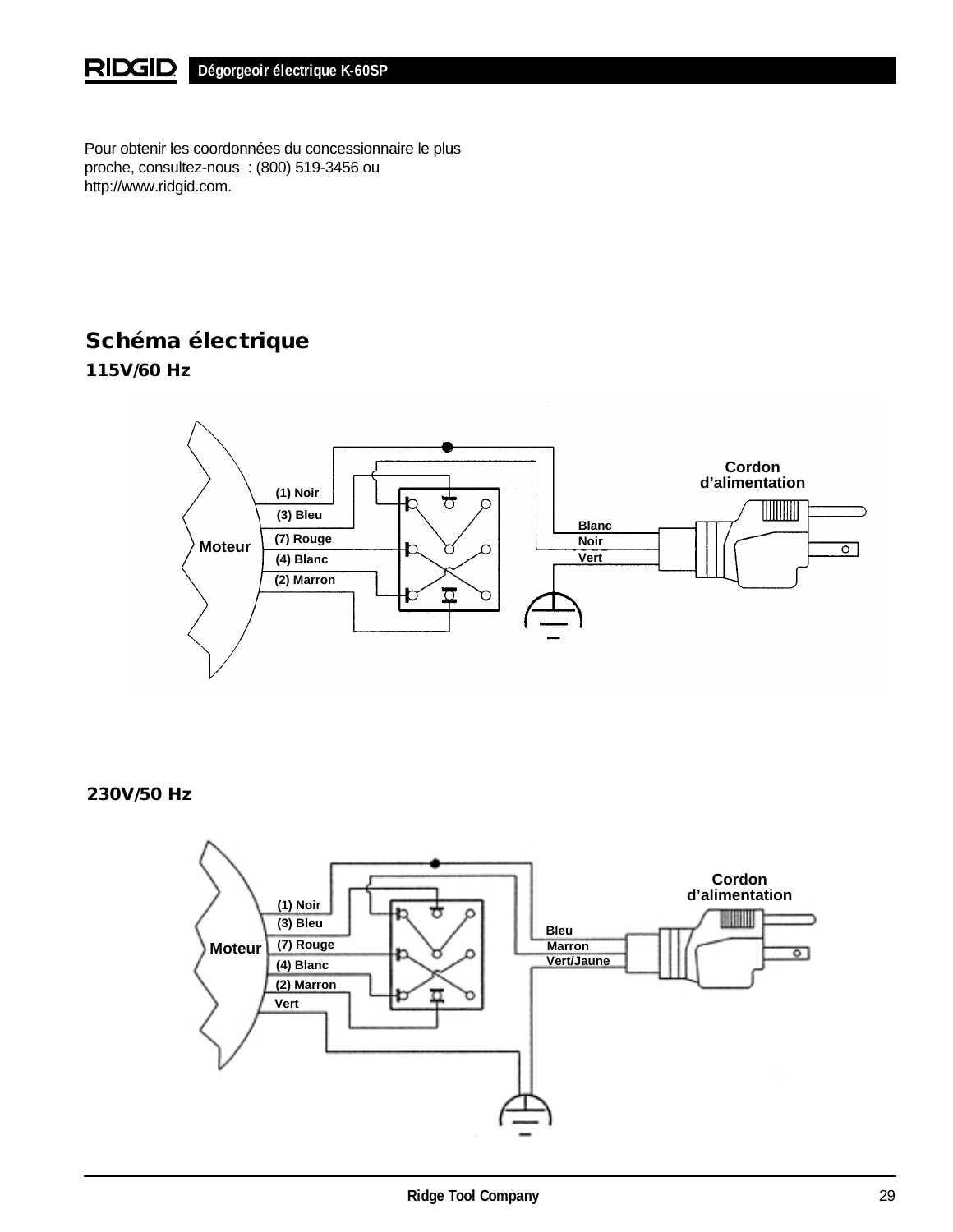**Dégorgeoir électrique K-60SP**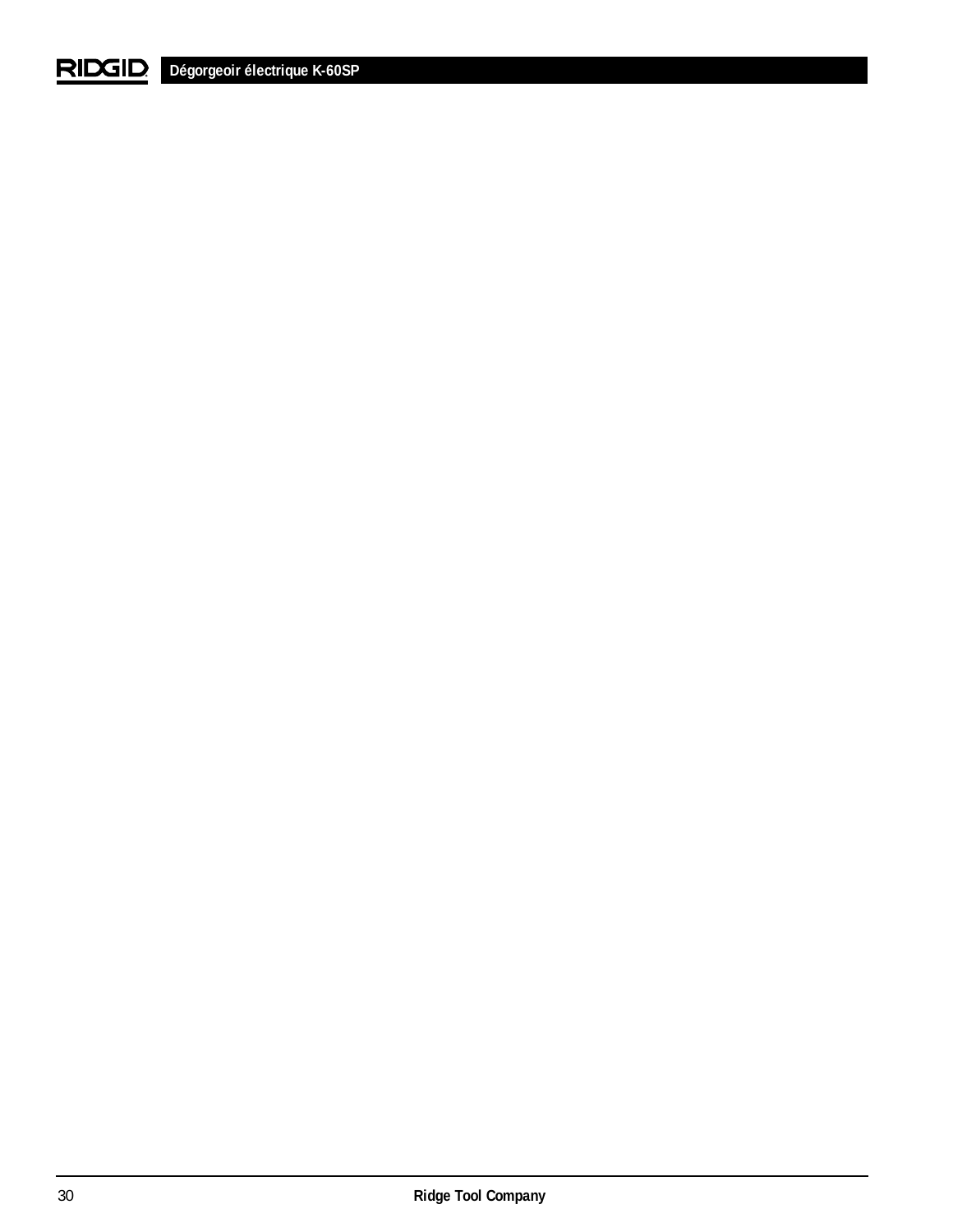

# **Máquina limpiadora de desagües K-60SP**



### **Limpiadoras de desagües K-60SP**

A continuación apunte y retenga el número de serie de la máquina que se encuentra en su placa de características

No. de serie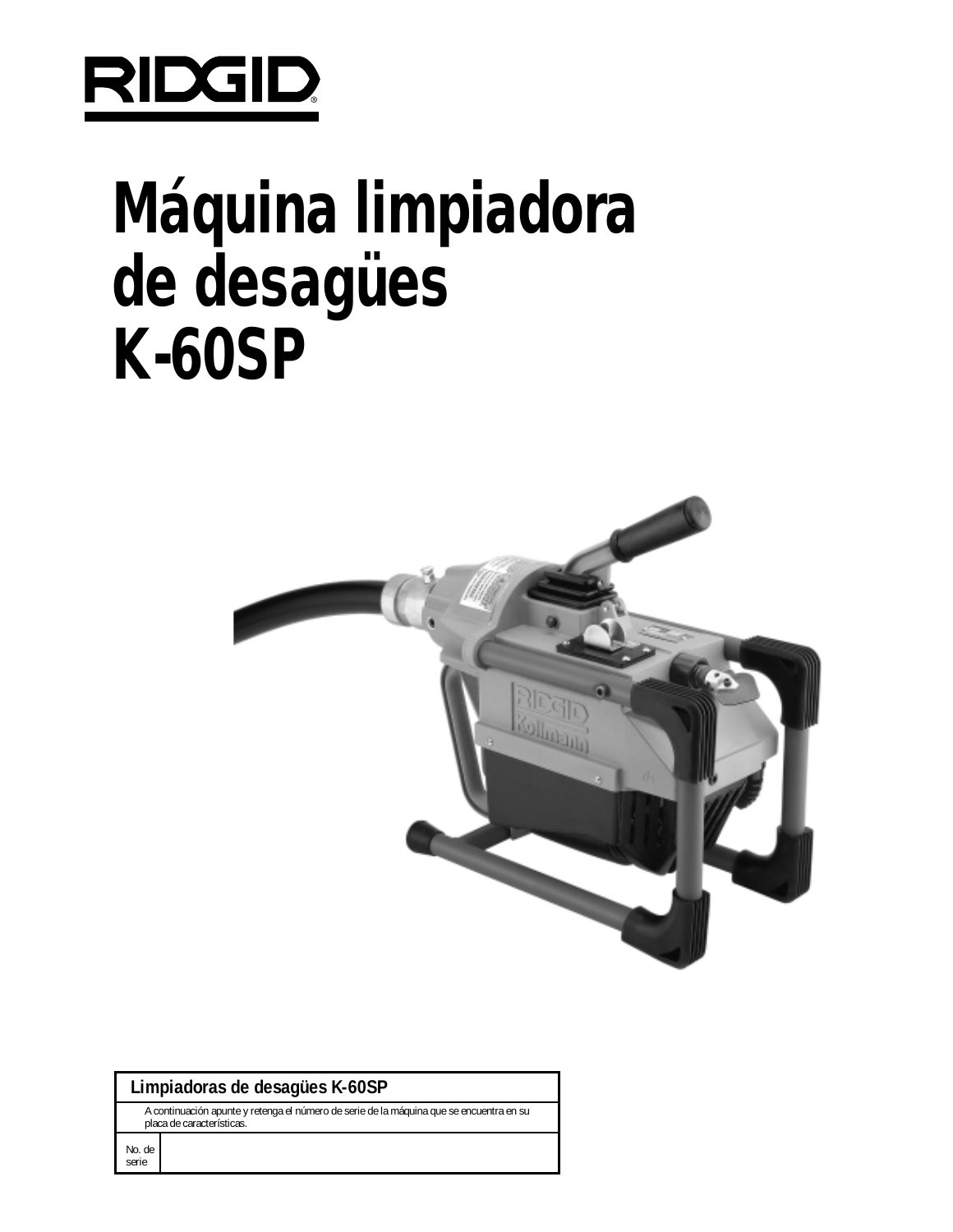# Índice

| Información general de seguridad                |  |
|-------------------------------------------------|--|
|                                                 |  |
|                                                 |  |
|                                                 |  |
|                                                 |  |
|                                                 |  |
| Información específica de seguridad             |  |
|                                                 |  |
| Descripción, especificaciones y equipo estándar |  |
|                                                 |  |
|                                                 |  |
|                                                 |  |
|                                                 |  |
|                                                 |  |
|                                                 |  |
| Procedimientos para usos especiales             |  |
|                                                 |  |
|                                                 |  |
|                                                 |  |
| Instrucciones de mantenimiento                  |  |
|                                                 |  |
|                                                 |  |
|                                                 |  |
|                                                 |  |
|                                                 |  |
|                                                 |  |
|                                                 |  |
|                                                 |  |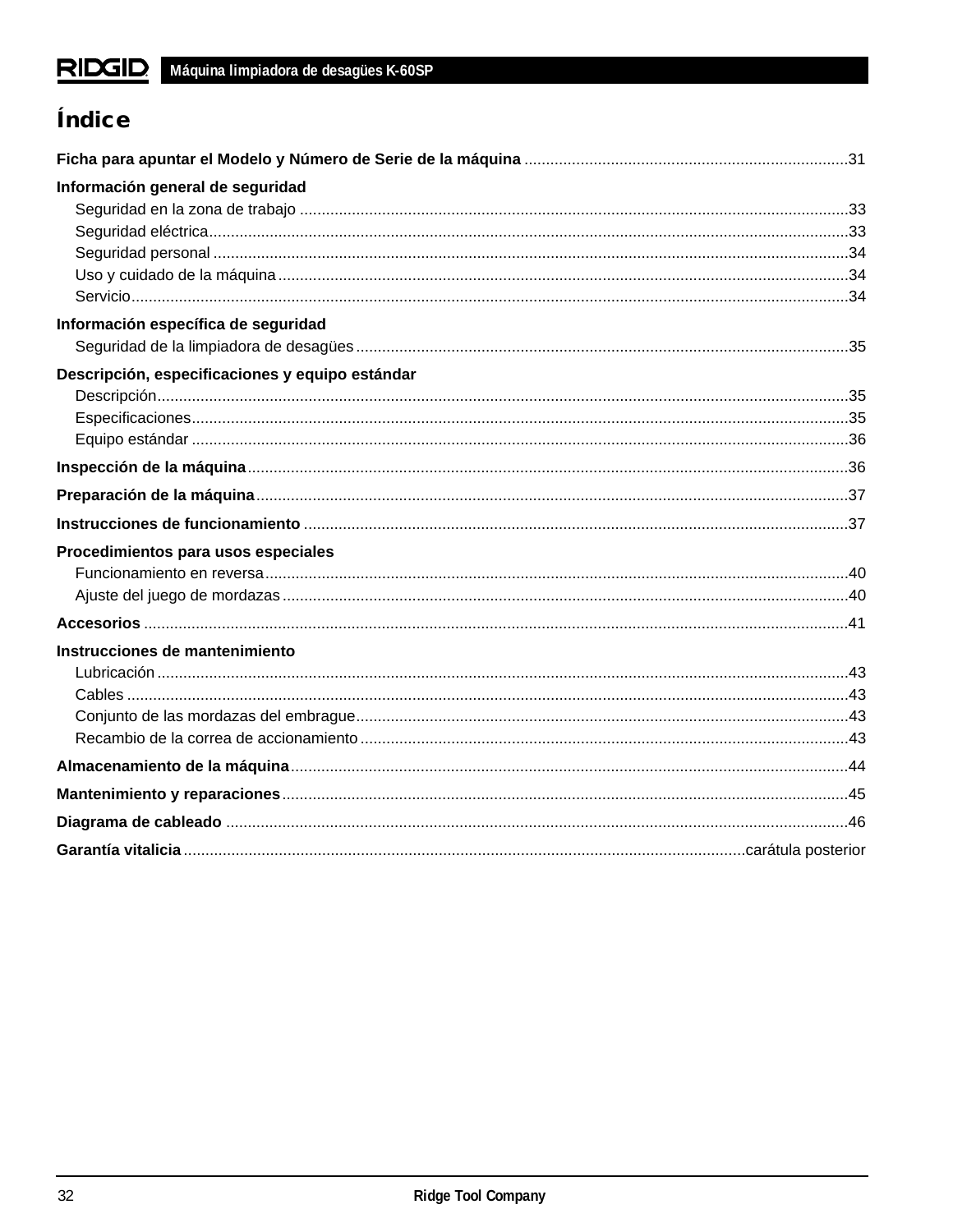## **Información general de seguridad**

**¡ADVERTENCIA! Lea y comprenda todas las instrucciones. Pueden ocurrir golpes eléctricos, incendios y/o lesiones corporales graves si no se siguen todas las instrucciones detalladas a continuación.**

#### **¡GUARDE ESTAS INSTRUCCIONES!**

#### **Seguridad en la zona de trabajo**

- **Mantenga su área de trabajo limpia y bien alumbrada.** Los bancos de trabajo desordenados y las zonas oscuras son una invitación a los accidentes.
- **No haga funcionar aparatos eléctricos en medio ambientes explosivos, como por ejemplo en la presencia de líquidos, gases o polvos inflamables.** Estos aparatos generan chispas que pueden encender el polvo o los gases.
- **Al hacer funcionar una máquina a motor, mantenga apartados a los espectadores, niños y visitantes.** Las distracciones pueden causar que pierda el control del aparato.

#### **Seguridad eléctrica**

• **Las máquinas provistas de conexión a tierra deben ser enchufadas a un tomacorriente debidamente instalado y conectado a tierra de acuerdo con todos los códigos y reglamentos. Jamás extraiga del enchufe de la máquina la tercera clavija que conduce a tierra ni lo modifique de manera alguna. No use ningún tipo de enchufe adaptador. Consulte con un electricista calificado si no puede determinar acaso el tomacorriente está debidamente conectado a tierra.** En la eventualidad de que la máquina sufra una avería eléctrica o de otro tipo, la conexión a tierra proporciona una vía de baja resistencia para conducir la electricidad lejos del operario.



- **Evite que su cuerpo haga contacto con superficies conectadas a tierra.** Si su cuerpo queda conectado a tierra, aumenta el riesgo de que sufra un choque eléctrico.
- **No exponga las máquinas eléctricas a la lluvia o a condiciones mojadas.** Si agua penetra en un aparato

eléctrico, aumenta el riesgo de que se produzca un golpe eléctrico.

- **No maltrate el cordón. Nunca use el cordón para sacar el enchufe del tomacorriente. Mantenga el cordón lejos de fuentes de calor, aceite, bordes cortantes o piezas movibles. Recambie los cordones dañados de inmediato.** Los cordones en mal estado aumentan los riesgos de que se produzca un choque eléctrico.
- **Al hacer funcionar una máquina a motor a la intemperie, emplee un cordón de extensión fabricado para uso exterior y rotulado "W-A" o "W".** Estos cordones han sido diseñados para su empleo al aire libre y reducen el riesgo de que se produzca un choque eléctrico.
- **Sólo use un cordón de extensión de tres alambres equipado con un enchufe de tres clavijas para conexión a tierra, y un tomacorriente tripolar que acoja a las tres clavijas del enchufe de la máquina.** Otros alargadores no conectarán la máquina a tierra y aumentarán el riesgo de que se produzca un choque eléctrico.
- **Use cordones de extensión apropiados.** (Vea la tabla). Una dimensión insuficiente del conductor causará una caída excesiva del voltaje y una pérdida de potencia.

| Dimensión mínima de alambre para cordones de extensión |                          |               |                  |
|--------------------------------------------------------|--------------------------|---------------|------------------|
| Amperios en<br>la placa de<br>características          | Longitud total (en pies) |               |                  |
|                                                        | $0 - 25$                 | 26-50         | 51-100           |
| $0 - 6$                                                | <b>18 AWG</b>            | <b>16 AWG</b> | <b>16 AWG</b>    |
| $6 - 10$                                               | <b>18 AWG</b>            | <b>16 AWG</b> | <b>14 AWG</b>    |
| $10 - 12$                                              | <b>16 AWG</b>            | <b>16 AWG</b> | <b>14 AWG</b>    |
| $12 - 16$                                              | <b>14 AWG</b>            | 12 AWG        | NO SE RECOMIENDA |

- **Antes de usarla, pruebe el Interruptor del Circuito de Pérdida a Tierra (GFCI) incorporado en el cordón de suministro para cerciorarse de que funciona correctamente.** El GFCI reduce el riesgo de que ocurran choques eléctricos.
- **No se recomienda el uso de cordones de extensión al menos que vayan enchufados a un Interruptor del Circuito de Pérdida a Tierra (GFCI) situados en cajas de circuitos o tomacorrientes.** El interruptor GFCI en el cordón de la máquina no impedirá la ocurrencia de choques eléctricos provenientes de un cordón de extensión.
- **Mantenga todas las conexiones eléctricas secas y levantadas del suelo. No toque el enchufe con las manos mojadas.** De esta manera se evita un choque eléctrico.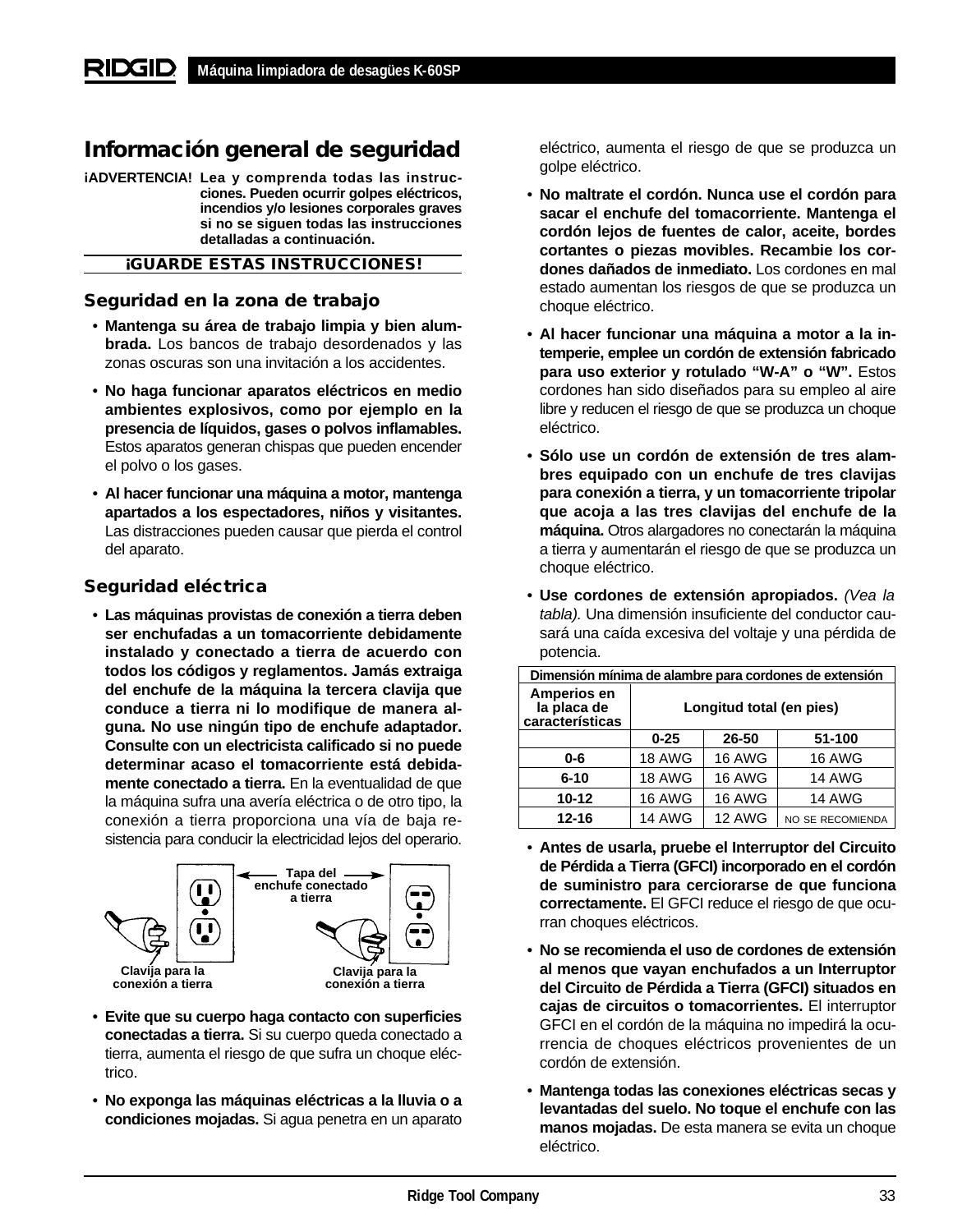#### **Seguridad personal**

- **Manténgase alerta, preste atención a lo que está haciendo y use sentido común cuando trabaje con una máquina a motor. No la use si está cansado o se encuentra bajo la influencia de drogas, alcohol o medicamentos.** Sólo un breve descuido mientras hace funcionar una máquina motorizada puede resultar en lesiones personales graves.
- **Vístase adecuadamente. No lleve ropa suelta ni joyas. Amarre una cabellera larga. Mantenga su cabello, ropa y guantes apartados de las piezas en movimiento.** La ropa suelta, las joyas o el pelo largo pueden engancharse en las piezas móviles.
- **Evite echar a andar la máquina sin querer. Antes de enchufarla, asegure que su interruptor se encuentre en la posición OFF (apagada).** Se producen accidentes cuando se enchufan máquinas que tienen su interruptor en la posición de encendido (ON).
- **Antes de encender la máquina, extraiga todas las llaves de regulación.** Una llave mecánica o una llave que se haya dejado acoplada a una pieza giratoria de la máquina puede ocasionar lesiones corporales.
- **No trate de extender su cuerpo para alcanzar algo. Mantenga sus pies firmes en tierra y un buen equilibrio en todo momento.** Al mantener el equilibrio y los pies firmes, tendrá mejor control sobre la máquina en situaciones inesperadas.
- **Use equipo de seguridad. Siempre lleve protección para la vista.** Cuando las condiciones lo requieran, debe usar mascarilla para el polvo, calzado de seguridad antideslizante, casco duro o protección para los oídos.

#### **Uso y cuidado de la máquina**

- **Emplee una abrazadera u otro medio práctico para sujetar la máquina sobre una plataforma estable.** Si sostiene la pieza de trabajo en el aire o contra su cuerpo, usted puede perder el equilibrio y el control sobre el aparato.
- **No fuerce la máquina. Use la máquina o herramienta adecuada para el trabajo que va a realizar.** Con la máquina correcta obtendrá mejores resultados, en forma segura y a la velocidad para la cual fue diseñada.
- **Si el interruptor de la máquina no la enciende o apaga, no use la máquina.** Cualquier máquina que no pueda ser controlada mediante su interruptor es peligrosa y debe ser reparada.
- **Antes de efectuar trabajos de regulación, de cambiar accesorios o de almacenar la máquina, des-**

**conecte el enchufe de la fuente de corriente eléctrica.** Este tipo de seguridad preventiva reduce el riesgo de poner la máquina en marcha involuntariamente.

- **Almacene las máquinas que no estén en uso fuera del alcance de los niños y de otras personas sin entrenamiento.** Las máquinas son peligrosas en las manos de usuarios no capacitados.
- **Efectúele cuidadoso mantenimiento a su máquina. Mantenga las herramientas de corte afiladas y limpias.** Es menos probable que una máquina bien mantenida y con herramientas de corte afiladas se trabe, y es más fácil de controlar.
- **Verifique si las piezas movibles están desalineadas o agarrotadas, si hay piezas quebradas y si existe cualquiera otra condición que pueda afectar el funcionamiento de la máquina.** En el caso de estar dañada, antes de usar la máquina, hágala componer. Numerosos accidentes son causados por máquinas que no han recibido un mantenimiento adecuado.
- **Solamente use accesorios recomendados para su modelo.** Los accesorios que son los adecuados para una máquina pueden ser peligrosos acoplados a otra máquina.
- **Mantenga los mangos limpios y secos, libres de aceite y grasa.** Esto permite un mejor control de la máquina.

#### **Servicio**

- **Los trabajos de reparación a la máquina sólo deben ser efectuados por personal de reparación calificado.** El mantenimiento o reparaciones practicados por personal no calificado puede ocasionar lesiones.
- **Cuando le haga mantenimiento a la máquina, debe usar únicamente repuestos o piezas de recambio idénticas. Siga las instrucciones en la Sección de Mantenimiento en este manual.** Pueden producirse choques eléctricos o lesiones si no se emplean piezas y partes autorizadas o si no se siguen las instrucciones de mantenimiento.

## **Información específica de seguridad**

#### **ADVERTENCIA**

**Lea este Manual del Operario detenidamente antes de poner en funcionamiento a la Limpiadora de Desagües K-60SP. Si no se siguen o no se comprenden las instrucciones de este manual, es posible**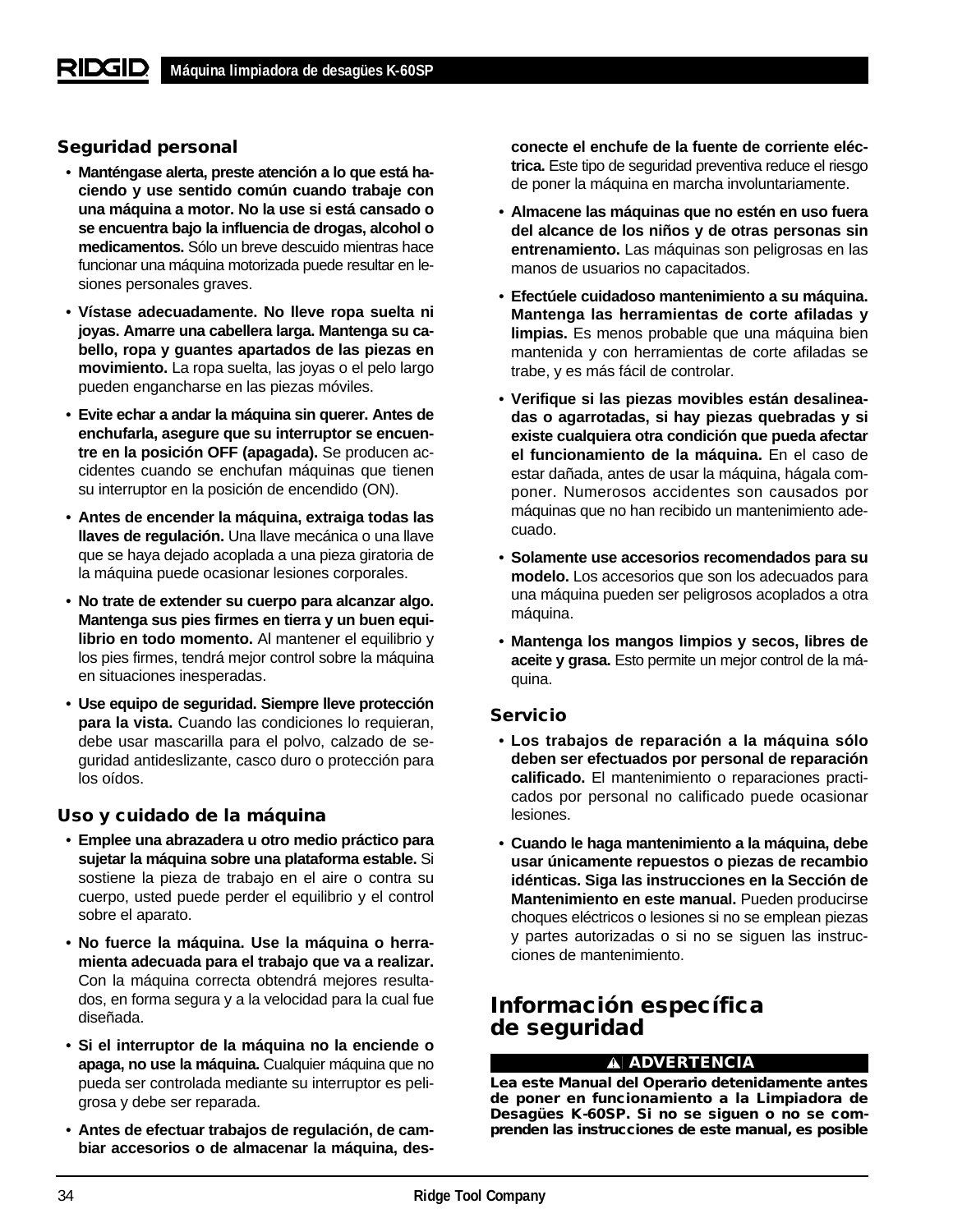**que ocurran choques eléctricos, incendios y/o lesiones personales graves.**

Si tiene cualquier pregunta, llame al Departamento de Servicio Técnico de Ridge Tool Company al (800) 519- 3456.

#### **Seguridad de la Limpiadora de Desagües**

- **Use el guante de cuero (piel) provisto con la máquina. Nunca agarre un cable que está girando con un trapo o con un guante de tela que le queda suelto.** Pueden enredarse en el cable y lesionarlo gravemente.
- **Nunca haga funcionar la máquina si se le han sacado sus cubiertas protectoras.** Pueden enganchársele los dedos en las piezas giratorias.
- **No someta los cables a un esfuerzo excesivo. Controle el cable con las dos manos cuando la máquina está en marcha.** Cuando se somete al cable a demasiada tensión cuando se trata de atravesar una obstrucción, el cable puede doblarse, enroscarse o quebrarse y lesionar gravemente al operario.
- **Coloque la máquina a menos de dos pies de la entrada al desagüe.** Si se la sitúa demasiado lejos, el cable se puede torcer o enroscar.
- **Emplee la manguera guía trasera.** Ella evita que el cable dé latigazos o se enrede.
- **No haga funcionar la máquina en reversa (REV).** El funcionamiento de la máquina en marcha atrás puede causar daños al cable. Sólo se emplea para echar hacia atrás una herramienta en la punta del cable que se ha atascado en una obstrucción.
- **No haga funcionar la máquina con la palanca del embrague enclavada.** El embrague es un dispositivo de seguridad diseñado para detener el giro del cable.
- **Tenga cuidado cuando emplee la máquina para desatascar desagües en los cuales se han usado agentes químicos de limpieza. Evite el contacto directo con la piel y los ojos.** Algunas sustancias químicas provocan quemaduras de gravedad.
- **No haga funcionar la máquina si el operario o la máquina estarán parados sobre agua.** Esto aumenta la posibilidad de una descarga eléctrica.
- **Use anteojos de seguridad y zapatos con suelas de goma antideslizantes.** Así se evitan lesiones de gravedad.
- **Emplee la K-60SP únicamente para limpiar desagües de hasta 4 pulgadas de diámetro. Siga las instrucciones sobre el uso de la máquina.** Si se

somete la limpiadora de desagües a otros usos o se la modifica para efectuar con ella trabajos para los cuales no fue hecha, puede provocar lesiones.

## **Descripción, especificaciones y equipo estándar**

#### **Descripción**

La RIDGID K-60SP es una máquina limpiadora de desagües portátil para limpiar desagües de 11 /4 a 4 pulgadas de diámetro. Puede usársela para desatascar desagües de fregaderos de lavanderías, resumideros en el piso o suelo, conductos de ventilación en techos, y tiros o chimeneas. El mango trasero permite transportarla escaleras arriba y limpiar chimeneas o respiraderos que se encuentren en tejados.

Propulsa la máquina un motor de 1/2 HP dotado de un sistema eléctrico con conexión a tierra. El cordón de suministro lleva un Interruptor del Circuito de Pérdida a Tierra (GFCI) incorporado. Un interruptor de codillo permite el control del motor para FOR/OFF/REVERSE (adelante, apagada, reversa).

La máquina emplea cable seccionado que cuenta con un sistema de acoplamiento rápido para conectarle y cambiarle herramientas fácilmente. El cable se introduce y saca manualmente de la máquina y gira a una velocidad de 600 rpm. La rotación del cable se controla con la palanca del embrague. El cable se detiene instantáneamente cuando se suelta la palanca del embrague. Una perilla de ajuste permite que la K-60SP emplee cable seccionado ya sea de 5 /8 o de 7 /8 pulgada.

#### **Especificaciones**

| Capacidad depende del cable que se |
|------------------------------------|
| elija. Consulte la siguiente       |
| tabla para sugerencias.            |

#### **Diámetro y longitud de la tubería**

| <b>Diámetro</b>     | Diámetro de              | <b>Alcance</b> |
|---------------------|--------------------------|----------------|
| del cable           | la tubería               | del cable      |
| $\frac{5}{8}$ pulg. | $1\frac{1}{4}$ a 4 pulg. | 125 pies       |
| $\frac{1}{2}$ pulg. | 2a4 pulg.                | 150 pies       |

**Tamaños de cable** .......7 /8 y 5 /8 pulg., seccionales

**Velocidad de giro** ........600 rpm

#### **Motor:**

| Tipo reversible,115V/60Hz   |  |
|-----------------------------|--|
| Potencia <sup>1</sup> /2 HP |  |
| Amperaje7                   |  |
|                             |  |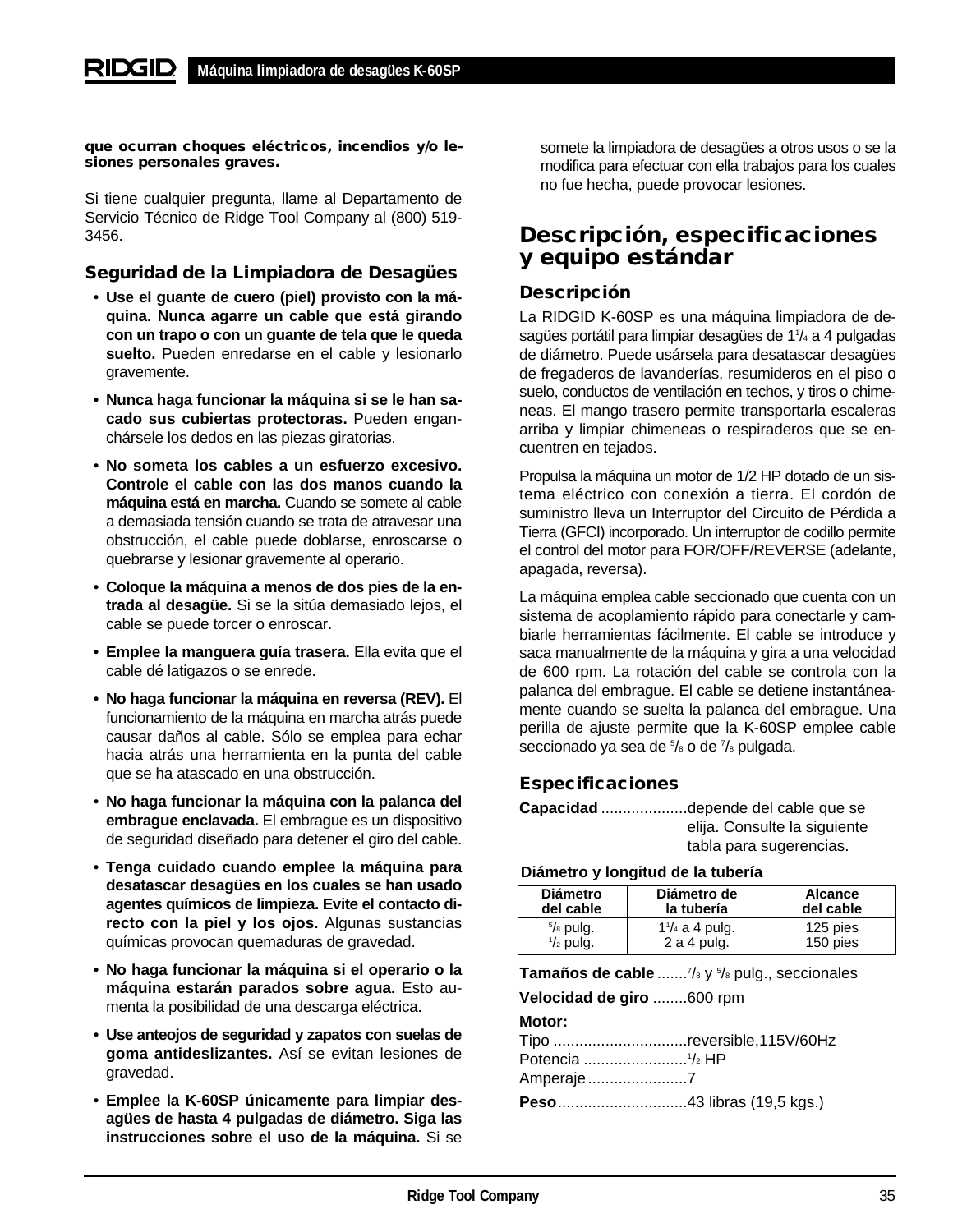#### **Dimensiones:**

| Ancho 9,5 pulgs. (240mm) |
|--------------------------|
| Altura 14 pulgs. (356mm) |

## **Equipo estándar**

**Modelo No. Descripción** K-60SP...................Máquina K-60SP, 115 voltios, 60 Hz incluye:

Mitón para el operario A-1 Manguera guía trasera A-60-12



**Figura 1 – Limpiadora de desagües K-60SP**

K-60SP-SE.............Máquina K-60SP como la anterior más:

Juego de herramientas A-61:

- Barrena recta T-101
- Barrena de embudo T-102
- Cortadora de pala T-107
- Barrena recuperadora T-125
- Cortadora de dientes de tiburón T-150-1
- Caja de herramientas A-3
- Llave de pasador A-12

Juego del cable A-62:

- Cinco secciones de cable C-10,  $\frac{7}{8}$  pulg. x 15 pies – Portacable A-8
- 



**Figura 2 – Limpiadoras de desagües K-60SP-SE**

# **Inspección de la máquina**

#### **ADVERTENCIA**





**Revise su Limpiadora de Desagües para evitar lesiones corporales graves. Antes de cada uso deben realizarse los siguientes procedimientos de inspección.**

- 1. Asegure que la máquina limpiadora esté desenchufada y el interruptor direccional esté en la posición de **OFF** (Figura 3).
- 2. Revise el cordón de suministro, el GFCI (Interruptor del Circuito de Pérdida a Tierra) y el enchufe, por si están dañados. Si el enchufe ha sido modificado, si le falta la clavija de conexión a tierra o si el cordón se encuentra dañado, no use la Limpiadora de Desagües hasta que el cordón haya sido cambiado.



**Figura 3 – Limpiadoras de desagües K-60SP**

3. Revise la cubierta inferior y asegure que está correctamente sujeta al bastidor.

**ADVERTENCIA** No haga funcionar esta máquina sin su cubierta inferior. Pueden enganchársele los dedos en las piezas giratorias.

- 4. Revise la máquina limpiadora de desagües por si alguna de sus partes está quebrada, faltando, desalineada o agarrotada, y por si existe cualquiera otra condición que pueda afectar el funcionamiento normal y seguro de la máquina. Si detecta cualquiera de estas anomalías, no use la Limpiadora de Desagües hasta que haya sido reparada.
- 5. Lubrique la Limpiadora de Desagües, si es necesario, de acuerdo a las Instrucciones de Mantenimiento.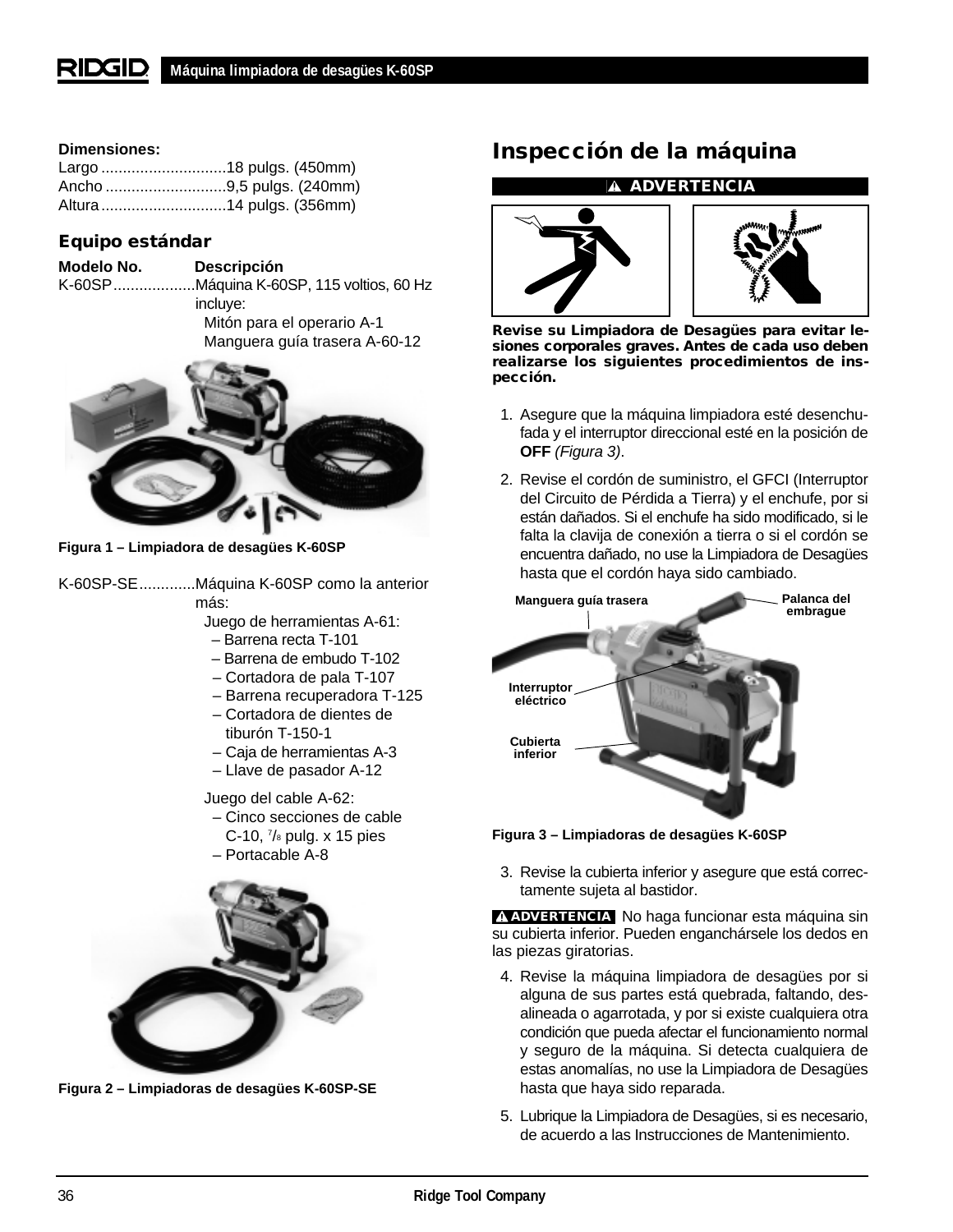- 6. Emplee accesorios diseñados para usarse con su limpiadora y que son los requeridos para cada uso determinado. Los accesorios debidos le permiten realizar su labor en forma exitosa y segura. Los accesorios de otras máquinas pueden resultar peligrosos si se usan con esta limpiadora de desagües.
- 7. Limpie el aceite, grasa o mugre de todos los mangos y controles de la máquina. Esto reduce el riesgo de que se lesione si algún control o mango de la máquina se resbala de sus manos.
- 8. Revise los filos de corte de las herramientas que se acoplan a la punta del cable. Si es necesario, hágalas afilar o cámbielas antes de usar la Limpiadora de Desagües. Las herramientas desafiladas o dañadas pueden atascarse y romper el cable.
- 9. Revise los cables y acoplamientos por si estuvieran desgastados o dañados. Los cables deben cambiarse cuando se vuelvan muy desgastados o corroídos. Se nota que un cable está desgastado cuando sus espirales exteriores se han aplanado.

Los cables desgastados o dañados **ADVERTENCIA** pueden cortarse y causar graves lesiones.

**ADVERTENCIA**

# **Preparación de la máquina**



**No ponga la máquina sobre agua. Si al motor le entra agua, pueden ocurrir choques eléctricos.**

**Para evitar lesiones graves, se requiere preparar la máquina y la zona de trabajo adecuadamente. Para preparar la máquina para su uso deben seguirse los siguientes procedimientos:**

- 1. Verifique que la zona de trabajo:
	- tenga suficiente luz.
	- tenga un tomacorriente con conexión a tierra.
	- tenga un camino despejado hacia el tomacorriente, libre de fuentes de calor o aceite, bordes afilados o piezas movibles que puedan dañar el cordón eléctrico.
	- tenga un lugar seco para el operario y la máquina. No ponga la máquina donde hay agua.
	- no tenga líquidos inflamables, vapores o polvo que puedan provocar un incendio.
- 2. Sitúe la Limpiadora de Desagües a menos de dos pies de la entrada al desagüe. A mayor distancia, el cable puede doblarse o enroscarse.
- 3. Extraiga la llave de pasador de la palanca del embrague. Cuando se ha extraído el pasador, la palanca debe encontrarse en su posición más alta.
- ¡NOTA! Cuando la máquina no está en uso, la palanca del embrague debe quedar en su posición enclavada (hacia abajo) para proteger la palanca y para permitir que el operario transporte la unidad tomándola de la palanca, si así lo desea.
- 4. Asegure que el interruptor de FOR/OFF/REV (adelante/apagada/reversa) esté en la posición de **OFF** (apagada).



**Figura 4 – Acoplamiento de la manguera guía trasera**

5. Acople la manguera guía trasera levantando el pasador de enclavamiento e introduciendo la manguera guía en la perilla de ajuste del alojamiento de las mordazas (Figura 4).

**ADVERTENCIA** No use la máquina si no tiene la manguera guía trasera acoplada. Evita que el cable dé latigazos o que se enrede y, gracias a ella, no se ensucia el lugar donde se trabaja.

6. Introduzca la primera sección de cable por la parte delantera de la máquina (extremo hembra primero) y empújelo a través de la manguera guía hasta que sólo quede un pie de cable fuera de la parte delantera de la máquina (Figura 5).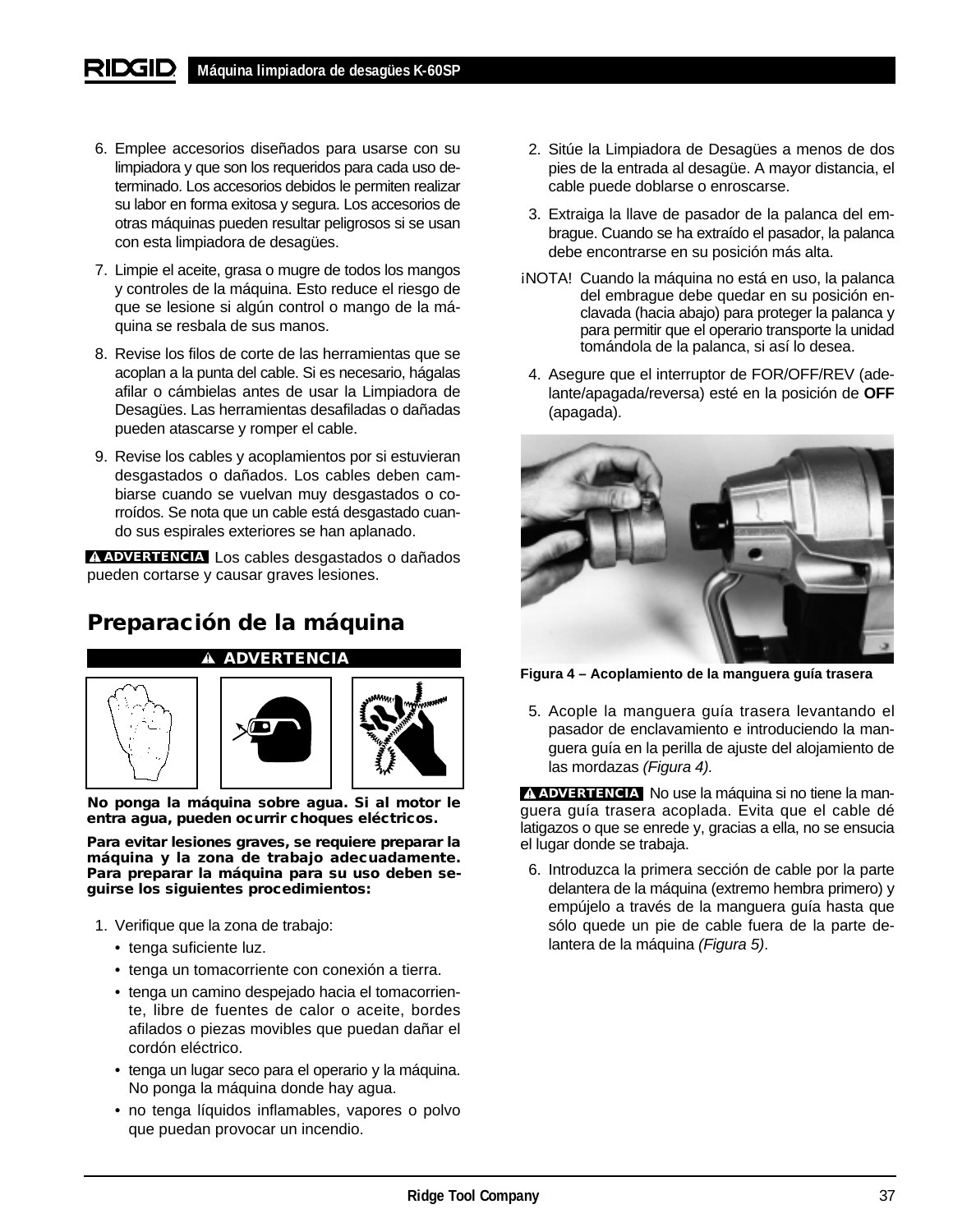

**Figura 5 – Introducción del cable por la parte delantera de la máquina**

**ADVERTENCIA** Nunca acople más de un cable a la vez. El cable se extenderá más allá de la manguera guía trasera.

- ¡NOTA! Ajuste las mordazas según se requiera. La K-60SP cuenta con un regulador para el juego de mordazas que permite que la máquina trabaje con un cable de 5 /8 pulgada de diámetro o con uno de 7 /8 pulgada. Consulte la sección "Procedimientos especiales".
- 7. Seleccione e instale la herramienta deseada en la punta del cable. El conector de ranura en T permite encajar la herramienta con un clic al acoplador del cable (Figura 6). Para desmontar la herramienta, emplee la llave de pasador para oprimir el pulsador y luego desacople las partes.



**Figura 6 – Modo de acoplar y desacoplar herramientas**

#### **¡NOTA! Selección de la herramienta adecuada**

Como regla general, debe emplearse una herramienta por lo menos una pulgada más pequeña que el diámetro del desagüe que se intenta limpiar. La naturaleza del trabajo que se va a realizar es la que determina el tipo de herramienta necesaria. Esto queda a criterio del operario.

8. Enchufe la Limpiadora de Desagües al tomacorrien-

te, asegurando que el cordón de suministro se encuentre en la zona despejada seleccionada con anterioridad. Si el cordón de suministro eléctrico no alcanza al tomacorriente, ocupe un cordón de extensión en buenas condiciones.

**ADVERTENCIA** Para evitar un choque eléctrico e incendios eléctricos, jamás use un cordón de extensión dañado o que no cumpla con los siguientes requisitos:

- tener un enchufe de tres clavijas similar al que se muestra en la sección Seguridad Eléctrica.
- tener una clasificación "W" ó "W-A" si se lo va a usar al aire libre.
- tener un grosor de alambre suficiente (16 AWG cuando su longitud es inferior a 50 pies, y 14 AWG cuando mide entre 50 y 100 pies de largo). Si el calibre de los alambres es inferior al necesario, el cordón puede recalentarse, derretir el aislante del cordón, o inflamar objetos cercanos.

**ADVERTENCIA** Para reducir el peligro de que se produzca un choque eléctrico, mantenga todas las conexiones secas y levantadas del piso. No toque el enchufe con las manos mojadas. Pruebe el Interruptor del Circuito de Pérdida a Tierra (GFCI) proporcionado con el cordón eléctrico para asegurar que funciona correctamente. Cuando se oprime el botón de prueba (test button), la luz del indicador debe apagarse. Para re-activarlo, oprima el botón de prueba. Si la luz del indicador se enciende, la máquina está lista para usarse. Si el GFCI no funciona debidamente, no use la máquina.

## **Instrucciones de funcionamiento**



**Use los mitones remachados provistos con la máquina. Nunca agarre un cable que se encuentra girando con un trapo o un guante de tela que le queda suelto, porque pueden enrollarse en el cable y lesionarlo gravemente.**

**Siempre use protección para los ojos para evitar que les entren mugre u otros objetos extraños. Use zapatos con suela de goma y antideslizantes.**

**Tenga sumo cuidado cuando vaya a limpiar desagües por los que se han vaciado compuestos químicos de limpieza. Use guantes cuando maneje el cable y evite el contacto directo con la piel y especialmente con los ojos y la cara, porque puede causarle quemaduras graves.**

**No haga funcionar la máquina si la palanca del embrague está dañada o no funciona como es debido.**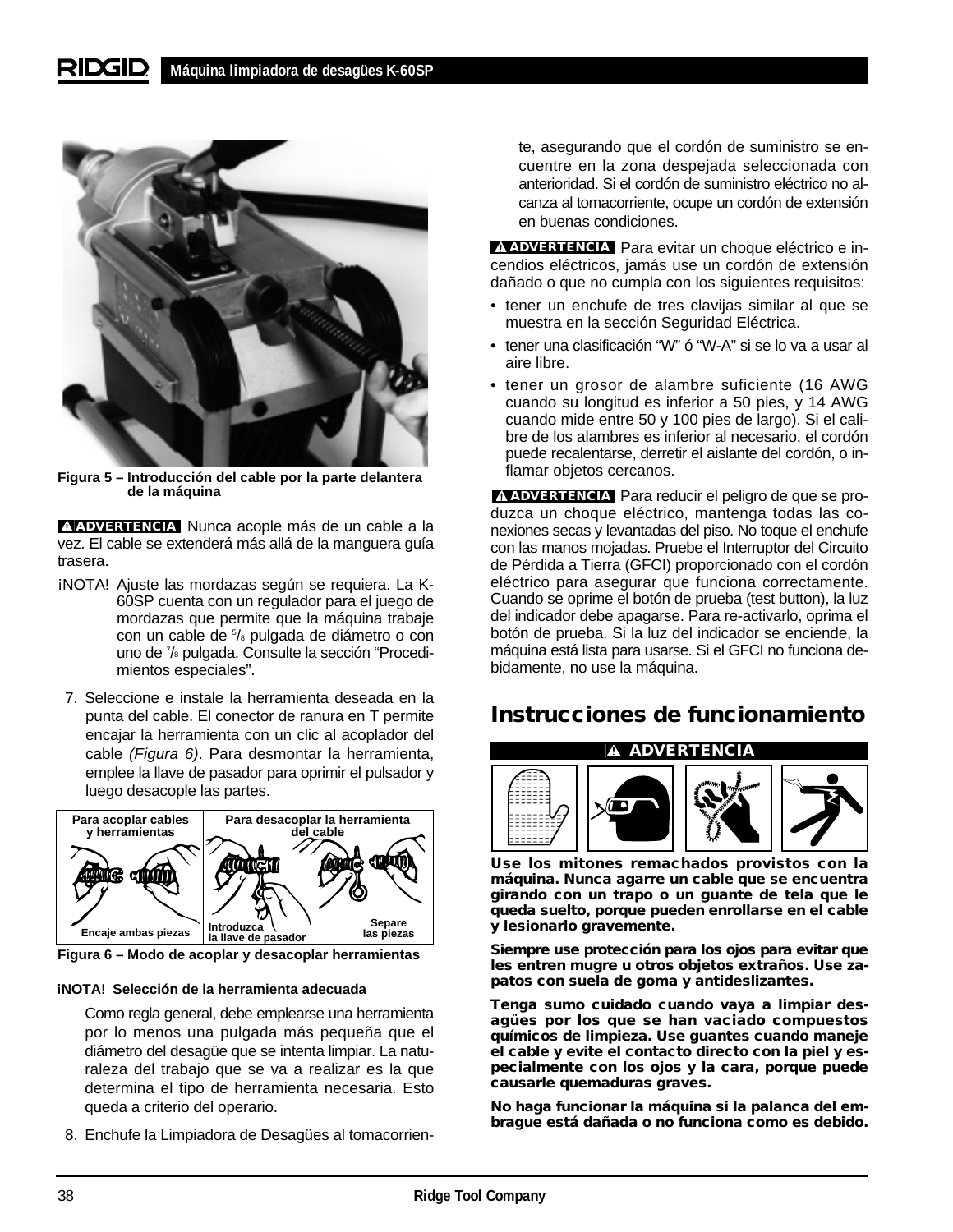**El embrague es un dispositivo de seguridad: cuando se lo suelta, el cable debe dejar de girar.**

Es importante conocer de antemano la dis-**CUIDADO**tancia aproximada que existe desde la entrada o acceso al desagüe hasta la alcantarilla principal o el pozo séptico. Si el cable se introduce demasiado lejos dentro de la alcantarilla matriz o del pozo séptico, puede anudarse y no caber de regreso por la tubería de menor diámetro. Si está empleando un cable estándar de 11 /4 pulgada en una tubería de 12 pulgadas o más de diámetro, no permita que el cable sobrepase los 10 a 15 pies. Cuando trabaje en un pozo séptico, no permita que el cable rebase más allá de 3 a 5 pies del límite.

1. Adopte la postura correcta para mantener un buen equilibrio (Figura 7).

**ADVERTENCIA** Si mantiene una buena postura, podrá controlar la máquina y el cable en situaciones inesperadas.

- Asegure que puede soltar la palanca del embrague rápidamente.
- Su mano enguantada debe estar sobre el cable para controlar su acción giratoria cuando penetra en un atasco.
- Debe poder alcanzar con facilidad el interruptor de FOR/OFF/REV (adelante, apagada, reversa).



**Figura 7 – Postura correcta para trabajar**

- 2. Saque la suficiente longitud de cable fuera de la máquina para introducir la herramienta y el cable en el acceso al desagüe. Si el cable tendrá que avanzar por una trampilla en P, empuje el cable dentro del desagüe hasta donde más pueda.
- 3. Tire más cable a través de la máquina como para casi formar un semicírculo entre la máquina y el acceso al desagüe.
- 4. Sin apretarlo, sostenga el cable con la mano enguantada. Coloque el interruptor de FOR/OFF/REV en la posición de FOR (adelante).
- ¡NOTA! El motor comenzará a funcionar pero el cable no girará.
- 5. Mientras su mano enguantada está sobre el cable, con la otra empuje la palanca del embrague hacia abajo para embragar el cable. Para hacer avanzar el cable, empuje bruscamente sobre la parte superior de la lazada (del cable).
- ¡NOTA! Un enganche lento o gradual del embrague causa un desgaste excesivo de las mordazas. El embrague es de acción instantánea y al regresar la palanca del embrague a su posición original, ésta libera el cable instantáneamente.
- 6. Tan pronto como el exceso de cable haya penetrado en el desagüe, suelte la palanca del embrague y extraiga de la máquina, con su mano enguantada, entre seis y diez pulgadas de cable.
- 7. Continúe introduciendo el cable hasta que encuentre resistencia o una obstrucción. El operario se dará cuenta de que se ha topado con una obstrucción porque se le hará difícil alimentar más cable por la tubería y/o el cable tenderá a irse de costado de las manos del operario.
- 8. Si el cable se resiste en la obstrucción, alívielo retrayéndolo con tirones cortos y rápidos para liberar a la herramienta cortadora. Vuelva a meter el cable lentamente en la obstrucción. Repita este procedimiento hasta que se haya despejado la obstrucción. Recuerde: asegure que la cortadora esté girando constantemente y nunca fuerce el cable. En este momento, el progreso depende de lo afilada que se encuentre la herramienta de corte y de la naturaleza de la obstrucción.

#### **ADVERTENCIA**

**No permita que se acumule tensión en el cable. Esto ocurrirá si la herramienta de corte se queda enganchada y cesa de girar, mientras el motor y el cable continúan girando. Puede acumularse tal momento torsor que el cable se tuerce, pudiendo enroscársele en la mano o el brazo. Esto puede suceder rápidamente, sin previo aviso, por lo tanto, proceda lenta y cuidadosamente cuando vaya alimentando el cable por el desagüe. Si suelta la palanca del embrague el cable dejará de girar y se acabará el par de torsión. Si la herramienta se queda enganchada en un atasco, consulte las Instrucciones para el Funcionamiento en Reversa en la sección "Procedimientos especiales".**

9. Una vez desatascada la obstrucción, se recomienda que el operario purgue los desechos en la tubería con agua corriente. Repita el paso 8 varias veces, si es necesario, para lograr una limpieza rigurosa, y luego proceda a atravesar los demás atascos si los hay.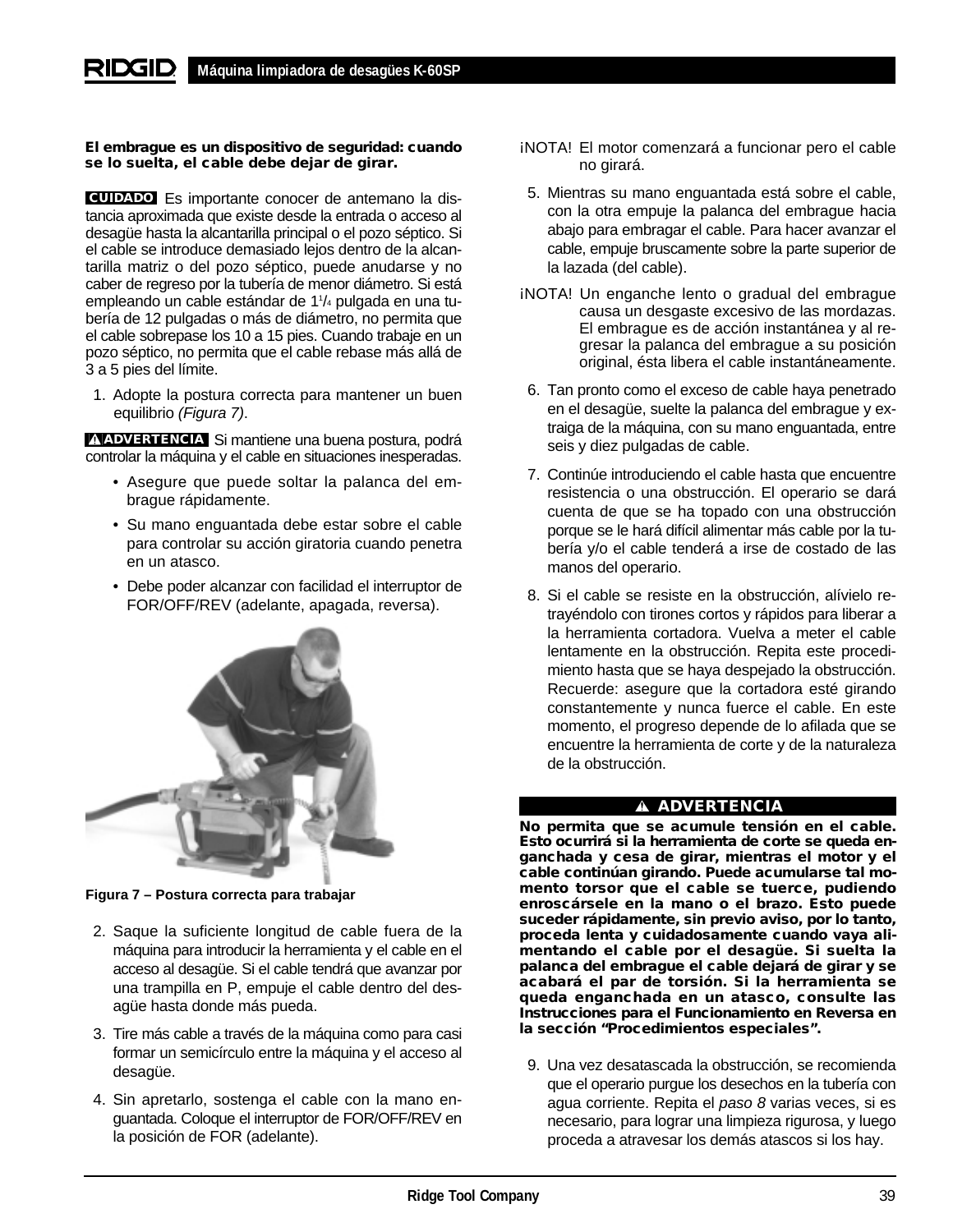- 10. Para agregar cable, siga el siguiente procedimiento:
	- Cuando llegue al extremo final de cada sección de cable, apague la máquina.
	- Sujete el final del cable en la entrada del desagüe metiendo su extremo en la tubería como se muestra en la Figura 8. Este procedimiento es especialmente útil cuando se está limpiando un desagüe con una caída considerable.



**Figura 8 – Modo de sujetar el cable a la entrada del desagüe**

- Introduzca otra sección de cable a través de la parte delantera de la máquina (con el extremo hembra primero) hasta que quede aproximadamente un pie fuera de la parte delantera de la máquina.
- Acople esta nueva sección de cable al cable que está dentro del desagüe y reanude la faena.
- 11. Para retraer el cable del desagüe, haga lo siguiente:
	- Deje el interruptor de FOR/OFF/REV en la posición de FOR (adelante).
	- Lleve la palanca del embrague hacia abajo para engranar el cable. Con la mano enguantada tire del cable hacia fuera del desagüe (si es posible) o sostenga el cable contra el borde de la entrada para ayudar a retraerlo hasta que forme una lazada delante de la máquina.
- ¡NOTA! Al sujetar el cable contra el borde de la entrada al desagüe, su rotación lo hará salir rápidamente.
	- Cuando se forme la lazada, suelte la palanca del embrague y empuje el exceso de cable de regreso a través de la máquina. Desconecte una sección de cable a la vez.

**ADVERTENCIA** Cuando proceda a desconectar secciones de cables, recuerde que debe apagar la máquina y sujetar el extremo del cable que se encuentra en el desagüe como se ha indicado.

• Una vez que se haya extraído una de las secciones del cable, tome el extremo de la próxima sección de cable que se encuentra asegurado en el acceso al desagüe. Introduzca esta nueva sección por la parte delantera de la máquina y continúe, de esta forma, extrayendo secciones de cable hasta que la herramienta en la punta de la última sección se encuentre próxima a emerger del acceso al desagüe.

**ADVERTENCIA** Nunca retraiga la herramienta desde la entrada al desagüe mientras el cable está girando. La herramienta puede dar latigazos y causar graves lesiones.

- 12. Gire el interruptor de FOR/OFF/REV a la posición de OFF y desenchufe la máquina.
- 13. Extraiga el cable restante y la herramienta en su punta, fuera del desagüe.

Terminada la limpieza del desagüe, lave a **CUIDADO** fon-do y seque los cables, acoplamientos y herramientas de corte con agua, puesto que los algunos compuestos químicos empleados en la limpieza de desagües son corrosivos.

## **Procedimientos para usos especiales**

#### **Funcionamiento en reversa**

El funcionamiento de la máquina en marcha atrás o reversa dañará al cable prematuramente. Use la reversa sólo para liberar a una herramienta o cable trabado en una obstrucción. Si esto ocurre, inmediatamente suelte la palanca del embrague y ponga el interruptor de FOR/OFF/REV (adelante/apagada/reversa) en la posición de OFF (apagada). Después que el motor se haya detenido por completo, coloque el interruptor de FOR/OFF/REV (adelante/apagada/reversa) en reversa. Accione la palanca del embrague sólo hasta que la herramienta se libre de la obstrucción. Suelte la palanca del embrague apenas la herramienta se desatasque. Apague la máquina (OFF). Haga marchar la máquina en la dirección de FOR (adelante) y siga operando la máquina en forma normal.

**ADVERTENCIA** Nunca haga funcionar esta máquina en REV (REVERSA) por algún otro motivo. El funcionamiento de la máquina en REV (reversa) puede dañar el cable y causar lesiones de gravedad.

#### **Ajuste del conjunto de mordazas**

#### **Cable de 7 /8 pulgada de diámetro**

- Si el cable de 7/<sub>8</sub> pulgada no pasa por la parte delantera de la máquina, el conjunto de mordazas no está lo suficientemente abierto.
- Extraiga la manguera guía trasera fuera de la perilla de ajuste en el alojamiento de las mordazas.
- Afloje el tornillo de retención en la perilla de ajuste con una llave hexagonal de <sup>1</sup>/<sub>4</sub> pulgada (Figura 9).
- Gire la perilla de ajuste hacia la izquierda (vista desde la parte trasera) unas dos vueltas hasta que el cable pase a través de la máquina (Figura 10).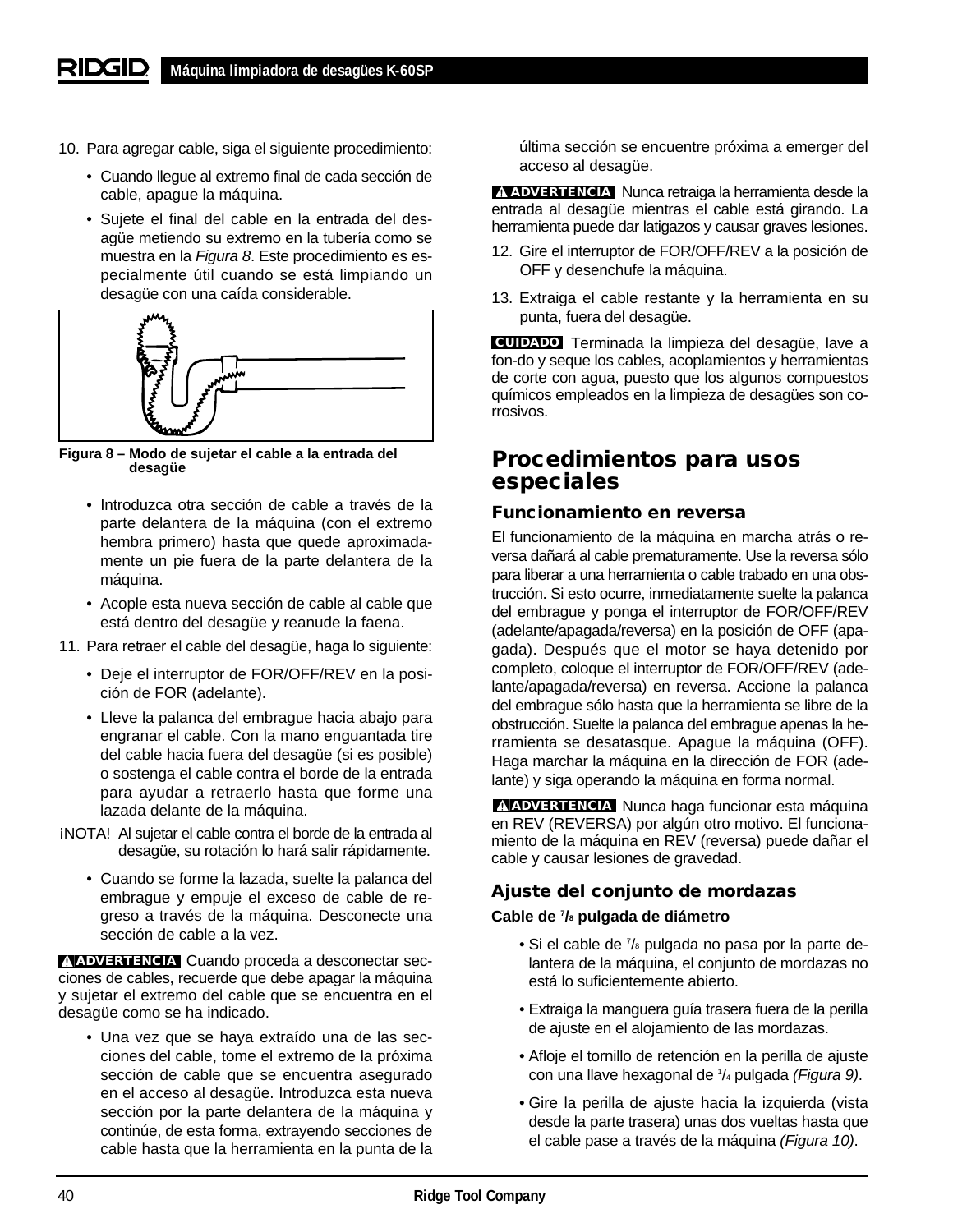- Con el cable ya introducido en las mordazas, BAJE la palanca del embrague para asegurar que el juego de mordazas ha enganchado al cable. Si el cable no se encuentra enganchado, gire la perilla hacia la derecha hasta que el cable quede sujeto.
- En caso necesario, gire la perilla de ajuste en la dirección requerida para que la palanca del embrague enganche al cable en la posición deseada por el operario.



**Figura 9 – Afloje el tornillo de retención**

- Apriete el tornillo de retención.
- Vuelva a acoplar la manguera guía trasera.



**Figura 10 – Ajuste del conjunto de la mordaza**

**Tabla para la selección de cables**

#### **Cable de 5 /8 pulgada de diámetro**

- Si la mordaza no sujeta el cable cuando la palanca del embrague está presionada, las mordazas están demasiado abiertas.
- Extraiga la manguera guía trasera fuera del alojamiento de la perilla de ajuste de la mordaza.
- Afloje el tornillo de retención con una llave hexagonal de 1 /4 de pulgada (Figura 9).
- Gire la perilla de ajuste hacia la derecha hasta que el cable quede enganchado por las mordazas cuando la palanca del embrague ha sido presionada hasta dar aproximadamente 2 vueltas (Figura 10).
- Si es necesario, gire la perilla de ajuste en la dirección requerida para que la palanca del embrague enganche al cable en la posición deseada por el operario.
- Apriete el tornillo de retención.
- Vuelva a acoplar la manguera guía trasera.

## **Accesorios**

**ADVERTENCIA** Sólo los productos RIDGID siguientes pueden funcionar con la Limpiadora de desagües K-60SP. Los accesorios de otras máquinas pueden resultar peligrosos si se usan con la K-60SP. Para evitar lesiones graves, emplee únicamente los accesorios recomendados.

## **Cable y Líder de 7 /8 pulg.**

| No. en el   Modelo <br>catálogo | No.    | <b>Descripción</b>                 |
|---------------------------------|--------|------------------------------------|
| 62275                           | $C-10$ | Cable multiuso de 15 pies (4,6m)   |
| 30007                           | T-127  | Líder para trampillas de 7/8 pulg. |

### **Cables de 5 /8 pulg.**

| No. en el Modelo<br>catálogo | No.   | <b>Descripción</b>                                                 |
|------------------------------|-------|--------------------------------------------------------------------|
| 51317                        | $C-9$ | de uso pesado de 10 pies (3 m)                                     |
| 62270                        | $C-8$ | multiuso de $7\frac{1}{2}$ pulg. (2,3 m)                           |
| 62265                        | $C-7$ | de bobinado apretado de 7 <sup>1</sup> / <sub>2</sub> pulg. (2,3m) |

#### **Modelo Longitud Tamaño/Tipo**  $C-7$  $7^{1}/2'$  $5\frac{1}{8}$ " (16mm)  $C-8$  $7^{1}/2'$  $5\frac{1}{8}$ " (16mm)  $C-9$  10′  $\frac{5}{8}$ " (16mm)  $C-10$  15' /8″ (22mm) **Usos más comunes** Desagües en el suelo, de 2 y 3 pulgs. en tuberías de 11 /4 pulgs. Ideales para limpiar tuberías angostas en tuberías de 2 a 4 pulgs. Ideales para desagües y chimeneas. en tuberías de 2 a 4 pulgs. Conductos de ventilación en tejados. **Características** Cable bobinado apretadamente, suficientemente rígido dentro de un cable de alma hueca. No se recomienda para cortar raíces de árboles. Cable bobinado en forma más suelta, más flexible que el C-7. Funciona como una barrena para limpiar atascos en tuberías angostas. Cable de servicio pesado, de bobinado suelto, ideal para largos recorridos en tuberías dentro de edificios Cable estándar, multiuso, de bobinado suelto. Excelente flexibilidad.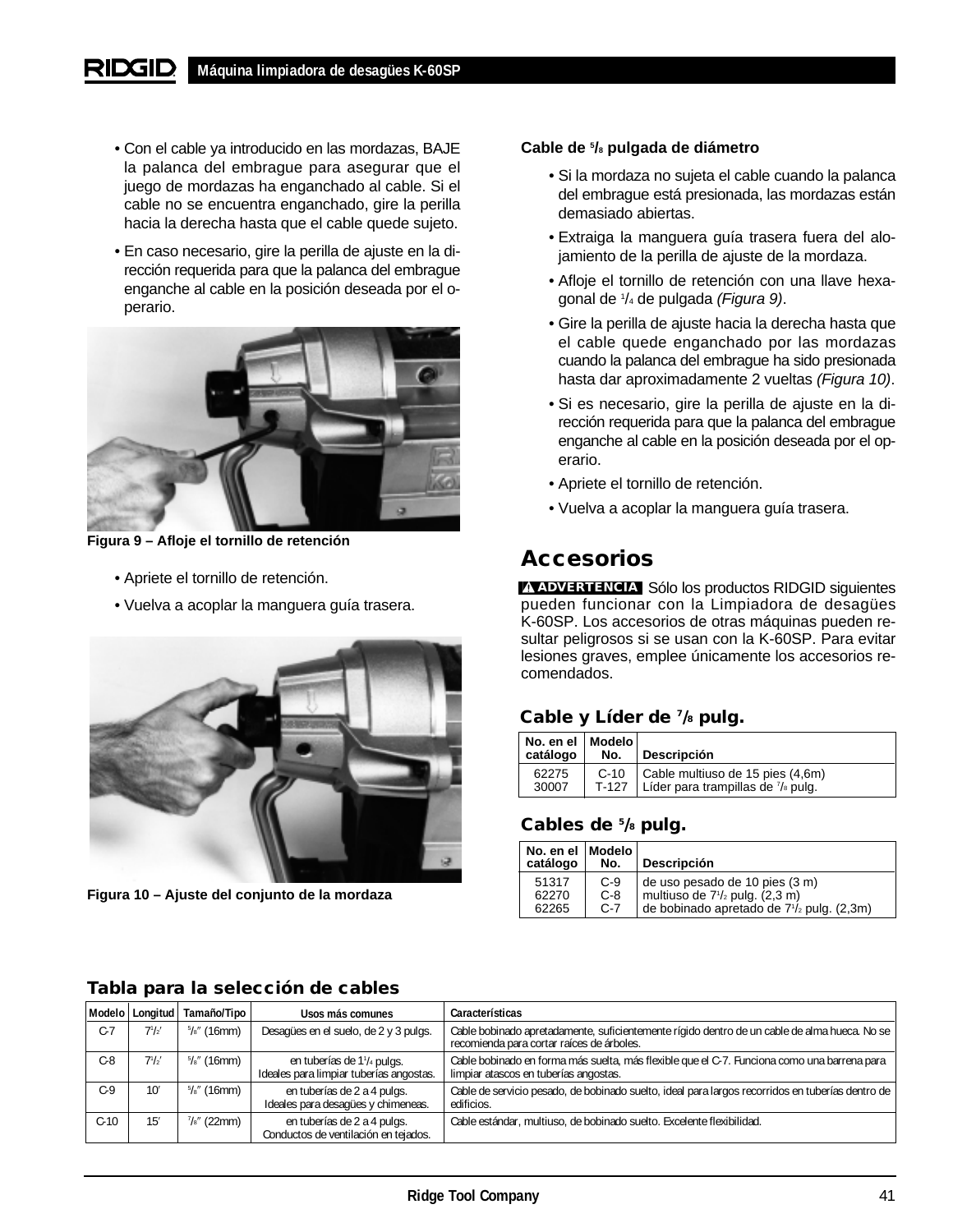#### **Kits de cables y herramientas**

| No. en el<br>catálogo | <b>Modelo</b><br>No. | Descripción                                                                                                                                                                                                                                                                                                                      |
|-----------------------|----------------------|----------------------------------------------------------------------------------------------------------------------------------------------------------------------------------------------------------------------------------------------------------------------------------------------------------------------------------|
| 61630                 | $A-62$               | Kit de cable de equipo estándar para la<br>K-60SP-SE, incluye:<br>$-5$ secciones de cable C-10, cable de $\frac{7}{8}$ pulg.<br>x 15 pies (75 pies, 23 m)<br>- Portacables A-8                                                                                                                                                   |
| 61625                 | $A-61$               | Kit de cable de equipo estándar para la<br>K-60SP-SE incluye:<br>- Barrena recta T-101<br>– Barrena de embudo T-102<br>– Cortadora de pala T-107<br>- Barrena recuperadora T-125<br>- Cortadora de dientes de tiburón T-150-1<br>- Caja de herramientas A-3<br>– Llave de pasador A-12                                           |
| 48472                 | $A-35$               | Kit de cable de $\frac{5}{8}$ pulg. incluye:<br>$-6$ secciones de cable C-8, cable de $\frac{5}{8}$ pulg.<br>$x 7\frac{1}{2}$ pies (45 pies, 14 m)<br>- Portacables A-10<br>- Barrena recta T-201<br>– Barrena de bulbo T 202<br>- Cortadora en C, T-205<br>- Cortadora de pala T-211<br>- Llave de pasador de acoplamiento A-13 |
| 48477                 | $A-35TW$             | Kit de cable de bobinado apretado de 5/8 pul-<br>gada, sustituye a los cables C-7 y C-8 en el<br>paquete de más arriba.                                                                                                                                                                                                          |

#### **Herramientas para cable C-10**

| No. en el<br>catálogo | <b>Modelo</b><br>No. | <b>Descripción</b>                                                          |
|-----------------------|----------------------|-----------------------------------------------------------------------------|
| 62850                 | $T-101$              | Barrena recta                                                               |
| 62855                 | $T-102$              | Barrena de embudo                                                           |
| 27642                 | $T-125$              | Barrena recuperadora                                                        |
| 62860                 | $T-103$              | Cortadora de dientes de sierra, 21/2 pulg.                                  |
| 62865                 | $T-104$              | Cortadora en "H", 2 <sup>1</sup> /2 pulg.                                   |
| 62870                 | $T-105$              | Cortagrasa de 2 <sup>1</sup> / <sub>2</sub> pulg.                           |
| 62875                 | $T-106$              | Cortagrasa de 3 <sup>1</sup> / <sub>2</sub> pulg.                           |
| 62880                 | $T-107$              | Cortadora de pala de 1 <sup>3</sup> / <sub>4</sub> pulg.                    |
| 62915                 | $T-109$              | Cortadora espiral de dientes de sierra, 1 <sup>3</sup> / <sub>4</sub> pulg. |
| 62920                 | $T-110$              | Cortadora espiral de dientes de sierra, 2 <sup>1</sup> /4 pulg.             |
| 62925                 | $T-111$              | Cortadora espiral de dientes de sierra, 3 pulg.                             |
| 62930                 | $T-112$              | Cortadora de 4 hojas, 1 <sup>3</sup> / <sub>4</sub> pulg.                   |
| 62935                 | $T-113$              | Cortadora de 4 hojas, 3 pulgs.                                              |
| 98050                 | $T-150$              | Cortadora de dientes de tiburón, 3 y 4 pulg.                                |
| 98055                 | $T-150-1$            | Cortadora de dientes de tiburón, 3 pulg.                                    |
| 98060                 | T-150-2              | Cortadora de dientes de tiburón, 4 pulg.                                    |
| 62940                 | $T-114$              | Golpeadora de cadena                                                        |

## **Herramientas para cables C-7, C-8 y C-9**

| No. en el<br>catálogo | <b>Modelo</b><br>No. | Descripción                                                                                    |
|-----------------------|----------------------|------------------------------------------------------------------------------------------------|
| 62990                 | $T-201$              | Barrena recta                                                                                  |
| 62995                 | $T-202$              | Barrena de bulbo, 1 <sup>1</sup> / <sub>8</sub> pulg. diámetro exterior                        |
| 63000                 | $T-203$              | Barrena de bulbo, 7/8 pulg. diámetro exterior                                                  |
| 55457                 | $T-225$              | Barrena recuperadora                                                                           |
| 63065                 | $T-217$              | Barrena de cabeza articulada                                                                   |
| 54837                 | $T-204$              | Cortagrasa en "C", 1 pulg.                                                                     |
| 63005                 | $T-205$              | Cortagrasa en "C", 1 <sup>3</sup> /8 pulg.                                                     |
| 63010                 | $T-206$              | Barrena de embudo                                                                              |
| 63015                 | $T-207$              | Cortadora espiral, 1 <sup>1</sup> / <sub>4</sub> pulg.                                         |
| 63020                 | $T-208$              | Cortadora espiral, 1 <sup>1</sup> / <sub>2</sub> pulg.                                         |
| 63025                 | T-209                | Cortadora espiral, 2 pulg.                                                                     |
| 63030                 | $T-210$              | Cortadora de pala, 1 pulg.                                                                     |
| 63035                 | T-211                | Cortadora de pala, 1 <sup>3</sup> / <sub>8</sub> pulg.                                         |
| 63040                 | $T-212$              | Cortadora de pala, 1 <sup>3</sup> / <sub>4</sub> pulg.                                         |
| 63045                 | $T-213$              | Cortadora de 4 hojas, 1 pulg.                                                                  |
| 63050                 | T-214                | Cortadora de 4 hojas, 1 <sup>3</sup> / <sub>8</sub> pulg.                                      |
| 63055                 | $T-215$              | Cortadora de 4 hojas, 1 <sup>3</sup> / <sub>4</sub> pulg.                                      |
| 63060                 | $T-216$              | Golpeadora de cadena, 2 pulg.                                                                  |
| 63280                 | T-218                | Escobilla para conductos de humo, 3 pulg.                                                      |
| 63070                 | $T-219$              | Escobilla para conductos de humo, 2 <sup>1</sup> /2 pulg.                                      |
| 63080                 | $T-220$              | Escobilla para conductos de humo, 2 pulg.                                                      |
| 63220                 | $T-221$              | Escobilla para conductos de humo, 1 <sup>1</sup> /2 pulg.                                      |
| 52812                 | $T-230$              | Cortagrasa en "C" de serv. pesado, 2 pulg.                                                     |
| 52817                 | $T-231$              | Cortagrasa en "C" de serv. pesado, 21/2 pulg.                                                  |
| 52822                 | $T-232$              | Cortagrasa en "C" de serv. pesado, 3 pulg.                                                     |
| 48482                 | $T-250$              | Juego de herramientas incluye:<br>$- T - 203 - T - 217$<br>$- T - 205 - A - 13$<br>$- T - 210$ |

#### **Varios**

| No. en el<br>catálogo | <b>Modelo</b><br>No. | Descripción                                                                                |
|-----------------------|----------------------|--------------------------------------------------------------------------------------------|
| 59360                 | $A-3$                | Caja de herramientas                                                                       |
| 59205<br>59295        | $A-1$<br>$A-2$       | Mitón para mano izquierda<br>Mitón para mano derecha                                       |
| 59225<br>59230        | $A-12$<br>$A-13$     | Llave de pasador, cable de $\frac{7}{8}$ pulg.<br>Llave de pasador, cable de 5/8 pulg      |
| 61615                 | A-60-12              | Manguera guía trasera de 12 pies para cable<br>C-10 de $\frac{7}{8}$ pulg.                 |
| 59235                 | A-14-6               | Manguera guía trasera de 6 pies para cables<br>C-7, $C$ -8 y $C$ -9 de $\frac{5}{8}$ pulg. |
| 84325                 | A-14-10              | Manguera guía trasera de 10 pies para<br>cables C-7, C-8 $\vee$ C-9 de $\frac{5}{8}$ pulg. |
| 59470                 | $A - 8$              | Portacable (carga 75 pies de cable C-10 de<br>$\frac{7}{8}$ pulg.)                         |
| 59210                 | A-10                 | Portacable (carga 45 pies de cable C-10 de<br>$\frac{7}{8}$ pulg)                          |
|                       |                      | Portacable (carga 90 pies de cable C-8, C-9<br>de $\frac{5}{8}$ pulg)                      |
| 59425                 | A-36                 | Carrito para cable                                                                         |
| 65687                 |                      | Juego de mordazas para la K-60SP                                                           |

¡NOTA! Consulte el Catálogo Ridge para un listado completo de herramientas de corte y accesorios.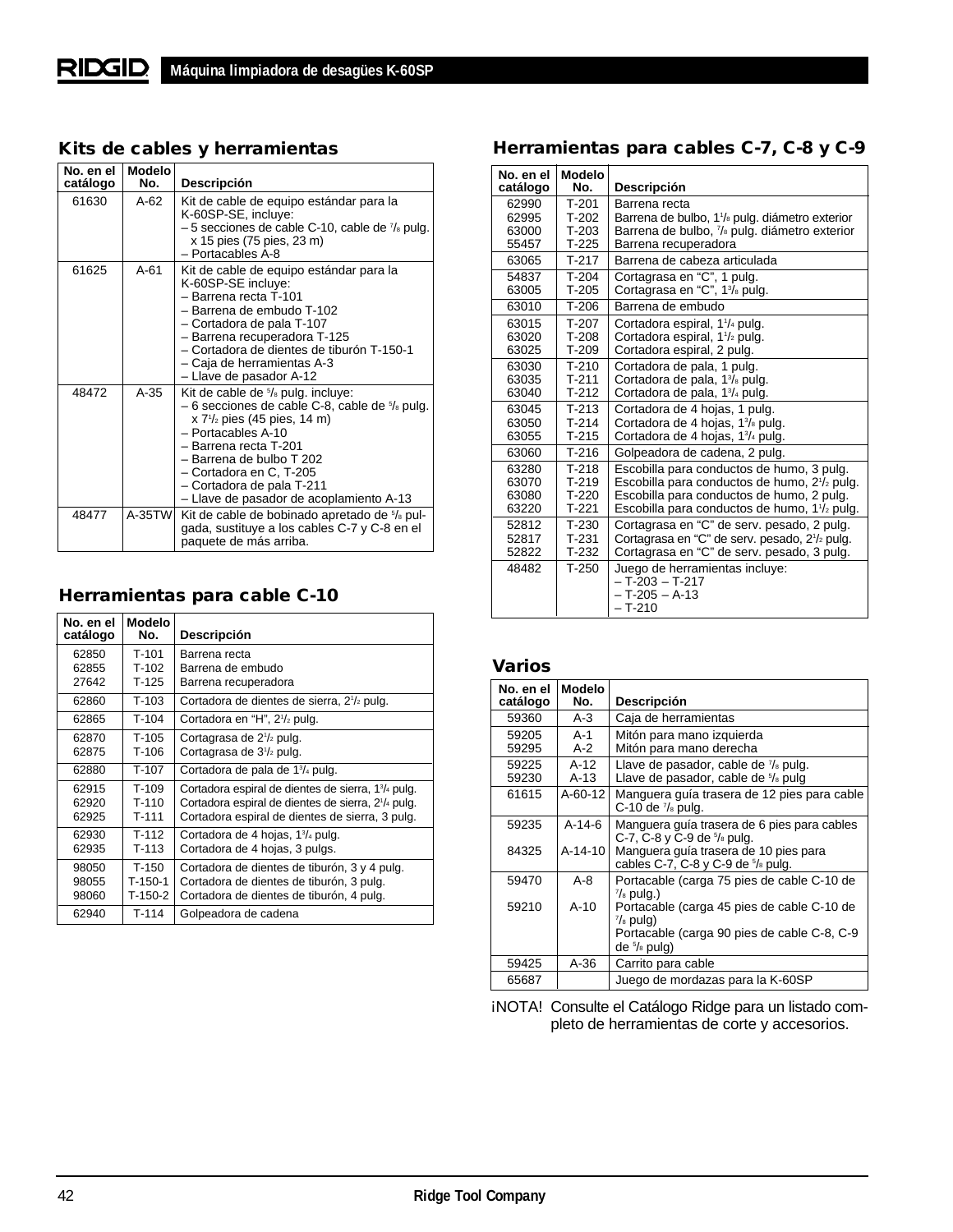## **Instrucciones de mantenimiento**

#### **ADVERTENCIA**

**Asegure que la máquina esté desenchufada de la fuente de suministro antes de efectuarle cualquier mantenimiento o ajuste.**

## **Lubricación**

Engrase la máquina por los acoplamientos correspondientes ubicados en el alojamiento de las mordazas una vez a la semana si la máquina se usa todos los días; una vez al mes, si se la usa con menor frecuencia.

¡NOTA! No es necesario lubricar el eje del motor.

### **Cables**

Los cables deben lavarse a fondo con agua para prevenir los efectos dañinos de sedimentos y compuestos químicos para la limpieza de desagües. Periódicamente lubrique los cables y acoplamientos con Inhibidor de la oxidación de cables RIDGID.

Cuando no estén en uso, almacene los cables bajo techo para evitar su deterioro por los agentes naturales.

Los cables deben recambiarse cuando se vuelvan muy corroídos o desgastados. Un cable está desgastado cuando sus espirales exteriores se han aplanado.

#### **Conjunto del embrague (Juego de mordazas)**

El conjunto de las mordazas del embrague debe limpiarse periódicamente.

1. Pare la máquina sobre la parte delantera de su bastidor. Asegure que la palanca del embrague esté en su posición más elevada. Con una llave hexagonal de 1 /4 pulgada, extraiga los dos (2) tornillos de cabeza de cubo situados en el alojamiento para las mordazas (Figura 11).



**Figura 11 – Extracción de los tornillos de cabeza de cubo**

- 2. Extraiga el alojamiento para las mordazas. El conjunto de las mordazas del embrague se encuentra dentro del alojamiento para las mordazas.
- 3. Desmonte la tapa para el juego de mordazas girándola en el sentido contrario al de las manecillas del reloj (Figura 12).
- 4. Limpie el conjunto de las mordazas, la tapa y la parte interior del alojamiento para las mordazas.
- 5. Si están desgastadas, recambie el conjunto de las mordazas.
- 6. Instale las mordazas en el alojamiento y vuelva a atornillar la tapa.
- 7. Gire la perilla de ajuste hacia la derecha hasta que el conjunto de mordazas toque la tapa. Esto asegurará que el conjunto de las mordazas se encuentra bien alineado.
- 8. Acople el alojamiento de las mordazas a la máquina con los tornillos de cabeza de cubo.
- ¡NOTA! Asegure que las pestañas en la envoltura plástica están seguras dentro del alojamiento de las mordazas.



**Figura 12 – Desmonte la tapa del juego de mordazas**

#### **Recambio de la correa de accionamiento**

1. Pare la máquina sobre la parte delantera de su bastidor. Asegure que la palanca del embrague esté en su posición más elevada. Con una llave hexagonal de 1 /4 pulgada, extraiga los dos (2) tornillos de cabeza de cubo situados en el alojamiento de las mordazas (Figura 11).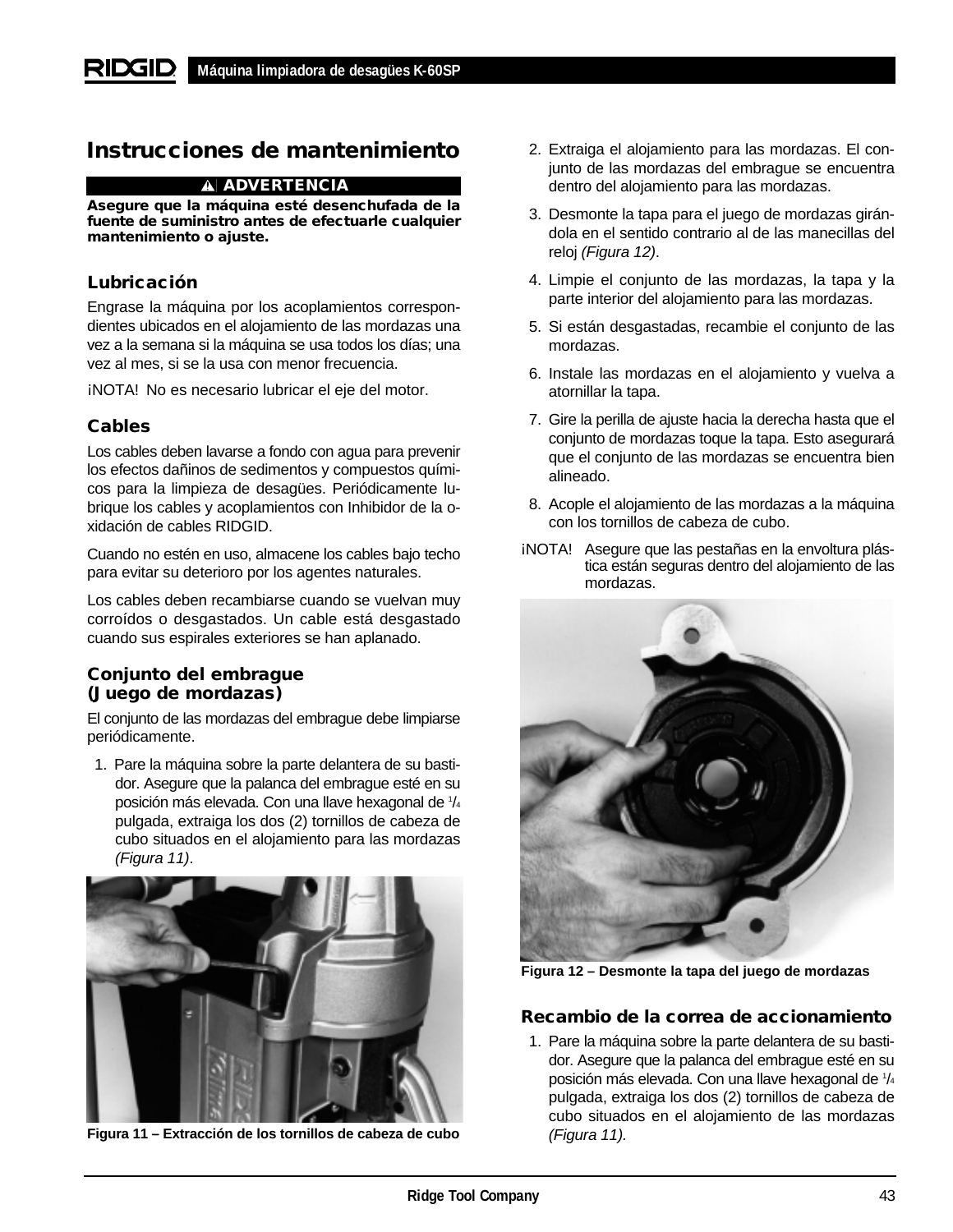- 2. Extraiga el alojamiento para las mordazas.
- 3. En el costado de la máquina afloje la tuerca de inmovilización (Figura 13).
- 4. Con una llave hexagonal de  $\frac{3}{16}$  pulgada, gire el tornillo de retención para la regulación del motor hasta que la correa quede lo suficientemente suelta como para extraerla.



**Figura 13 – Afloje la tuerca de inmovilización** 

- 5. Coloque la correa nueva y pare la máquina sobre la parte inferior del bastidor (posición de funcionamiento) para que la correa se tense con el peso del motor.
- 6. Gire el tornillo de retención para la regulación del motor justo hasta que tope el motor. Una vez que el tornillo de retención toque el motor, gírelo a la derecha en media vuelta más.
- ¡NOTA! Cuando lo apriete, no clave este tornillo de retención en el motor.
- 7. Mientras sostiene el tornillo de retención con la llave hexagonal de  $\frac{3}{16}$  pulgada, apriete la tuerca de inmovilización (Figura 14).



**Figura 14 – Apriete la tuerca de inmovilización**

8. Acople el alojamiento para las mordazas a la máquina con los tornillos de cabeza de cubo.

# **Almacenamiento de la máquina**

**ADVERTENCIA** Los equipos propulsados a motor deben guardarse bajo techo o bien cubiertos para protegerlos de la lluvia o nieve. Almacene la limpiadora de desagües bajo llave donde no la puedan alcanzar los niños y personas inexpertas. En manos de personas sin entrenamiento, esta máquina puede causar lesiones graves.

Si la máquina ha quedado expuesta a temperaturas bajo 0° C, se la debe precalentar haciéndola funcionar sin carga por unos 10 a 20 minutos. Los cojinetes o rodamientos estarán congelados si no se la calienta. Si a la máquina se la deja expuesta a la intemperie por algún tiempo, se humedecerán las bobinas del motor y el motor se quemará.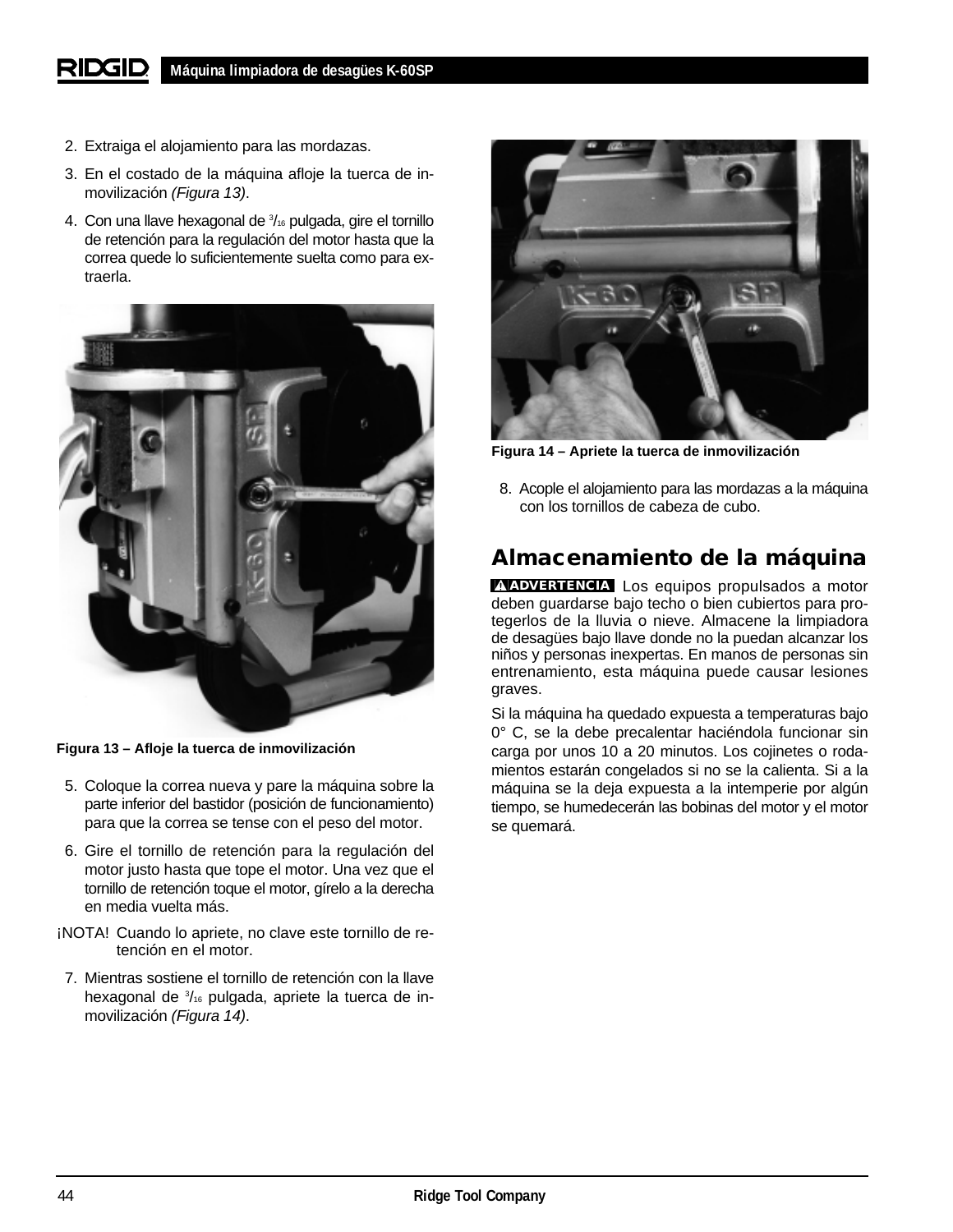# **Servicio y reparaciones**



La sección "Instrucciones para el mantenimiento" trata la mayor parte de los servicios requeridos por esta máquina. Cualquier problema que no haya sido mencionado en esta sección debe ser resuelto únicamente por un técnico de reparaciones autorizado de RIDGID.

La herramienta debe llevarse a un Servicentro Autorizado Independiente RIDGID o devuelta a la fábrica. Todas las reparaciones hechas por los establecimientos de servicio Ridge están garantizadas de estar libres de defectos de material y de mano de obra.

**ADVERTENCIA** Sólo deben usarse piezas de recambio idénticas cuando se le hacen mantenimiento o reparaciones a esta máquina. Si no se siguen estas instrucciones, pueden producirse choques eléctricos u otras lesiones graves.

Si tiene cualquier pregunta relativa al servicio o reparación de esta máquina, llame o escriba a:

> Ridge Tool Company Technical Service Department 400 Clark Street Elyria, Ohio 44035-6001 Teléfono: (800) 519-3456 E-mail: TechServices@ridgid.com

Para obtener el nombre y la dirección del Servicentro Autorizado más cercano, llame a Ridge Tool Company al (800) 519-3456 o visítenos en http://www.ridgid.com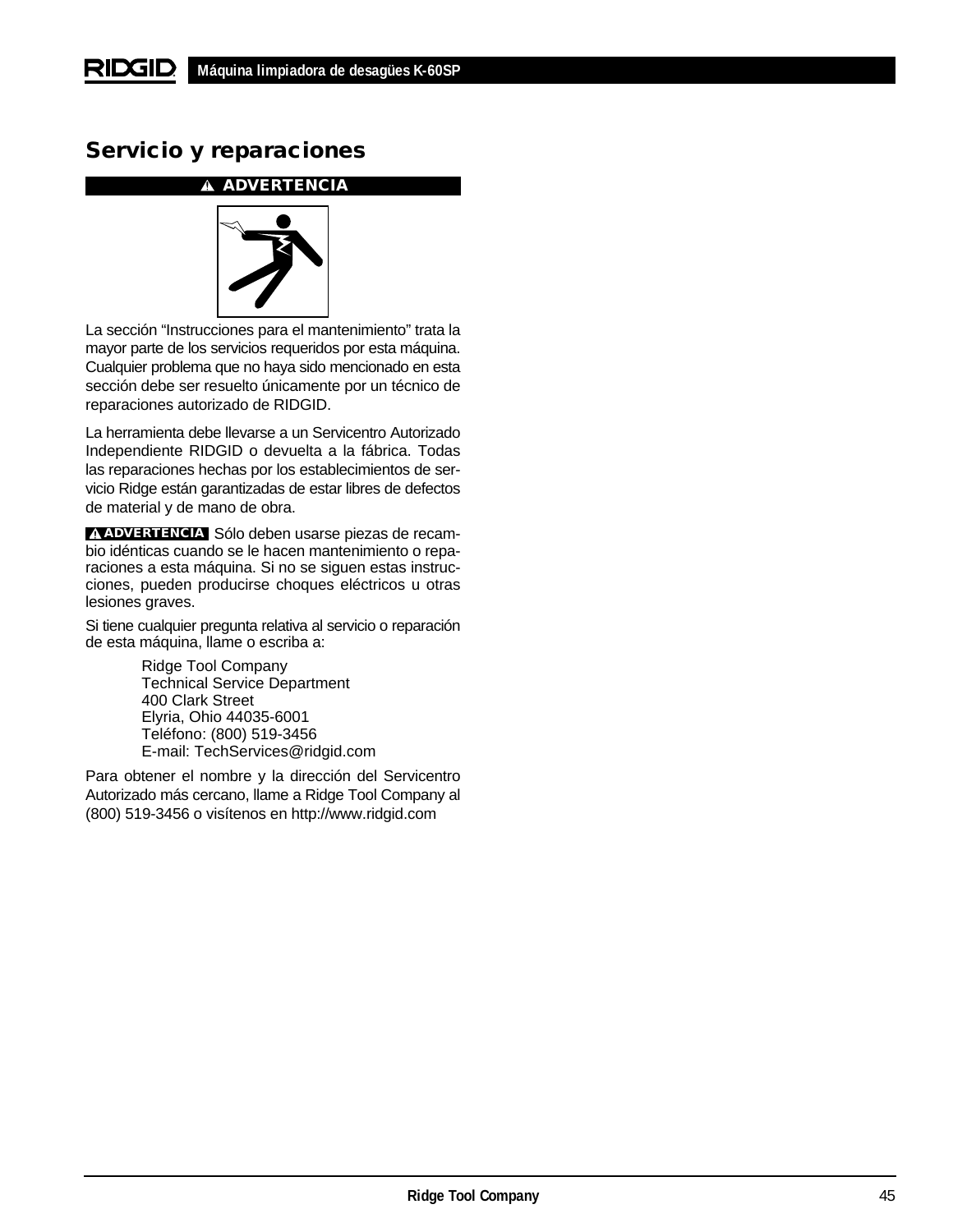# **Diagrama de cableado**

**115V/60 Hz**



## **230V/50 Hz**

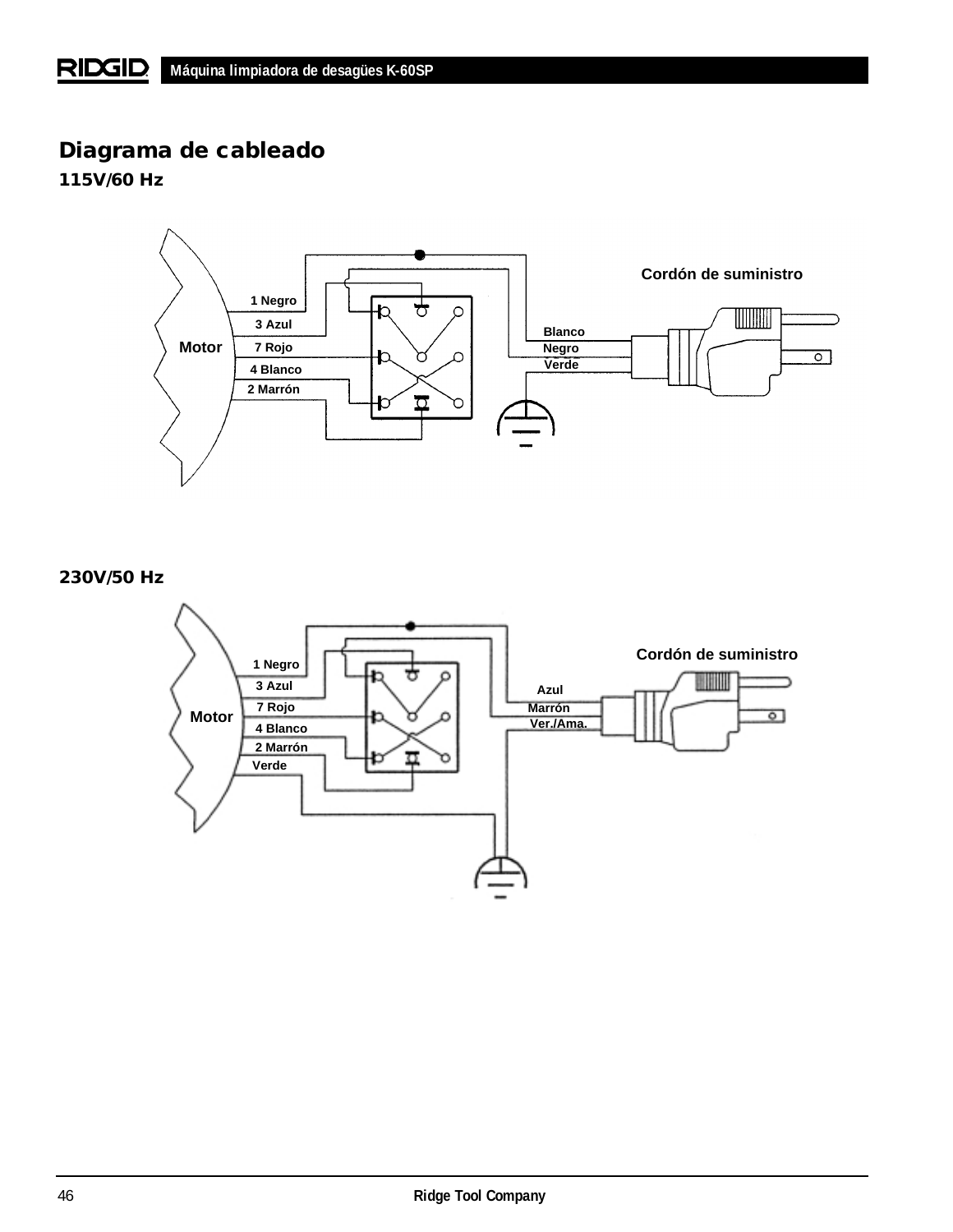